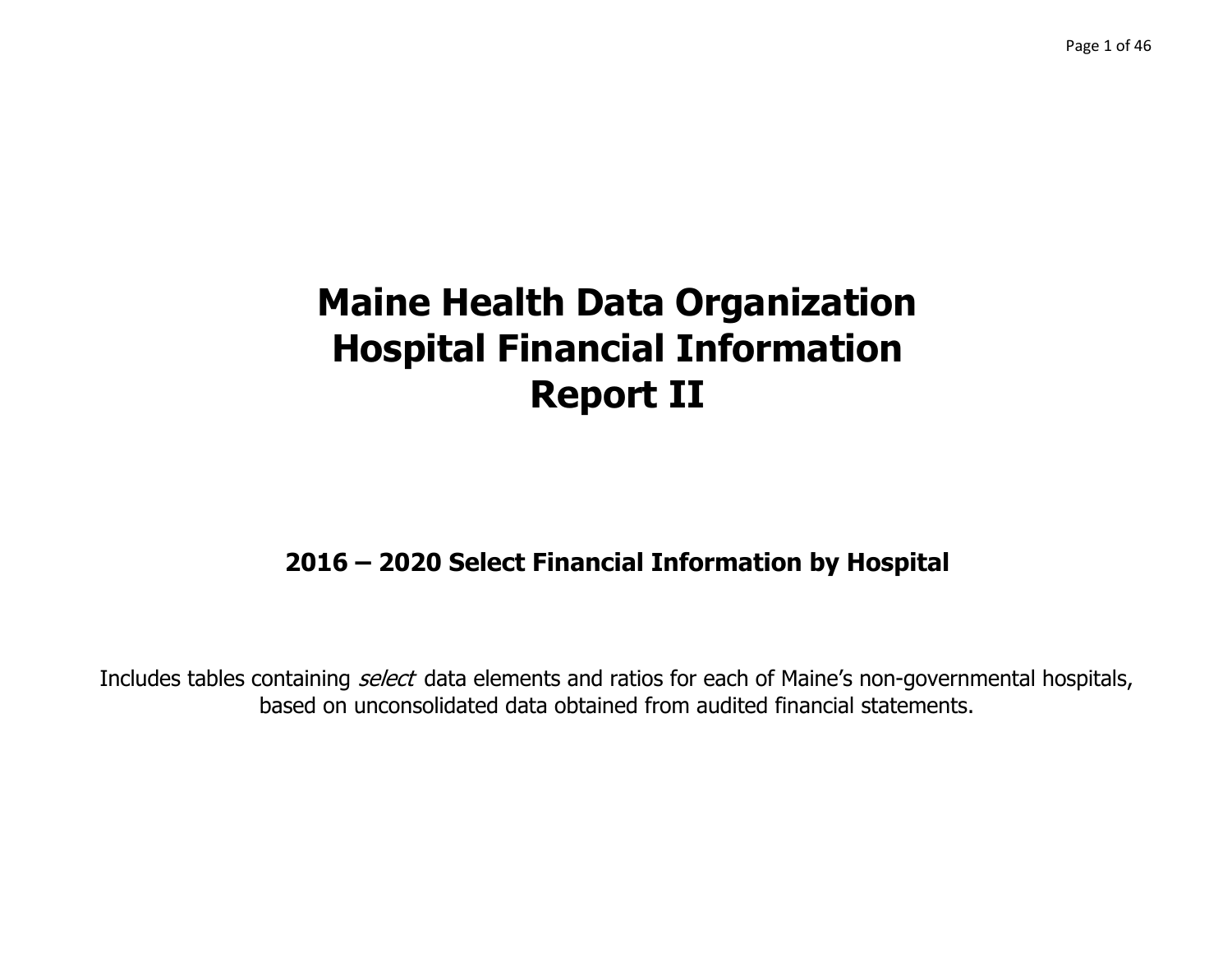#### **Maine Health Data Organization Hospital Financial Data Release Notes - December 2021**

#### **Hospital Mergers/Acquisitions:**

**Mayo Regional Hospital -** On 3/1/2020 Mayo Regional Hospital merged into Northern Light Health and became the 10th hospital of Northern Light Health system. Last reporting year for Mayo as a stand alone enity was FY 2019.

**MaineHealth Unification -** Effective 1/1/2019, the MaineHealth System is comprised of MaineHealth Services (formerly named MaineHealth), the parent organization, and its subsidiaries. The subsidaries of MaineHealth Services include MaineHealth, NorDx, MaineHealth Care at Home, and The Memorial Hospital at N.H. The subsidiary MaineHealth, whose former legal name was Maine Medical Center, includes eight acute care hospitals that were formerly individual entities until the execution of the unification merger. These hospitals are now local health systems within the subsidiary named MaineHealth utilizing d/b/a's of Maine Medical Center, Southern Maine Health Care, LincolnHealth, Western Maine Healthcare (Stephens Memorial Hospital), Franklin Community Health Network (Franklin Memorial Hospital), Maine Behavioral Healthcare, and Coastal Healthcare Alliance (Waldo County General Hospital and Pen Bay Medical Center). The accounting changes necessitated by the MaineHealth unification process distorts the Changes in Unrestricted Net Assets and the balance sheet accounts as things shifted to MaineHealth Corporate. These changes therefore impact some of the ratio calculations (e.g.; Days Cash on Hand did not actually drop precipitously from FY18 to FY19; as cash was now accounted for at the MH level).

#### **Aroostook Medical Center (TAMC) -** d/b/a Northern Light A.R. Gould Hospital

**Mid Coast Hospital** – On 8/21/2015 Mid Coast Hospital acquired Parkview Adventist Medical Center due to Parkview filing bankruptcy 6/16/2015. Last financial data reporting year for Parkview was FY 2014 (see https://mhdo.maine.gov/hosp\_fins\_previous.htm).

#### **Fiscal Year End Date Changes:**

**Maine Coast Memorial Hospital** changed its FYE from 6/30 to 9/30 on 10/1/2015

**Franklin Memorial Hospital** changed its FYE from 6/30 to 9/30 on 10/1/2014

**York Hospital** changed its FYE from 6/30 to 12/31 on 07/01/2014

#### **Hospital Peer Group Changes:**

#### **Effective April 2017:**

- Inland Hospital and Northern Maine Medical Center changed from Peer Group "D" to "C".
- Peer Group "E" (Critical Access Hospitals) changed to "D".
- Peer Group "F" (Private Psychiatric Hospitals) changed to "E".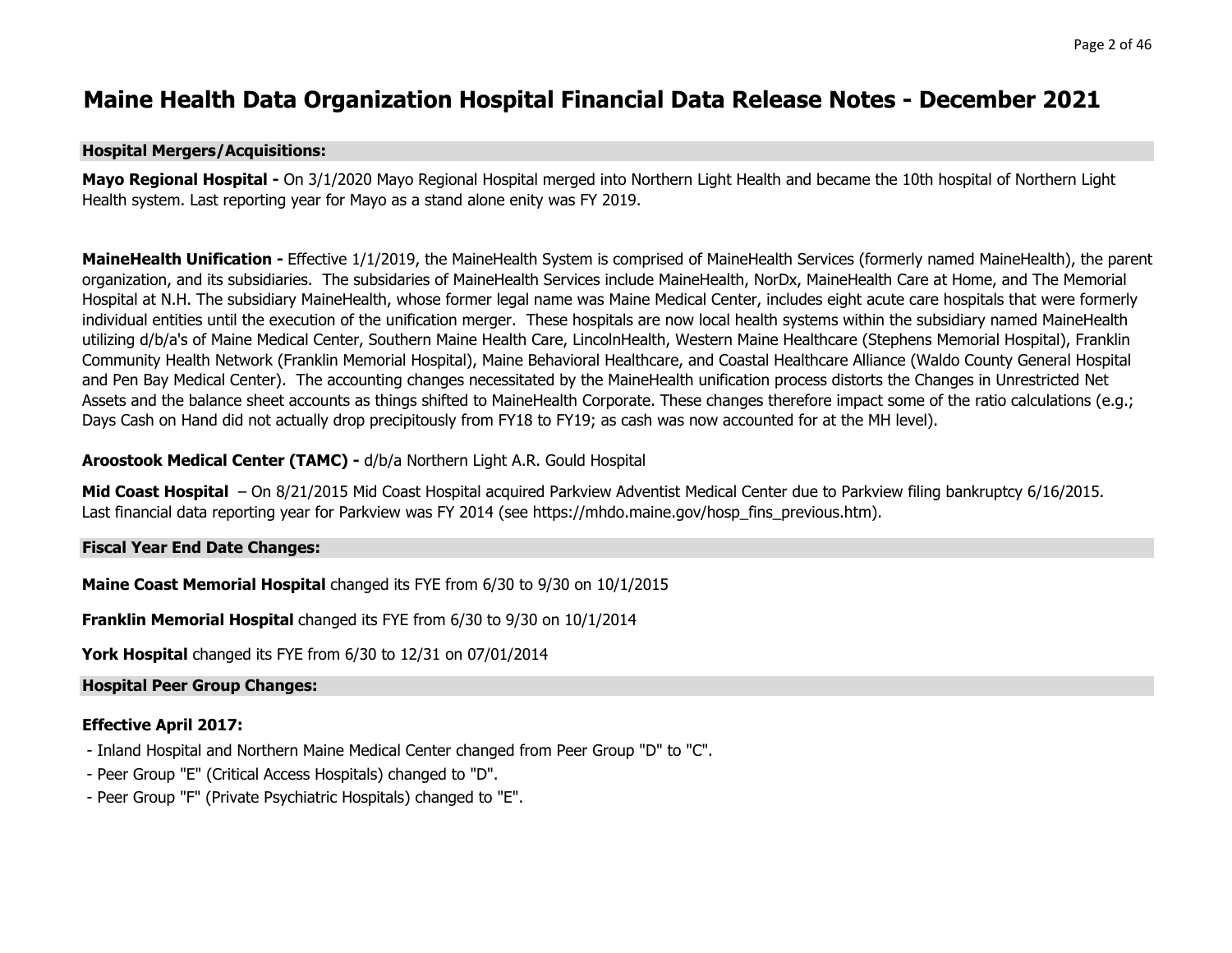#### **Ratio Categories**

#### **Profitability Ratios:**

Provides information on the ability of the organization to produce a profit. Few hospitals could remain financially viable without a profit (or excess of revenues over expenses), especially over a long period of tin Cash flow would not be sufficient to meet normal cash requirements such as debt principal and investment in fixed or current assets. Six measures of profitability are included:

Operating Margin Non-operating Revenue Margin Total Margin Return on Equity Net Operating Income (Operating Surplus or Loss) Total Surplus/Deficit (Total Surplus or Loss)

#### **Liquidity Ratios:**

Measures an organization's ability to meet short-term obligations, collect receivables, and maintain cash position. Most organizations that experience financial problems do so because of a liquidity crisis; they are unable to pay current obligations as they become due. Five measures of liquidity are included:

Current Ratio (Without Board Designated and Undesignated Investments) Days in Accounts Receivable Days Cash on Hand (Current) Days Cash on Hand (Including Board Designated and Undesignated Investments) Average Payment Period (Current Liabilities)

#### **Capital Structure Ratios:**

Measures how an organization's assets are financed, and its capacity to pay for new debt. Many long-term creditors and bond rating agencies carefully evaluate capital structure ratios to determine an entity's ability to increase its amount of debt financing. Four capital structure ratios are included:

Equity Financing Debt Service Coverage Cash Flow to Total DebtFixed Asset Financing

#### **Asset Efficiency Ratios:**

Measures the relationship between revenue and assets. The numerator is always revenue that may be thought of as a surrogate measure for output. The denominator is investment in some category of assets that may be thought of as a measure of output. Two asset efficiency ratios are included:

Total Asset TurnoverFixed Asset Turnover

#### **Other:**

These are other select ratios/data elements of interest to financial data users. These ratios/data elements are included but cannot be classified into the other categories of financial ratios. One ratio and sixteen data elements from the financial data template are included:

Average Age of Plant (Depreciation Only) Net Plant, Property, Equipment Cash & Investments (Current Assets) Current Assets Whose Use is LimitedTrustee-held InvestmentsBoard-Designated & Undesignated Investments Fund Balance-UnrestrictedTemporarily Restricted Net Assets Permanently Restricted Net Assets Total Gross Patient Service RevenueNet Patient Service RevenueTotal Non-operating Revenue Bad Debt (Provision for Bad Debt) Free Care (Charity Care) Total Operating Expenses Total Advertising Expenses Salaries and Benefits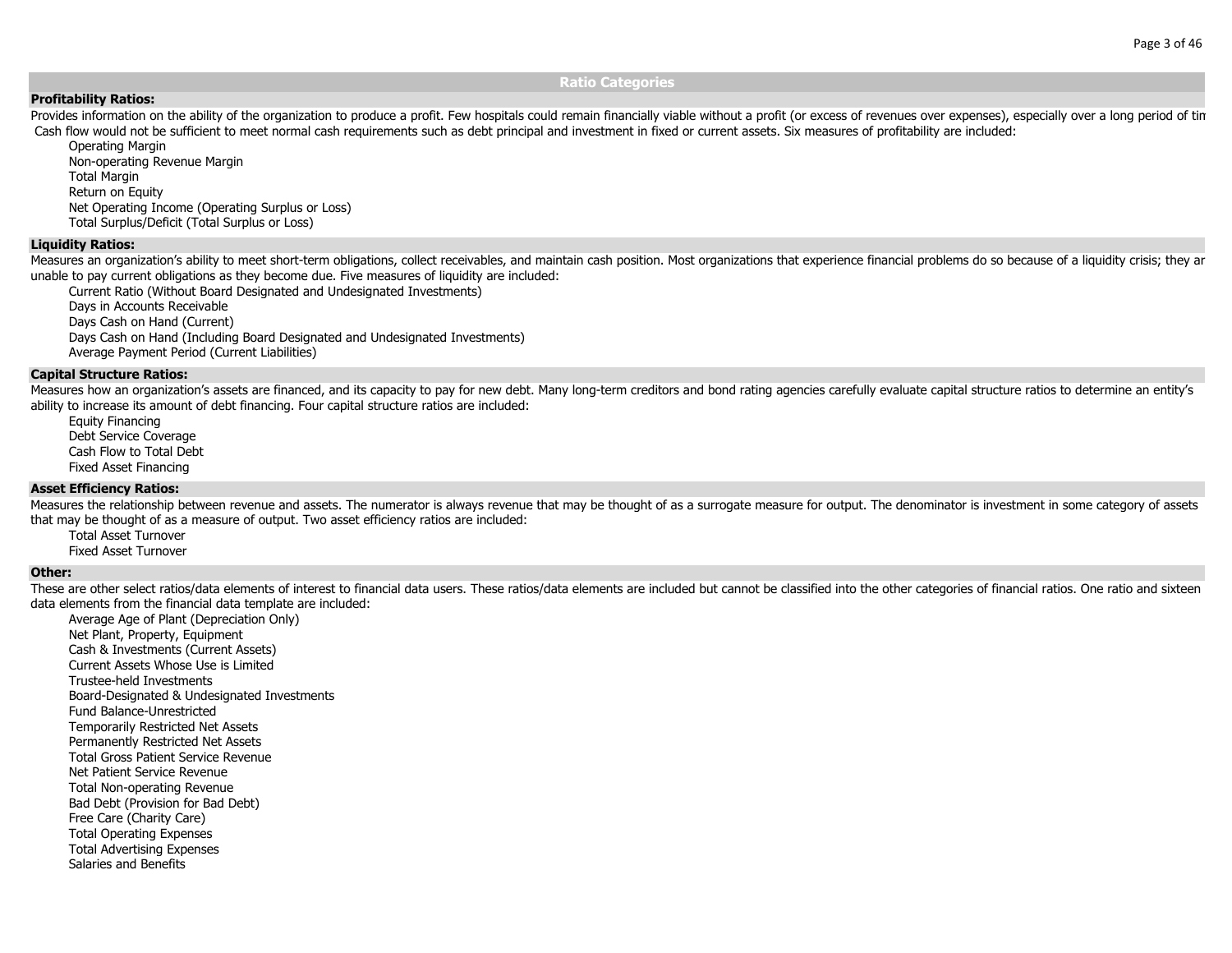#### **Maine Hospital Designation\***

**May 1, 2021**

| <b>Hospital Name</b>                                                        | <b>Peer Group</b> |
|-----------------------------------------------------------------------------|-------------------|
| Acadia Hospital (Northern Light Acadia Hospital)                            | Ε                 |
| Aroostook Medical Center (Northern Light A.R. Gould Hospital)               | B                 |
| Blue Hill Memorial Hospital (Northern Light Blue Hill Hospital)             | D                 |
| <b>Bridgton Hospital</b>                                                    | D                 |
| Calais Regional Hospital                                                    | D                 |
| Cary Medical Center                                                         | C                 |
| Central Maine Medical Center                                                | A                 |
| Charles A. Dean Memorial Hospital (Northern Light Charles A. Dean Hospital) | D                 |
| Down East Community Hospital                                                | D                 |
| Eastern Maine Medical Center (Northern Light Eastern Maine Medical Center)  | A                 |
| Franklin Memorial Hospital                                                  | C                 |
| Houlton Regional Hospital                                                   | D                 |
| Inland Hospital (Northern Light Inland Hospital)                            | C                 |
| LincolnHealth                                                               | D                 |
| Maine Behavioral Healthcare (Spring Harbor Hospital)                        | E                 |
| Maine Coast Memorial Hospital (Northern Light Maine Coast                   | $\overline{C}$    |
| Maine Medical Center                                                        | A                 |
| MaineGeneral Medical Center                                                 | A                 |
| Northern Light Mayo Hospital (Mayo Regional Hospital)                       | D                 |
| Mercy Hospital (Northern Light Mercy Hospital)                              | B                 |
| Mid Coast Hospital                                                          | B                 |
| Millinocket Regional Hospital                                               | D                 |
| Mount Desert Island Hospital                                                | D                 |
| New England Rehabilitation Hospital                                         | F                 |
| Northern Maine Medical Center                                               | C                 |
| Penobscot Bay Medical Center                                                | B                 |
| Penobscot Valley Hospital                                                   | D                 |
| Redington-Fairview General Hospital                                         | D                 |
| <b>Rumford Community Hospital</b>                                           | D                 |
| Sebasticook Valley Hospital (Northern Light Sebasticook Valley Hospital)    | D                 |
| Southern Maine Health Care                                                  | B                 |
| St. Joseph Hospital                                                         | B                 |
| St. Mary's Regional Medical Center                                          | B                 |
| <b>Stephens Memorial Hospital</b>                                           | D                 |
| Waldo County General Hospital                                               | D                 |
| York Hospital                                                               | B                 |

\*Peer Group designations provided by the Maine Hospital Association (MHA)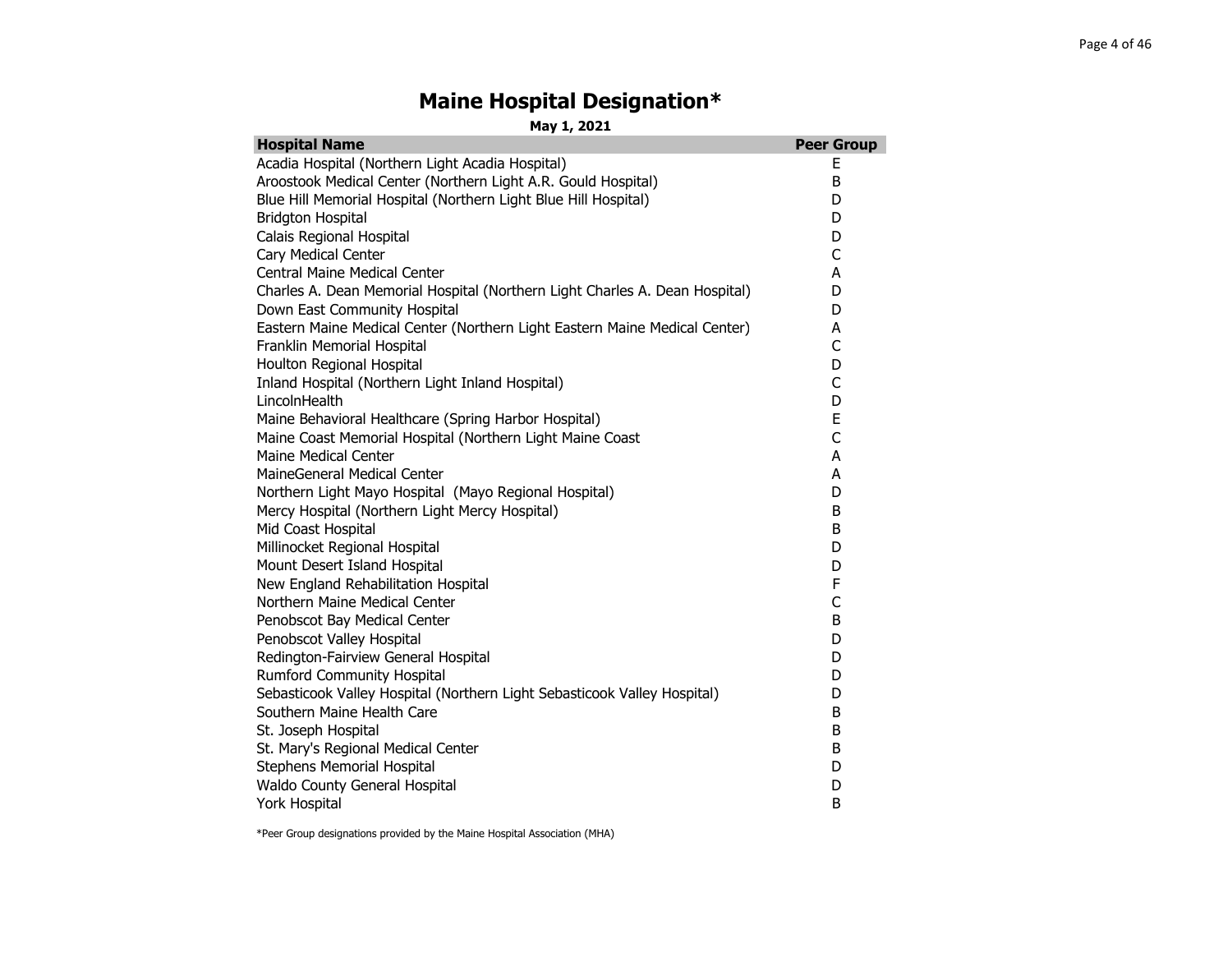# **Hospital Peer Group A**

The followin g hos pitals are included in this peer grou p:

Central Maine Medical CenterEastern Maine Medical CenterMaineGeneral Medical CenterMaine Medical Center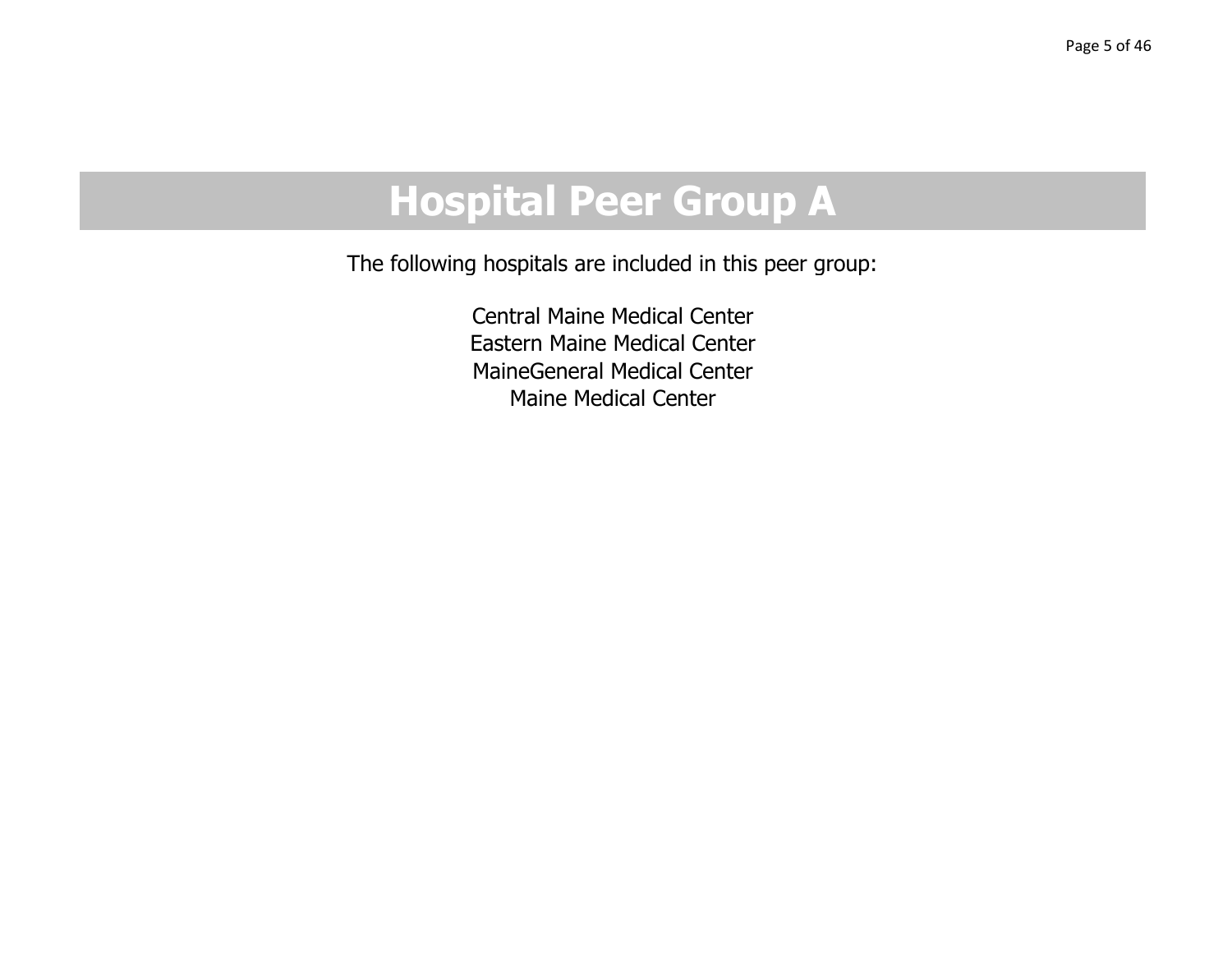| <b>Central Maine Medical Center -- Lewiston, Me.</b>                |                  | 2016                                   | 2017              | 2018                 | 2019                | 2020           |
|---------------------------------------------------------------------|------------------|----------------------------------------|-------------------|----------------------|---------------------|----------------|
| <b>Profitability</b>                                                |                  |                                        |                   |                      |                     |                |
| <b>Operating Margin</b>                                             |                  | $(1.85\%)$                             | $(3.26\%)$        | (3.15%)              | $(4.83\%)$          | (2.63%)        |
| Non-operating Revenue Margin                                        |                  | $(6.08\%)$                             | $(19.51\%)$       | $(4.60\%)$           | $(0.80\%)$          | (4.62%)        |
| <b>Total Margin</b>                                                 |                  | $(1.74\%)$                             | $(2.71\%)$        | $(3.01\%)$           | (4.79%)             | $(2.51\%)$     |
| Return on Equity                                                    |                  | $(11.91\%)$                            | (22.62%)          | (31.59%)             | $(112.92\%)$        | $(162.30\%)$   |
| Net Operating Income (Operating Surplus/Loss)                       |                  | $(7,027,065)$ \$<br>\$                 | $(12,323,834)$ \$ | $(11,796,794)$ \$    | $(19, 425, 758)$ \$ | (10, 734, 628) |
| Total Surplus/Deficit (Total Surplus/Loss)                          |                  | $\mathbf{\hat{S}}$<br>$(6,624,210)$ \$ | $(10,793,895)$ \$ | $(11,257,567)$ \$    | $(19,262,790)$ \$   | (10,721,628)   |
| <b>Liquidity</b>                                                    |                  |                                        |                   |                      |                     |                |
| Current Ratio (without Board Designated/Undesignated Investments)   | rate             | 0.858                                  | 0.751             | 0.809                | 0.771               | 0.773          |
| Days in Accounts Receivable                                         | days             | 51.2                                   | 44.0              | 44.2                 | 47.1                | 43.0           |
| Days Cash on Hand (Current)                                         | $\frac{days}{ }$ | 18.1                                   | 11.4              | 24.0                 | 61.4                | 59.8           |
| Days Cash on Hand (Incl. Board Designated/Undesignated Investments) | days             | 18.1                                   | 11.4              | 24.0                 | 61.4                | 59.8           |
| Average Payment Period (Current Liabilities)                        | days             | 97.9                                   | 89.8              | 106.8                | 159.6               | 158.6          |
| <b>Capital Structure</b>                                            |                  |                                        |                   |                      |                     |                |
| <b>Equity Financing</b>                                             |                  | 20.37%                                 | 18.65%            | 14.04%               | 5.64%               | 2.20%          |
| Debt Service Coverage                                               | rate             | 1.409                                  | 0.987             | 1.507                | 0.696               | 1.449          |
| Cash Flow to Total Debt                                             |                  | 5.18%                                  | 3.98%             | 4.13%                | 0.52%               | 3.14%          |
| <b>Fixed Asset Financing</b>                                        |                  | 73.54%                                 | 75.89%            | 81.06%               | 80.79%              | 84.57%         |
| <b>Asset Efficiency</b>                                             |                  |                                        |                   |                      |                     |                |
| <b>Total Asset Turnover</b>                                         | rate             | 1.394                                  | 1.554             | 1.475                | 1.330               | 1.424          |
| <b>Fixed Asset Turnover</b>                                         | rate             | 2.556                                  | 2.815             | 2.823                | 3.038               | 3.413          |
| <b>Other</b>                                                        |                  |                                        |                   |                      |                     |                |
| Average Age of Plant (Depreciation Only)                            | vears            | 14.0                                   | 14.5              | 13.9                 | 14.2                | 16.3           |
| Net Plant, Property & Equipment (PP&E)                              |                  | $148,728,172$ \$<br>\$                 | $134,261,246$ \$  | $132,621,471$ \$     | $132,473,681$ \$    | 119,538,671    |
| Cash & Investments (Current Assets)                                 |                  | \$<br>$12,406,161$ \$                  | $7,712,672$ \$    | $18,108,395$ \$      | $62,733,027$ \$     | 61,444,951     |
| Current Assets Whose Use is Limited                                 |                  | \$<br>$5,911,158$ \$                   | $3,954,481$ \$    | $5,964,179$ \$       | $4,734,086$ \$      | 4,055,990      |
| Trustee Held Investments                                            |                  | $14,791,138$ \$<br>\$                  | $13,728,149$ \$   | $13,256,953$ \$      | $13,518,372$ \$     | 12,622,452     |
| Board-Designated & Undesignated Investments                         |                  | $\pm$                                  | $+$               | $+$                  | $+$                 | $+$            |
| Fund Balance-Unrestricted                                           |                  | 55,605,831 \\$<br>\$                   | $45,597,518$ \$   | $35,701,393$ \$      | $17,065,310$ \$     | 6,321,644      |
| Temporarily Restricted Net Assets                                   |                  | \$<br>$8,481,827$ \$                   | $9,091,763$ \$    | $6,319,286$ \$       | $14,548,218$ \$     | 13,185,521     |
| Permanently Restricted Net Assets                                   |                  | $20,776,245$ \$<br>\$                  | $21,036,152$ \$   | $21,257,299$ \$      | $13,798,434$ \$     | 13,751,917     |
| <b>Total Gross Patient Service Revenue</b>                          |                  | \$<br>827,203,148                      | \$<br>887,546,190 | \$<br>890,236,339 \$ | $929,413,335$ \$    | 942,648,823    |
| Net Patient Service Revenue                                         |                  | \$<br>$345,081,835$ \$                 | $352,358,425$ \$  | 349,605,012 \$       | 367,849,261 \$      | 338,999,783    |
| <b>Total Non-Operating Revenue</b>                                  |                  | \$<br>$402,855$ \$                     | $2,011,664$ \$    | $518,936$ \$         | $155,061$ \$        | 474,392        |
| Bad Debt (Provision for Bad Debt)                                   |                  | $27,197,719$ \$<br>\$                  | $25,871,009$ \$   | $26,803,115$ \$      | $31,044,711$ \$     | 21,930,482     |
| Free Care (Charity Care)                                            |                  | \$<br>$14,896,001$ \$                  | $18,578,335$ \$   | $16,010,704$ \$      | $9,681,554$ \$      | 3,739,004      |
| <b>Total Operating Expenses</b>                                     |                  | 387,126,544<br>\$                      | \$<br>390,289,127 | \$<br>386,202,982 \$ | $421,867,479$ \$    | 418,689,717    |
| <b>Total Advertising Expenses</b>                                   |                  | \$<br>$1,181,213$ \$                   | 690,803 \\$       | $546,910$ \$         | $156,951$ \$        | 80,106         |
| Salaries and Benefits                                               |                  | \$<br>$222,489,915$ \$                 | $221,899,700$ \$  | $211,879,691$ \$     | $221,641,928$ \$    | 230,396,394    |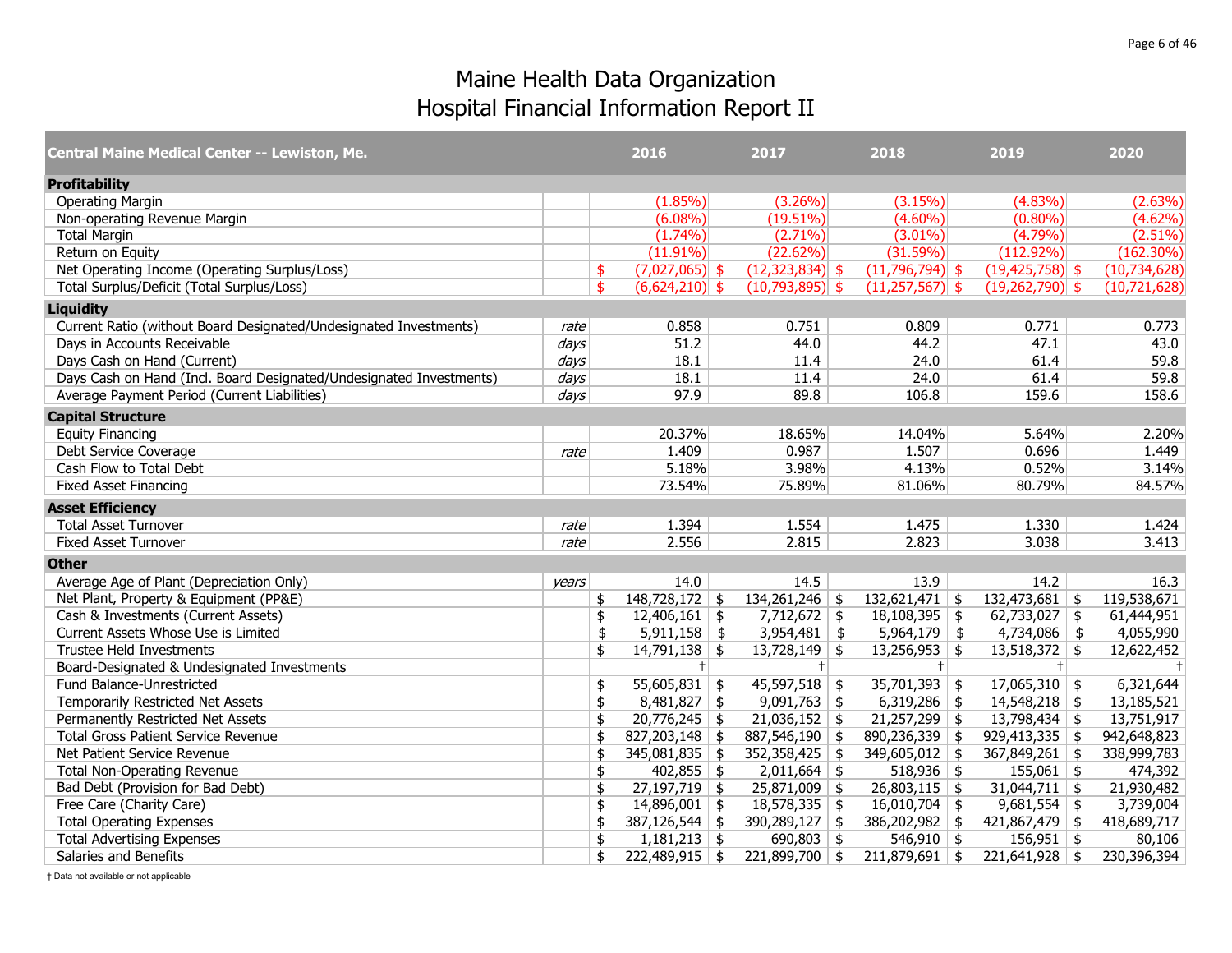| <b>Eastern Maine Medical Center -- Bangor, Me.</b>                  |                  | 2016                                  | 2017                 | 2018                                                     | 2019             | 2020         |
|---------------------------------------------------------------------|------------------|---------------------------------------|----------------------|----------------------------------------------------------|------------------|--------------|
| <b>Profitability</b>                                                |                  |                                       |                      |                                                          |                  |              |
| <b>Operating Margin</b>                                             |                  | 3.83%                                 | 3.25%                | 1.01%                                                    | 5.18%            | $(4.00\%)$   |
| Non-operating Revenue Margin                                        |                  | 5.64%                                 | 36.11%               | 8.18%                                                    | 2.52%            | (3.79%)      |
| <b>Total Margin</b>                                                 |                  | 4.05%                                 | 4.99%                | 1.10%                                                    | 5.31%            | (3.85%)      |
| Return on Equity                                                    |                  | 8.32%                                 | 17.50%               | 3.75%                                                    | 17.46%           | $(15.06\%)$  |
| Net Operating Income (Operating Surplus/Loss)                       |                  | $29,747,185$ \$<br>\$                 | $27,815,541$ \$      | $8,883,385$ \$                                           | $48,008,694$ \$  | (36,092,246) |
| Total Surplus/Deficit (Total Surplus/Loss)                          |                  | \$<br>$31,524,918$ \$                 | $43,538,841$ \$      | $9,675,021$ \$                                           | $49,247,841$ \$  | (34,773,834) |
| <b>Liquidity</b>                                                    |                  |                                       |                      |                                                          |                  |              |
| Current Ratio (without Board Designated/Undesignated Investments)   | rate             | 2.170                                 | 2.459                | 3.152                                                    | 3.430            | 2.921        |
| Days in Accounts Receivable                                         | days             | 41.4                                  | 41.9                 | 42.9                                                     | 53.3             | 54.6         |
| Days Cash on Hand (Current)                                         | $\frac{days}{ }$ | 41.8                                  | 14.4                 | 52.1                                                     | 67.0             | 105.5        |
| Days Cash on Hand (Incl. Board Designated/Undesignated Investments) | days             | 139.6                                 | 37.0                 | 75.2                                                     | 90.6             | 128.9        |
| Average Payment Period (Current Liabilities)                        | days             | 45.0                                  | 36.7                 | 37.3                                                     | 43.6             | 62.0         |
| <b>Capital Structure</b>                                            |                  |                                       |                      |                                                          |                  |              |
| <b>Equity Financing</b>                                             |                  | 40.50%                                | 31.69%               | 32.38%                                                   | 32.86%           | 24.26%       |
| Debt Service Coverage                                               | rate             | 7.671                                 | 5.024                | 2.942                                                    | 5.130            | 0.512        |
| Cash Flow to Total Debt                                             |                  | 10.79%                                | 11.88%               | 7.20%                                                    | 13.68%           | $(0.73\%)$   |
| <b>Fixed Asset Financing</b>                                        |                  | 90.81%                                | 78.12%               | 77.69%                                                   | 79.36%           | 79.83%       |
| <b>Asset Efficiency</b>                                             |                  |                                       |                      |                                                          |                  |              |
| <b>Total Asset Turnover</b>                                         | rate             | 0.832                                 | 1.110                | 1.106                                                    | 1.081            | 0.948        |
| <b>Fixed Asset Turnover</b>                                         | rate             | 1.980                                 | 1.902                | 1.968                                                    | 2.148            | 2.146        |
| <b>Other</b>                                                        |                  |                                       |                      |                                                          |                  |              |
| Average Age of Plant (Depreciation Only)                            | vears            | 12.3                                  | 16.9                 | 12.6                                                     | 13.4             | 14.3         |
| Net Plant, Property & Equipment (PP&E)                              |                  | 391,977,504 \$<br>\$                  | $450,060,522$ \$     | 446,808,639 \$                                           | $431,686,334$ \$ | 420,087,093  |
| Cash & Investments (Current Assets)                                 |                  | \$<br>$65,576,104$ \$                 | $28,125,022$ \$      | $116, 178, 677$ \$                                       | 151,637,889 \$   | 258,298,964  |
| Current Assets Whose Use is Limited                                 |                  | 16,663,619<br>\$                      | \$<br>$3,789,260$ \$ | $3,879,617$ \$                                           | $4,183,258$ \$   | 4,046,274    |
| Trustee Held Investments                                            |                  | $144,090,612$ \$<br>\$                | $82,738,154$ \$      | $21,386,941$ \$                                          | $16,331,051$ \$  | 16,304,003   |
| Board-Designated & Undesignated Investments                         |                  | 192,417,920 \$<br>\$                  | $49,889,759$ \$      | 53,205,491 \\$                                           | $54,937,405$ \$  | 58,161,413   |
| Fund Balance-Unrestricted                                           |                  | $378,847,334$ \$<br>\$                | 248,842,926 \$       | $257,743,509$ \$                                         | 282,092,926 \$   | 230,933,920  |
| Temporarily Restricted Net Assets                                   |                  | $31,867,125$ \$<br>\$                 | $34,858,924$ \$      | $30,477,511$ \$                                          | $27,569,248$ \$  | 25,032,642   |
| Permanently Restricted Net Assets                                   |                  | $11,838,711$ \$<br>\$                 | $12,028,892$ \$      | $12,737,452$ \$                                          | $12,713,212$ \$  | 13,000,378   |
| <b>Total Gross Patient Service Revenue</b>                          |                  | $$1,631,943,865 \mid $1,803,509,897]$ |                      | $$1,903,577,823 \mid $2,106,626,498 \mid $2,122,595,312$ |                  |              |
| Net Patient Service Revenue                                         |                  | 742,503,234 \$<br>\$                  | $815,807,993$ \$     | $814,022,092$ \$                                         | 860,579,895 \$   | 803,716,947  |
| <b>Total Non-Operating Revenue</b>                                  |                  | \$<br>$1,777,733$ \$                  | $15,723,300$ \$      | $791,636$ \$                                             | $1,239,147$ \$   | 1,318,412    |
| Bad Debt (Provision for Bad Debt)                                   |                  | $25,489,594$ \$<br>\$                 | $39,083,541$ \$      | $48,945,557$ \$                                          | $28,021,511$ \$  | 43,206,478   |
| Free Care (Charity Care)                                            |                  | \$<br>$24,911,411$ \$                 | $23,753,163$ \$      | $25,461,346$ \$                                          | $18,606,821$ \$  | 9,337,284    |
| <b>Total Operating Expenses</b>                                     |                  | 746,442,259 \$<br>\$                  | $828,215,961$ \$     | 870,395,089 \$                                           | 879,045,685 \$   | 937,403,075  |
| <b>Total Advertising Expenses</b>                                   |                  | $1,594,176$ \$<br>\$                  | $2,064,704$ \$       | $1,434,966$ \$                                           | $1,379,031$ \$   | 1,531,858    |
| Salaries and Benefits                                               |                  | \$<br>380,058,227 \$                  | $426,990,065$ \$     | $447,274,893$ \$                                         | 433,401,629 \$   | 434,915,354  |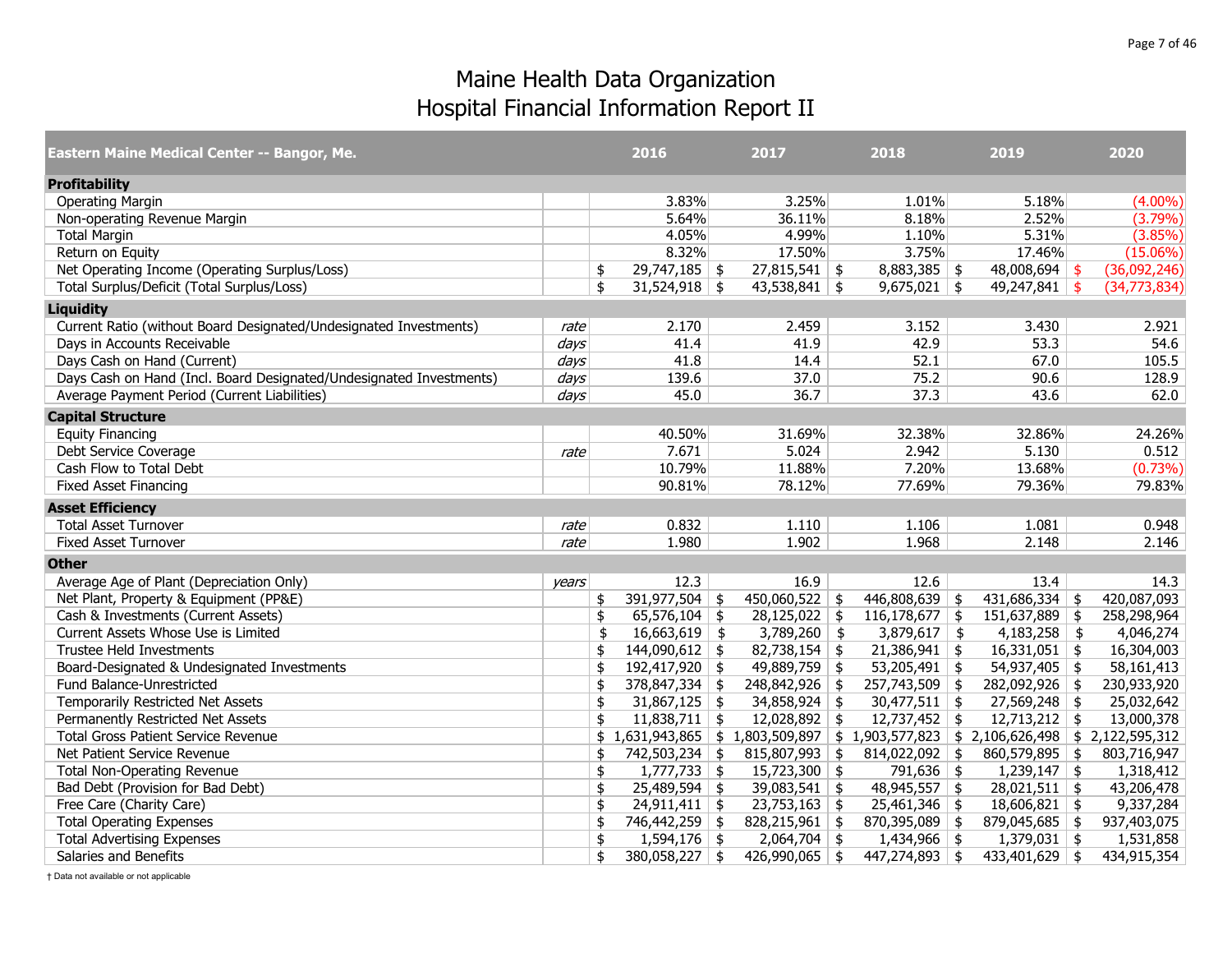| MaineGeneral Medical Center -- Augusta, Me.                         |       | 2016                     | 2017                | 2018                   | 2019                                                     | 2020          |      |
|---------------------------------------------------------------------|-------|--------------------------|---------------------|------------------------|----------------------------------------------------------|---------------|------|
| <b>Profitability</b>                                                |       |                          |                     |                        |                                                          |               |      |
| <b>Operating Margin</b>                                             |       | 0.28%                    | $(4.26\%)$          | 0.42%                  | 1.23%                                                    | $(1.48\%)$    |      |
| Non-operating Revenue Margin                                        |       | 56.09%                   | (31.23%)            | 53.84%                 | 40.01%                                                   | $(6.03\%)$    |      |
| <b>Total Margin</b>                                                 |       | 0.64%                    | $(3.22\%)$          | 0.89%                  | 2.04%                                                    | $(1.40\%)$    |      |
| Return on Equity                                                    |       | 1.46%                    | $(7.29\%)$          | 2.01%                  | 4.92%                                                    | $(3.96\%)$    |      |
| Net Operating Income (Operating Surplus/Loss)                       |       | $1,282,149$ \$<br>\$     | $(19, 120, 071)$ \$ | $1,978,399$ \$         | $6,311,008$ \$                                           | (7, 947, 302) |      |
| Total Surplus/Deficit (Total Surplus/Loss)                          |       | \$<br>$2,919,724$ \$     | $(14,569,619)$ \$   | $4,285,529$ \$         | $10,520,044$ \$                                          | (7, 495, 351) |      |
| <b>Liquidity</b>                                                    |       |                          |                     |                        |                                                          |               |      |
| Current Ratio (without Board Designated/Undesignated Investments)   | rate  | 1.905                    | 1.855               | 2.252                  | 2.001                                                    | 0.993         |      |
| Days in Accounts Receivable                                         | days  | 74.1                     | 70.1                | 62.0                   | 58.2                                                     |               | 53.5 |
| Days Cash on Hand (Current)                                         | days  | 13.3                     | 19.6                | 17.9                   | 20.3                                                     |               | 16.3 |
| Days Cash on Hand (Incl. Board Designated/Undesignated Investments) | days  | 65.3                     | 68.6                | 71.8                   | 74.4                                                     |               | 96.6 |
| Average Payment Period (Current Liabilities)                        | days  | 60.4                     | 58.3                | 45.9                   | 50.9                                                     |               | 82.8 |
| <b>Capital Structure</b>                                            |       |                          |                     |                        |                                                          |               |      |
| <b>Equity Financing</b>                                             |       | 32.45%                   | 33.49%              | 35.95%                 | 35.29%                                                   | 29.62%        |      |
| Debt Service Coverage                                               | rate  | 2.230                    | 1.448               | 1.499                  | 2.116                                                    | 1.253         |      |
| Cash Flow to Total Debt                                             |       | 7.59%                    | 3.53%               | 6.87%                  | 7.95%                                                    | 3.04%         |      |
| <b>Fixed Asset Financing</b>                                        |       | 75.79%                   | 75.86%              | 78.90%                 | 77.63%                                                   | 75.08%        |      |
| <b>Asset Efficiency</b>                                             |       |                          |                     |                        |                                                          |               |      |
| <b>Total Asset Turnover</b>                                         | rate  | 0.737                    | 0.760               | 0.807                  | 0.853                                                    | 0.838         |      |
| <b>Fixed Asset Turnover</b>                                         | rate  | 1.145                    | 1.177               | 1.286                  | 1.393                                                    | 1.424         |      |
| <b>Other</b>                                                        |       |                          |                     |                        |                                                          |               |      |
| Average Age of Plant (Depreciation Only)                            | years | 7.2                      | 7.8                 | 10.8                   | 12.3                                                     |               | 12.6 |
| Net Plant, Property & Equipment (PP&E)                              |       | 395,607,852 \$<br>\$     | $381,241,966$ \$    | $370,696,337$ \$       | $367,748,034$ \$                                         | 376,183,385   |      |
| Cash & Investments (Current Assets)                                 |       | \$<br>$15,378,900$ \$    | $23,566,859$ \$     | $22,146,489$ \$        | $26,961,123$ \$                                          | 23,380,814    |      |
| Current Assets Whose Use is Limited                                 |       | $+$                      | $+$                 | $+$                    | $+$                                                      |               | $+$  |
| <b>Trustee Held Investments</b>                                     |       | $24,263,341$ \$<br>\$    | $24,294,245$ \$     | $25,393,173$ \$        | $28,002,015$ \$                                          | 28,305,741    |      |
| Board-Designated & Undesignated Investments                         |       | \$<br>$60,257,746$ \$    | 58,920,821          | \$<br>$66,923,274$ \$  | $71,890,931$ \$                                          | 114,911,775   |      |
| Fund Balance-Unrestricted                                           |       | $200,097,762$ \$<br>\$   | 199,791,947         | $213,347,468$ \$<br>\$ | $213,651,875$ \$                                         | 189,410,330   |      |
| Temporarily Restricted Net Assets                                   |       | \$<br>$4,454,112$ \$     | $4,568,545$ \$      | $4,287,617$ \$         | $4,262,119$ \$                                           | 4,708,097     |      |
| Permanently Restricted Net Assets                                   |       | $17,353,326$ \$<br>\$    | $18,659,861$ \$     | 19,673,007 \$          | $19,762,147$ \$                                          | 59,544,749    |      |
| <b>Total Gross Patient Service Revenue</b>                          |       | \$<br>$910, 123, 283$ \$ | 956,756,011         |                        | $$1,022,992,410 \mid $1,118,914,636 \mid $1,129,388,322$ |               |      |
| Net Patient Service Revenue                                         |       | \$<br>$421,904,417$ \$   | $417,512,026$ \$    | $441,711,160$ \$       | $470,457,633$ \$                                         | 451,127,496   |      |
| <b>Total Non-Operating Revenue</b>                                  |       | \$<br>$1,637,575$ \$     | $4,550,452$ \$      | $2,307,130$ \$         | $4,209,036$ \$                                           | 451,951       |      |
| Bad Debt (Provision for Bad Debt)                                   |       | $32,880,356$ \$<br>\$    | $30,958,763$ \$     | $34,854,472$ \$        | $32,714,137$ \$                                          | 28,096,643    |      |
| Free Care (Charity Care)                                            |       | \$<br>$12,262,918$ \$    | $8,071,116$ \$      | $7,461,410$ \$         | $7,010,400$ \$                                           | 2,539,618     |      |
| <b>Total Operating Expenses</b>                                     |       | $451,708,135$ \$<br>\$   | 467,732,126         | $474,648,582$ \$<br>\$ | 505,906,810 \$                                           | 543,627,144   |      |
| <b>Total Advertising Expenses</b>                                   |       | \$<br>649,802 \\$        | 854,890 \$          | $855,024$ \$           | 792,735 \$                                               | 797,937       |      |
| Salaries and Benefits                                               |       | \$<br>$228,505,372$ \$   | $240,788,191$ \$    | 249,179,916 \$         | 262,406,788 \$                                           | 276,522,797   |      |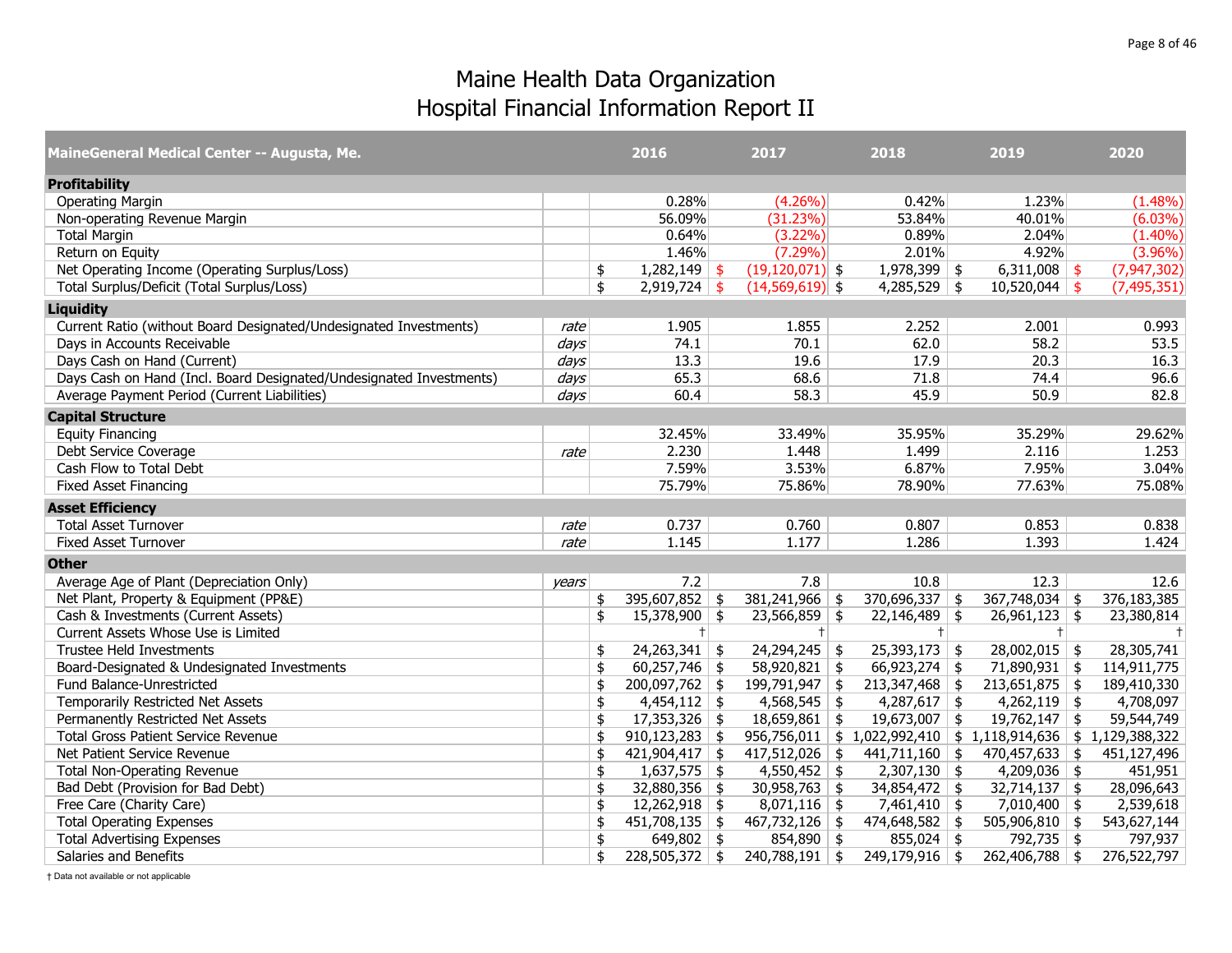| Maine Medical Center -- Portland, Me.                               |       | 2016                                                                                                                                        | 2017              | 2018                   |            | 2019                                                                                      | 2020         |
|---------------------------------------------------------------------|-------|---------------------------------------------------------------------------------------------------------------------------------------------|-------------------|------------------------|------------|-------------------------------------------------------------------------------------------|--------------|
| <b>Profitability</b>                                                |       |                                                                                                                                             |                   |                        |            |                                                                                           |              |
| <b>Operating Margin</b>                                             |       | 9.08%                                                                                                                                       | 9.25%             | 9.56%                  |            | 10.72%                                                                                    | 7.56%        |
| Non-operating Revenue Margin                                        |       | 6.54%                                                                                                                                       | 17.48%            | 17.20%                 |            | $(3.20\%)$                                                                                | $(15.08\%)$  |
| <b>Total Margin</b>                                                 |       | 9.66%                                                                                                                                       | 10.99%            | 11.33%                 |            | 10.43%                                                                                    | 6.64%        |
| Return on Equity                                                    |       | 20.96%                                                                                                                                      | 20.96%            | 19.09%                 |            | 135.68%                                                                                   | 70.31%       |
| Net Operating Income (Operating Surplus/Loss)                       |       | $\overline{111,}332,000$ \$<br>\$                                                                                                           | $125,477,000$ \$  | $140,453,000$ \$       |            | $162,445,000$ \$                                                                          | 118,493,000  |
| Total Surplus/Deficit (Total Surplus/Loss)                          |       | \$<br>$119,118,000$ \$                                                                                                                      | $152,049,000$ \$  | $169,620,000$ \$       |            | $157,414,000$ \$                                                                          | 102,970,000  |
| <b>Liquidity</b>                                                    |       |                                                                                                                                             |                   |                        |            |                                                                                           |              |
| Current Ratio (without Board Designated/Undesignated Investments)   | rate  | 2.234                                                                                                                                       | 2.154             | 2.654                  |            | 0.952                                                                                     | 1.703        |
| Days in Accounts Receivable                                         | days  | 36.6                                                                                                                                        | 39.4              | 39.1                   |            | 41.5                                                                                      | 43.5         |
| Days Cash on Hand (Current)                                         | days  | 141.4                                                                                                                                       | 153.1             | 211.1                  |            | (3.7)                                                                                     | 42.0         |
| Days Cash on Hand (Incl. Board Designated/Undesignated Investments) | days  | 228.2                                                                                                                                       | 237.1             | 290.9                  |            | 31.5                                                                                      | 77.4         |
| Average Payment Period (Current Liabilities)                        | days  | 89.7                                                                                                                                        | 100.6             | 103.5                  |            | 73.2                                                                                      | 66.2         |
| <b>Capital Structure</b>                                            |       |                                                                                                                                             |                   |                        |            |                                                                                           |              |
| <b>Equity Financing</b>                                             |       | 40.42%                                                                                                                                      | 46.40%            | 47.22%                 |            | 10.59%                                                                                    | 11.16%       |
| Debt Service Coverage                                               | rate  | 21.264                                                                                                                                      | 27.968            | 29.407                 |            | 27.623                                                                                    | 15.605       |
| Cash Flow to Total Debt                                             |       | 21.40%                                                                                                                                      | 26.83%            | 24.99%                 |            | 24.26%                                                                                    | 16.38%       |
| <b>Fixed Asset Financing</b>                                        |       | 30.43%                                                                                                                                      | 28.44%            | 61.06%                 |            | 50.94%                                                                                    | 80.07%       |
| <b>Asset Efficiency</b>                                             |       |                                                                                                                                             |                   |                        |            |                                                                                           |              |
| <b>Total Asset Turnover</b>                                         | rate  | 0.877                                                                                                                                       | 0.885             | 0.796                  |            | 1.378                                                                                     | 1.182        |
| <b>Fixed Asset Turnover</b>                                         | rate  | 2.753                                                                                                                                       | 2.873             | 2.761                  |            | 2.399                                                                                     | 2.284        |
| <b>Other</b>                                                        |       |                                                                                                                                             |                   |                        |            |                                                                                           |              |
| Average Age of Plant (Depreciation Only)                            | vears | 10.4                                                                                                                                        | 9.3               | 9.4                    |            | 9.7                                                                                       | 9.6          |
| Net Plant, Property & Equipment (PP&E)                              |       | $445,197,000$ \$<br>\$                                                                                                                      | 472,184,000       | \$<br>531,771,000 \$   |            | 631,525,000 \$                                                                            | 685,967,000  |
| Cash & Investments (Current Assets)                                 |       | \$<br>$403,628,000$ \$                                                                                                                      | $480,836,000$ \$  | 596,501,000            | - \$       | $(79,003,000)$ \$                                                                         | (82,818,000) |
| Current Assets Whose Use is Limited                                 |       | $4,688,000$ \$<br>\$                                                                                                                        | 5,026,000         | \$<br>126,078,000      | $\sqrt{2}$ | $66,031,000$ \$                                                                           | 239,496,000  |
| <b>Trustee Held Investments</b>                                     |       | $21,920,000$ \$<br>\$                                                                                                                       | $23,282,000$ \$   | $26,148,000$ \$        |            | 6,109,000                                                                                 | $+$          |
| Board-Designated & Undesignated Investments                         |       | \$<br>250,883,000                                                                                                                           | \$<br>266,688,000 | \$<br>$273,118,000$ \$ |            | $122,626,000$ \$                                                                          | 131,774,000  |
| Fund Balance-Unrestricted                                           |       | $568,194,000$ \$<br>\$                                                                                                                      | 725,371,000 \$    | $888,633,000$ \$       |            | $116,021,000$ \$                                                                          | 146,444,000  |
| Temporarily Restricted Net Assets                                   |       | \$<br>73,753,000 \$                                                                                                                         | 85,854,000        | \$<br>$101,731,000$ \$ |            | $102,547,000$ \$                                                                          | 111,851,000  |
| Permanently Restricted Net Assets                                   |       | $28,375,000$ \$<br>\$                                                                                                                       | $28,629,000$ \$   | $31,917,000$ \$        |            | 34,309,000 \$                                                                             | 35,838,000   |
| <b>Total Gross Patient Service Revenue</b>                          |       | 2,048,650,000                                                                                                                               | \$2,332,726,000   |                        |            | $\frac{1}{2}$ , 2,599,511,000 $\frac{1}{2}$ , 2,841,397,000 $\frac{1}{2}$ , 2,865,323,000 |              |
| Net Patient Service Revenue                                         |       | $\frac{1}{2}$ 1,019,294,000 $\frac{1}{2}$ 1,118,172,000 $\frac{1}{2}$ 1,199,065,000 $\frac{1}{2}$ 1,295,714,000 $\frac{1}{2}$ 1,267,856,000 |                   |                        |            |                                                                                           |              |
| <b>Total Non-Operating Revenue</b>                                  |       | $7,786,000$ \$<br>\$                                                                                                                        | 26,572,000        | \$<br>29,167,000       | -\$        | $(5,031,000)$ \$                                                                          | (15,523,000) |
| Bad Debt (Provision for Bad Debt)                                   |       | $36,773,000$ \$<br>\$                                                                                                                       | $40,994,000$ \$   | 76,183,000 \$          |            | $51,105,000$ \$                                                                           | 47,646,000   |
| Free Care (Charity Care)                                            |       | \$<br>$43,294,000$ \$                                                                                                                       | $52,473,000$ \$   | 49,680,000 \$          |            | $27,595,000$ \$                                                                           | 34,379,000   |
| <b>Total Operating Expenses</b>                                     |       | \$1,114,310,000                                                                                                                             | \$1,231,213,000   | \$1,327,967,000        |            | $$1,352,305,000 \mid $1,448,250,000$                                                      |              |
| <b>Total Advertising Expenses</b>                                   |       | \$<br>$1,185,059$ \$                                                                                                                        | 2,092,383         | \$<br>1,589,000        |            | $\pm$                                                                                     | $+$          |
| Salaries and Benefits                                               |       | \$<br>$600,762,000$ \$                                                                                                                      | 658,790,000 \$    | 700,780,000 \$         |            | 625,600,000 \$                                                                            | 643,158,000  |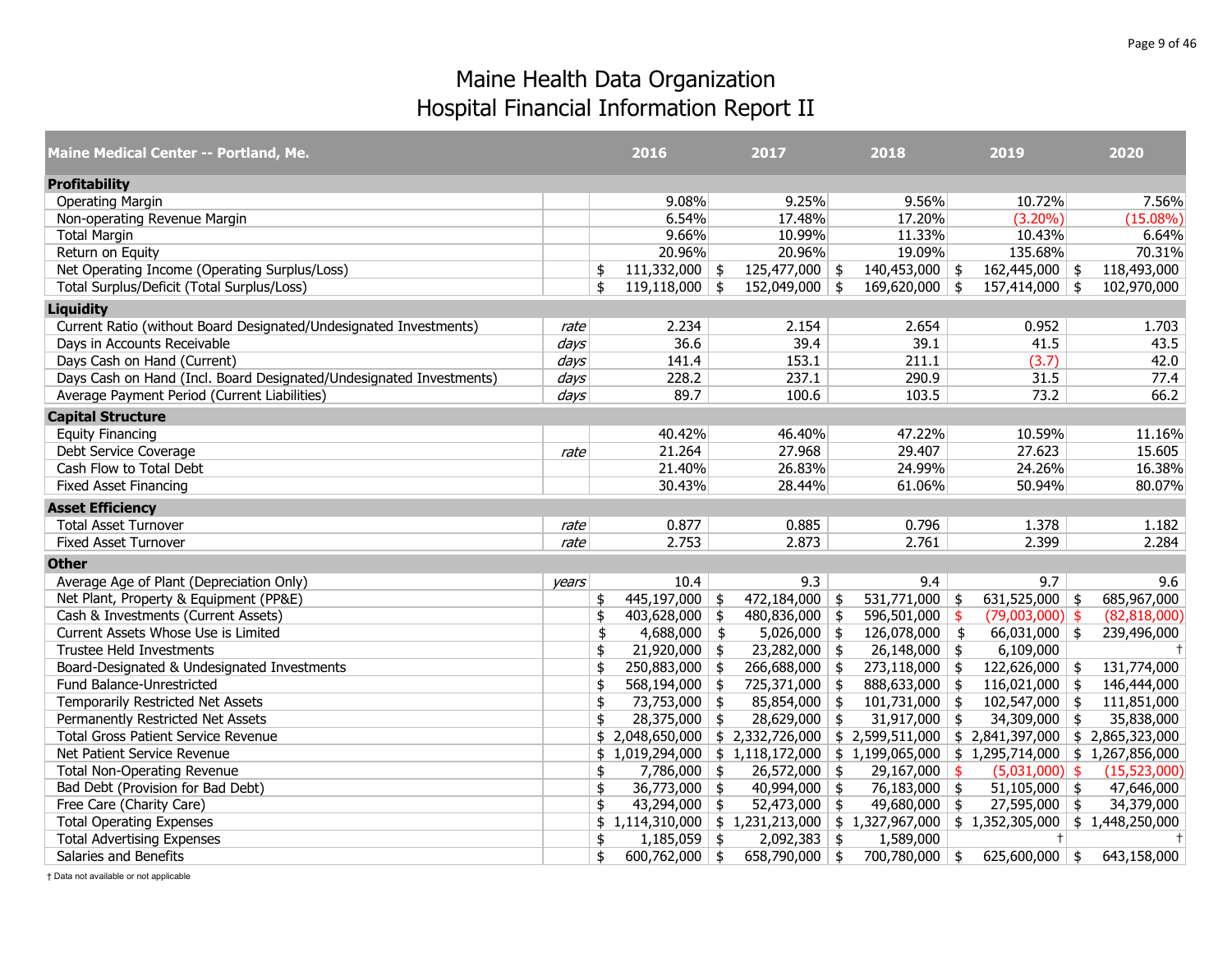# **Hospital Peer Group B**

The following hospitals are included in this peer group:

Aroostook Medical Center (The) Mercy Hospital Mid Coast Hospital Penobscot Bay Medical Center Southern Maine Health CareSt. Joseph Hospital St. Mary's Regional Medical Center York Hospital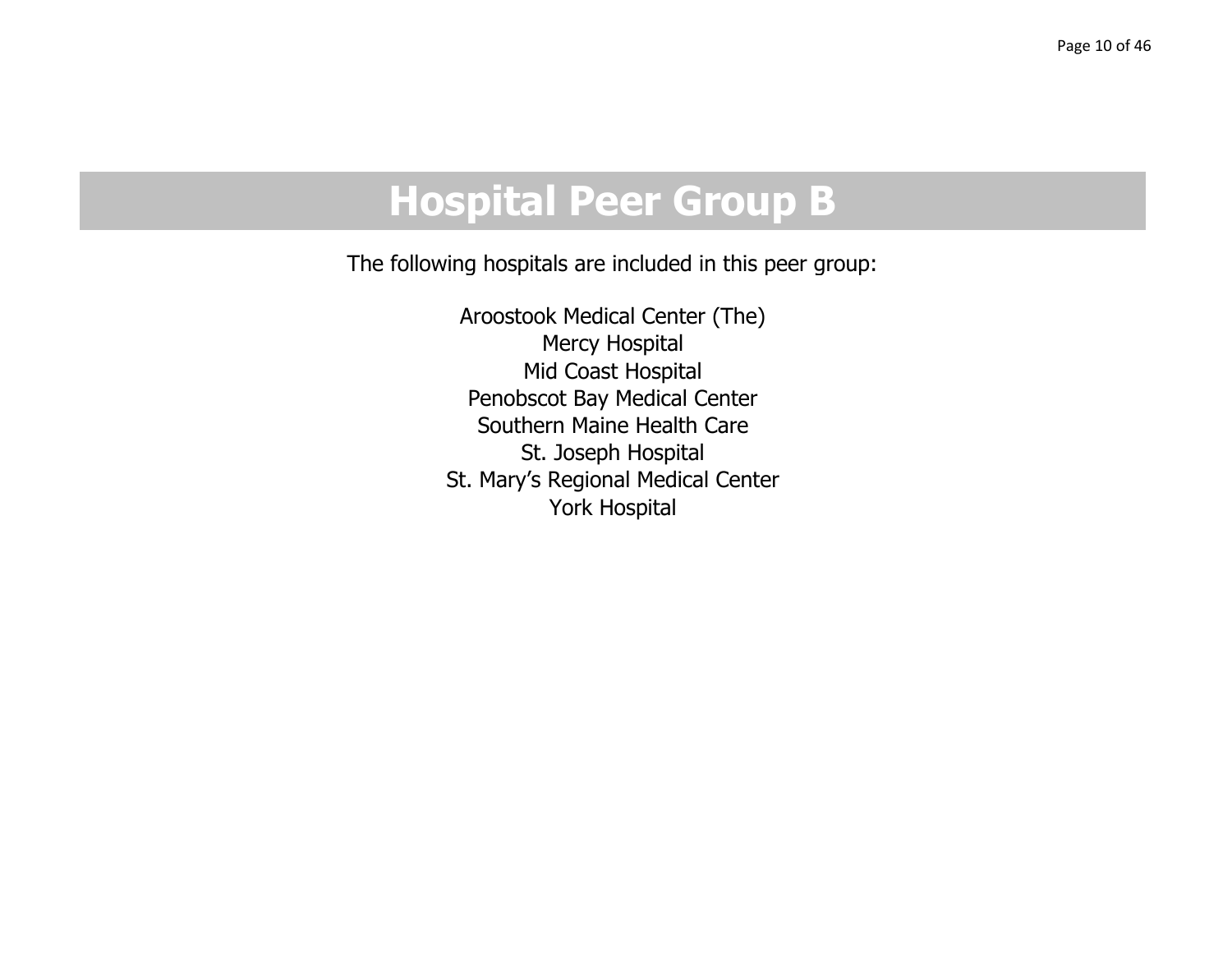| Aroostook Medical Center, The (TAMC) -- Presque Isle, Me.           |       |               | 2016              | 2017              |            | 2018             | 2019             | 2020        |
|---------------------------------------------------------------------|-------|---------------|-------------------|-------------------|------------|------------------|------------------|-------------|
| <b>Profitability</b>                                                |       |               |                   |                   |            |                  |                  |             |
| <b>Operating Margin</b>                                             |       |               | $(10.44\%)$       | 0.94%             |            | 2.56%            | $(0.38\%)$       | $(0.39\%)$  |
| Non-operating Revenue Margin                                        |       |               | 1.63%             | (4.15%)           |            | 1.80%            | 8.29%            | 17.80%      |
| <b>Total Margin</b>                                                 |       |               | (10.63%)          | 0.90%             |            | 2.61%            | $(0.41\%)$       | $(0.47\%)$  |
| Return on Equity                                                    |       |               | $(86.02\%)$       | 7.92%             |            | 19.65%           | $(3.12\%)$       | (3.87%)     |
| Net Operating Income (Operating Surplus/Loss)                       |       | \$            | $(11,890,340)$ \$ | $1,250,152$ \$    |            | $3,606,635$ \$   | $(526,880)$ \$   | (577, 447)  |
| Total Surplus/Deficit (Total Surplus/Loss)                          |       | $\frac{4}{5}$ | $(12,087,186)$ \$ | $1,200,281$ \$    |            | $3,672,691$ \$   | $(574, 534)$ \$  | (702, 455)  |
| <b>Liquidity</b>                                                    |       |               |                   |                   |            |                  |                  |             |
| Current Ratio (without Board Designated/Undesignated Investments)   | rate  |               | 0.759             | 0.998             |            | 1.333            | 1.351            | 1.685       |
| Days in Accounts Receivable                                         | days  |               | 44.8              | 40.0              |            | 36.2             | 47.3             | 52.0        |
| Days Cash on Hand (Current)                                         | days  |               | 4.0               | (38.6)            |            | (10.9)           | (6.8)            | 46.8        |
| Days Cash on Hand (Incl. Board Designated/Undesignated Investments) | days  |               | 4.0               | (22.1)            |            | 6.3              | 9.2              | 62.4        |
| Average Payment Period (Current Liabilities)                        | days  |               | 86.3              | 43.9              |            | 43.3             | 51.1             | 69.6        |
| <b>Capital Structure</b>                                            |       |               |                   |                   |            |                  |                  |             |
| <b>Equity Financing</b>                                             |       |               | 20.17%            | 26.59%            |            | 30.49%           | 28.80%           | 21.57%      |
| Debt Service Coverage                                               | rate  |               | (3.249)           | 6.762             |            | 9.339            | 4.304            | 3.830       |
| Cash Flow to Total Debt                                             |       |               | (11.39%)          | 12.20%            |            | 17.62%           | 6.67%            | 4.15%       |
| <b>Fixed Asset Financing</b>                                        |       |               | 54.23%            | 58.58%            |            | 61.61%           | 64.91%           | 66.04%      |
| <b>Asset Efficiency</b>                                             |       |               |                   |                   |            |                  |                  |             |
| <b>Total Asset Turnover</b>                                         | rate  |               | 1.633             | 2.334             |            | 2.297            | 2.187            | 1.761       |
| <b>Fixed Asset Turnover</b>                                         | rate  |               | 3.016             | 3.825             |            | 4.277            | 4.515            | 4.905       |
| <b>Other</b>                                                        |       |               |                   |                   |            |                  |                  |             |
| Average Age of Plant (Depreciation Only)                            | vears |               | 10.8              | 14.8              |            | 15.9             | 17.7             | 19.4        |
| Net Plant, Property & Equipment (PP&E)                              |       | \$            | $37,772,987$ \$   | $34,790,766$ \$   |            | $32,908,393$ \$  | $31,011,448$ \$  | 30,207,552  |
| Cash & Investments (Current Assets)                                 |       | \$            | $(1,871,709)$ \$  | $(13,600,972)$ \$ |            | $(4,059,631)$ \$ | $(2,679,201)$ \$ | 18,479,090  |
| Current Assets Whose Use is Limited                                 |       | \$            | $3,171,287$ \$    | 73,576            | $\vert$ \$ | $88,772$ \$      | $116,987$ \$     | 152,842     |
| Trustee Held Investments                                            |       | \$            | 5,366,168         | $^+$              |            | $+$              | $+1$             | $\pm$       |
| Board-Designated & Undesignated Investments                         |       | \$            | $7,500$ \$        | $5,796,355$ \$    |            | $6,273,011$ \$   | $5,995,958$ \$   | 6,204,801   |
| Fund Balance-Unrestricted                                           |       | \$            | $14,051,974$ \$   | $15,158,148$ \$   |            | $18,691,062$ \$  | $18,429,226$ \$  | 18,135,437  |
| Temporarily Restricted Net Assets                                   |       | \$            | $4,299,974$ \$    | $4,512,573$ \$    |            | $3,956,599$ \$   | $3,312,447$ \$   | 3,164,098   |
| Permanently Restricted Net Assets                                   |       | \$            | $2,724,173$ \$    | $2,724,173$ \$    |            | $2,724,373$ \$   | $2,724,573$ \$   | 2,727,446   |
| <b>Total Gross Patient Service Revenue</b>                          |       | \$            | $274,295,361$ \$  | 303,285,308       | \$         | $318,136,458$ \$ | 346,027,655 \$   | 365,714,903 |
| Net Patient Service Revenue                                         |       | \$            | $110,709,573$ \$  | $125,610,228$ \$  |            | $129,685,650$ \$ | 129,079,590 \$   | 120,221,669 |
| <b>Total Non-Operating Revenue</b>                                  |       | \$            | $(196, 846)$ \$   | $(49,871)$ \$     |            | $66,056$ \$      | $(47, 654)$ \$   | (125,008)   |
| Bad Debt (Provision for Bad Debt)                                   |       | \$            | $7,857,185$ \$    | $6,304,884$ \$    |            | $8,571,822$ \$   | $7,800,818$ \$   | 8,610,870   |
| Free Care (Charity Care)                                            |       | \$            | $3,036,601$ \$    | $5,020,903$ \$    |            | $4,049,326$ \$   | $1,269,641$ \$   | 1,595,043   |
| <b>Total Operating Expenses</b>                                     |       | \$            | $125,821,317$ \$  | $131,825,980$ \$  |            | $137,155,467$ \$ | $140,548,425$ \$ | 148,731,197 |
| <b>Total Advertising Expenses</b>                                   |       |               | $+$               | $+$               |            | $+$              | $+$              | $\ddagger$  |
| Salaries and Benefits                                               |       | \$            | 74,562,559 \$     | $77,133,986$ \$   |            | $81,640,627$ \$  | $82,267,399$ \$  | 82,003,481  |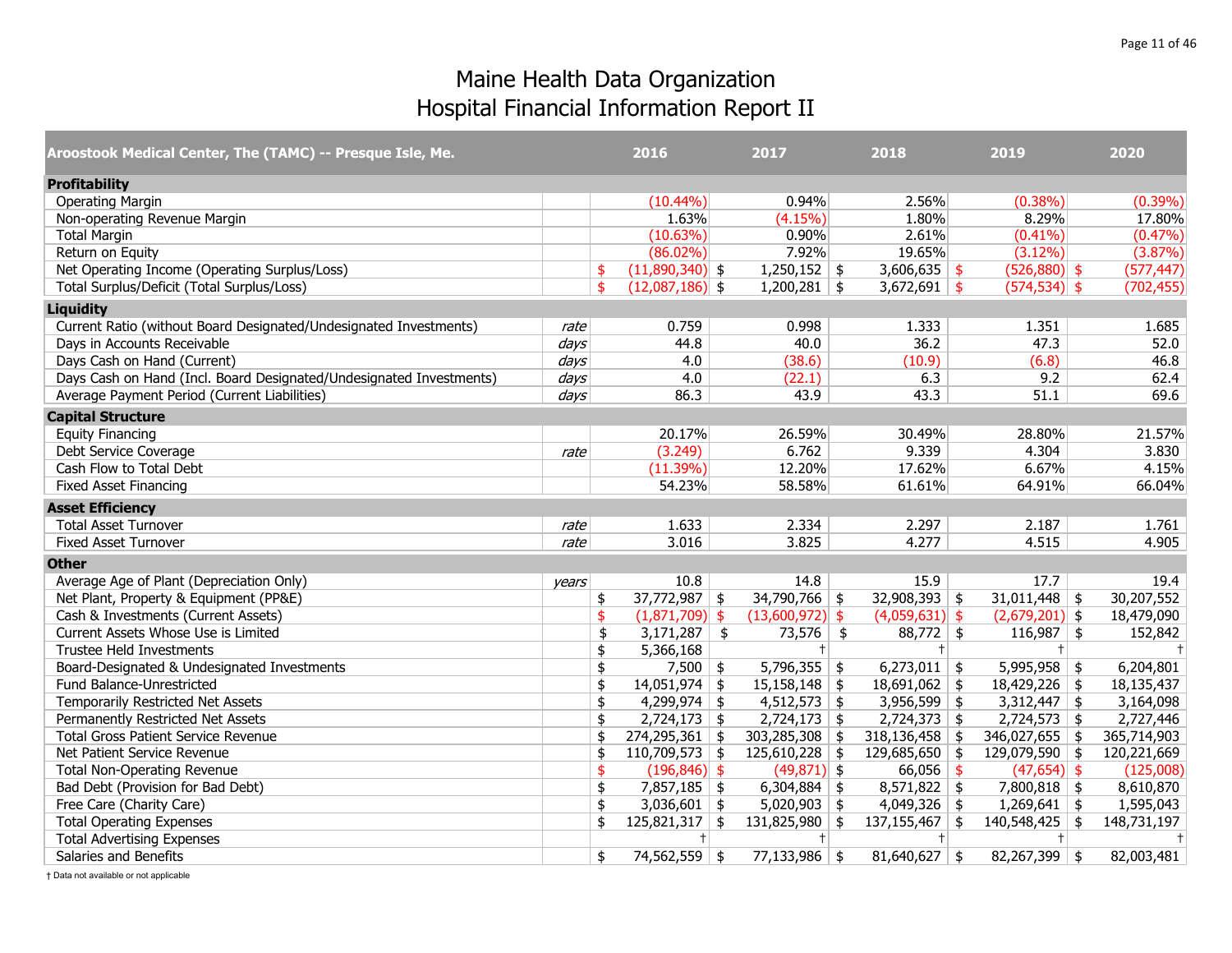| Mercy Hospital -- Portland, Me.                                     |       | 2016                      | 2017                   | 2018                   | 2019             | 2020           |
|---------------------------------------------------------------------|-------|---------------------------|------------------------|------------------------|------------------|----------------|
| <b>Profitability</b>                                                |       |                           |                        |                        |                  |                |
| <b>Operating Margin</b>                                             |       | $(7.92\%)$                | $(1.85\%)$             | 0.69%                  | 5.28%            | $(5.31\%)$     |
| Non-operating Revenue Margin                                        |       | $(0.24\%)$                | $(1.85\%)$             | 5.13%                  | $(1.32\%)$       | $(5.36\%)$     |
| <b>Total Margin</b>                                                 |       | $(7.90\%)$                | $(1.82\%)$             | 0.73%                  | 5.22%            | (5.02%)        |
| Return on Equity                                                    |       | $(85.48\%)$               | $(15.42\%)$            | 6.47%                  | 31.98%           | $(30.08\%)$    |
| Net Operating Income (Operating Surplus/Loss)                       |       | $(17, 444, 022)$ \$<br>\$ | $(3,931,344)$ \$       | $1,541,573$ \$         | $12,373,243$ \$  | (11, 200, 867) |
| Total Surplus/Deficit (Total Surplus/Loss)                          |       | \$<br>$(17, 401, 983)$ \$ | $(3,860,048)$ \$       | $1,624,885$ \$         | $12,212,433$ \$  | (10,630,785)   |
| <b>Liquidity</b>                                                    |       |                           |                        |                        |                  |                |
| Current Ratio (without Board Designated/Undesignated Investments)   | rate  | 0.721                     | 0.715                  | 0.784                  | 1.137            | 1.362          |
| Days in Accounts Receivable                                         | days  | 45.6                      | 43.6                   | 43.6                   | 43.4             | 44.5           |
| Days Cash on Hand (Current)                                         | days  | 7.3                       | (14.3)                 | (15.7)                 | (7.1)            | 41.3           |
| Days Cash on Hand (Incl. Board Designated/Undesignated Investments) | days  | 7.3                       | (7.9)                  | (8.8)                  | 2.0              | 118.2          |
| Average Payment Period (Current Liabilities)                        | days  | 91.5                      | 59.5                   | 56.1                   | 50.3             | 74.8           |
| <b>Capital Structure</b>                                            |       |                           |                        |                        |                  |                |
| <b>Equity Financing</b>                                             |       | 13.09%                    | 18.77%                 | 19.55%                 | 28.38%           | 17.68%         |
| Debt Service Coverage                                               | rate  | (0.345)                   | 1.061                  | 2.027                  | 3.873            | (0.570)        |
| Cash Flow to Total Debt                                             |       | $(3.06\%)$                | 3.05%                  | 8.32%                  | 19.35%           | $(3.11\%)$     |
| <b>Fixed Asset Financing</b>                                        |       | 63.56%                    | 63.65%                 | 63.62%                 | 62.22%           | 110.32%        |
| <b>Asset Efficiency</b>                                             |       |                           |                        |                        |                  |                |
| <b>Total Asset Turnover</b>                                         | rate  | 1.416                     | 1.591                  | 1.738                  | 1.740            | 1.059          |
| <b>Fixed Asset Turnover</b>                                         | rate  | 2.113                     | 2.137                  | 2.365                  | 2.570            | 2.370          |
| <b>Other</b>                                                        |       |                           |                        |                        |                  |                |
| Average Age of Plant (Depreciation Only)                            | years | 2.7                       | 6.0                    | 7.1                    | 8.7              | 9.8            |
| Net Plant, Property & Equipment (PP&E)                              |       | $104,200,298$ \$<br>\$    | $99,264,589$ \$        | $94,336,012$ \$        | $91,165,204$ \$  | 89,077,857     |
| Cash & Investments (Current Assets)                                 |       | \$<br>4,328,335           | \$<br>$(8,364,781)$ \$ | $(9,382,182)$ \$       | $(4,335,400)$ \$ | 24,310,689     |
| Current Assets Whose Use is Limited                                 |       | $155,328$ \$<br>\$        | $165,282$ \$           | $161,089$ \$           | $159,458$ \$     | 195,304        |
| <b>Trustee Held Investments</b>                                     |       | \$<br>$4,108,072$ \$      | $391,691$ \$           | $55,477$ \$            | $96,502$ \$      | 173,401        |
| Board-Designated & Undesignated Investments                         |       | \$<br>$16,867$ \$         | $3,679,352$ \$         | $4,067,220$ \$         | $5,351,060$ \$   | 45,692,240     |
| Fund Balance-Unrestricted                                           |       | $20,358,614$ \$<br>\$     | $25,039,330$ \$        | $25,108,293$ \$        | $38,184,975$ \$  | 35,339,620     |
| Temporarily Restricted Net Assets                                   |       | \$<br>$6,776,487$ \$      | 7,212,788              | \$<br>$9,388,919$ \$   | $10,945,754$ \$  | 7,091,977      |
| Permanently Restricted Net Assets                                   |       | \$<br>$1,926,567$ \$      | $1,997,798$ \$         | $3,327,283$ \$         | $3,351,407$ \$   | 3,367,070      |
| <b>Total Gross Patient Service Revenue</b>                          |       | \$<br>534,217,130         | \$<br>510,518,758      | \$<br>$542,283,180$ \$ | $529,528,923$ \$ | 488,851,777    |
| Net Patient Service Revenue                                         |       | \$<br>$215,240,345$ \$    | 208,460,634            | \$<br>$218,869,813$ \$ | $230,171,846$ \$ | 198,559,068    |
| <b>Total Non-Operating Revenue</b>                                  |       | $42,039$ \$<br>\$         | $71,296$ \$            | 83,312 \$              | $(160, 810)$ \$  | 570,082        |
| Bad Debt (Provision for Bad Debt)                                   |       | \$<br>$11,804,106$ \$     | $15,904,354$ \$        | $17,309,366$ \$        | 12,397,949 \$    | 12,994,744     |
| Free Care (Charity Care)                                            |       | \$<br>$10,682,028$ \$     | $8,709,325$ \$         | $9,441,801$ \$         | $4,746,002$ \$   | 2,250,450      |
| <b>Total Operating Expenses</b>                                     |       | $237,582,512$ \$<br>\$    | 216,097,467            | \$<br>$221,590,233$ \$ | $221,939,349$ \$ | 222,310,497    |
| <b>Total Advertising Expenses</b>                                   |       | \$<br>$421,122$ \$        | $253,948$ \$           | $427,239$ \$           | $550,641$ \$     | 770,145        |
| Salaries and Benefits                                               |       | $121,725,248$ \$<br>\$    | $107,499,634$ \$       | $112,072,530$ \$       | $117,314,217$ \$ | 117,153,839    |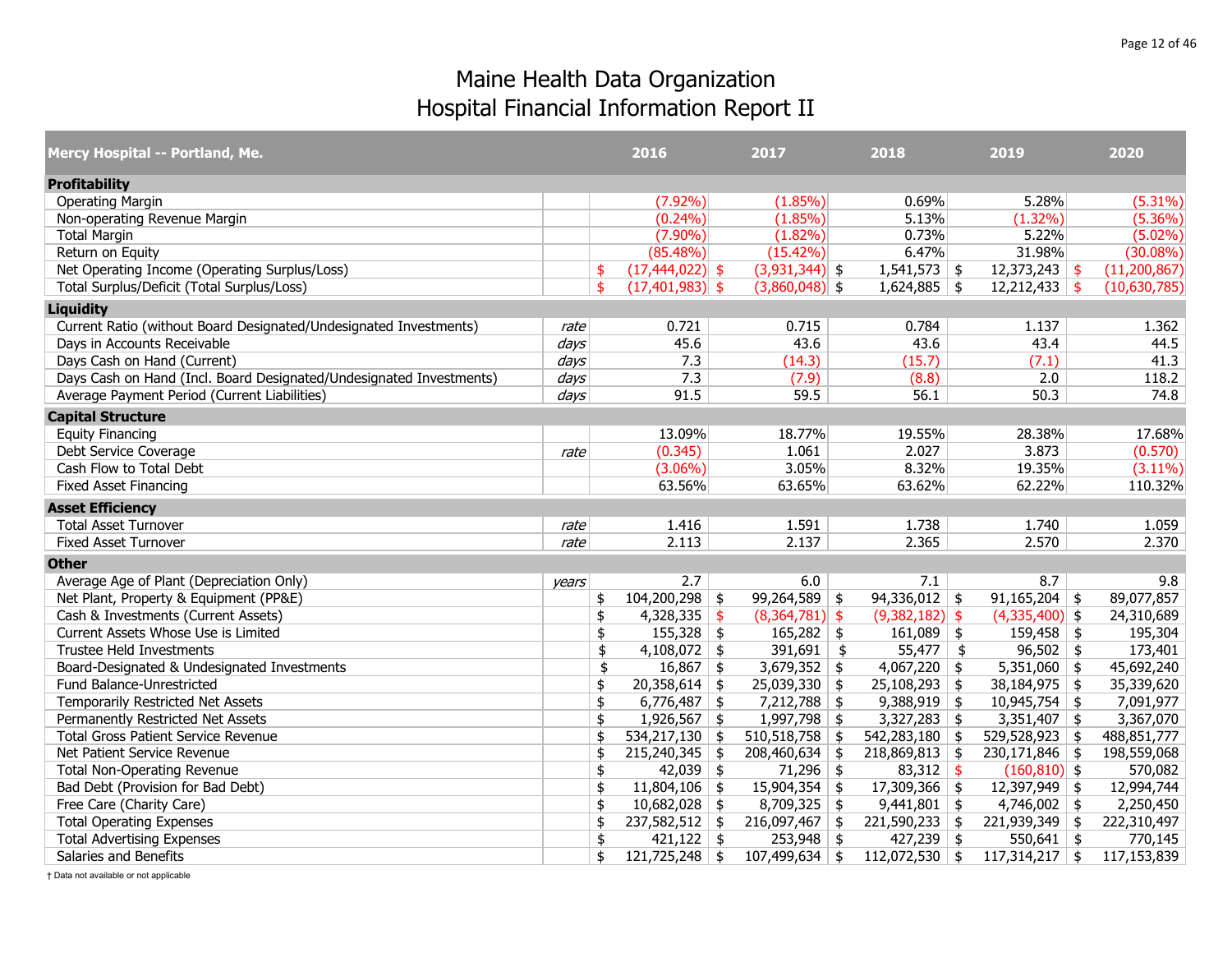| Mid Coast Hospital -- Brunswick, Me.                                |                  | 2016                     |        | 2017             | 2018               | 2019                       | 2020           |
|---------------------------------------------------------------------|------------------|--------------------------|--------|------------------|--------------------|----------------------------|----------------|
| <b>Profitability</b>                                                |                  |                          |        |                  |                    |                            |                |
| <b>Operating Margin</b>                                             |                  | 0.66%                    |        | 1.65%            | 0.36%              | 2.85%                      | $(8.64\%)$     |
| Non-operating Revenue Margin                                        |                  | 65.28%                   |        | 40.35%           | 82.62%             | 38.30%                     | $(55.06\%)$    |
| <b>Total Margin</b>                                                 |                  | 1.87%                    |        | 2.73%            | 2.05%              | 4.54%                      | $(5.41\%)$     |
| Return on Equity                                                    |                  | 3.15%                    |        | 4.58%            | 3.41%              | 7.65%                      | $(9.40\%)$     |
| Net Operating Income (Operating Surplus/Loss)                       |                  | \$<br>$1,150,582$ \$     |        | $3,030,564$ \$   | $690,635$ \$       | $5,991,504$ \$             | (17, 107, 904) |
| Total Surplus/Deficit (Total Surplus/Loss)                          |                  | \$<br>$3,556,917$ \$     |        | $4,185,413$ \$   | $3,973,283$ \$     | $9,709,993$ \$             | (11,033,134)   |
| <b>Liquidity</b>                                                    |                  |                          |        |                  |                    |                            |                |
| Current Ratio (without Board Designated/Undesignated Investments)   | rate             | 1.909                    |        | 2.043            | 2.336              | 2.537                      | 2.067          |
| Days in Accounts Receivable                                         | $\frac{days}{ }$ | 53.0                     |        | 55.0             | 68.6               | 68.8                       | 65.7           |
| Days Cash on Hand (Current)                                         | days             | 13.9                     |        | 17.5             | 11.6               | 15.3                       | 37.6           |
| Days Cash on Hand (Incl. Board Designated/Undesignated Investments) | days             | 128.4                    |        | 125.6            | 111.3              | 114.1                      | 143.8          |
| Average Payment Period (Current Liabilities)                        | days             | 44.0                     |        | 43.8             | 41.8               | 40.2                       | 53.1           |
| <b>Capital Structure</b>                                            |                  |                          |        |                  |                    |                            |                |
| <b>Equity Financing</b>                                             |                  | 63.62%                   |        | 62.62%           | 64.10%             | 66.75%                     | 56.73%         |
| Debt Service Coverage                                               | rate             | 3.578                    |        | 4.602            | 2.707              | 4.185                      | (0.814)        |
| Cash Flow to Total Debt                                             |                  | 15.34%                   |        | 16.97%           | 16.41%             | 26.39%                     | $(4.68\%)$     |
| <b>Fixed Asset Financing</b>                                        |                  | 43.38%                   |        | 46.61%           | 40.65%             | 36.63%                     | 32.32%         |
| <b>Asset Efficiency</b>                                             |                  |                          |        |                  |                    |                            |                |
| <b>Total Asset Turnover</b>                                         | rate             | 1.075                    |        | 1.049            | 1.066              | 1.125                      | 0.986          |
| <b>Fixed Asset Turnover</b>                                         | rate             | 2.960                    |        | 2.911            | 2.958              | 3.362                      | 3.261          |
| <b>Other</b>                                                        |                  |                          |        |                  |                    |                            |                |
| Average Age of Plant (Depreciation Only)                            | years            | 11.7                     |        | 11.8             | 11.4               | 11.8                       | 13.0           |
| Net Plant, Property & Equipment (PP&E)                              |                  | \$<br>$59,235,873$ \$    |        | $63,162,326$ \$  | $64,372,325$ \$    | $62,511,153$ \$            | 60,717,000     |
| Cash & Investments (Current Assets)                                 |                  | \$<br>$5,691,528$ \$     |        | $8,390,997$ \$   | $5,806,016$ \$     | $8,289,649$ \$             | 21,458,233     |
| Current Assets Whose Use is Limited                                 |                  | \$<br>711,123            |        | $+$              | $+$                | $+$                        | $\ddagger$     |
| Trustee Held Investments                                            |                  |                          | $+$ \$ | 3,340,690        | $+$                | $+$                        | $\overline{+}$ |
| Board-Designated & Undesignated Investments                         |                  | \$<br>$52,808,487$ \$    |        | $51,686,382$ \$  | $49,997,027$ \$    | $53,377,687$ \$            | 60,609,876     |
| Fund Balance-Unrestricted                                           |                  | \$<br>$105,089,953$ \$   |        | $110,947,899$ \$ | $116,439,892$ \$   | $126,891,748$ \$           | 117,425,481    |
| Temporarily Restricted Net Assets                                   |                  | \$<br>$11,076,041$ \$    |        | $13,284,181$ \$  | $14,763,496$ \$    | $14,353,422$ \$            | 17,776,682     |
| Permanently Restricted Net Assets                                   |                  | \$<br>$8,155,134$ \$     |        | $8,213,037$ \$   | $8,261,043$ \$     | $8,309,716$ \$             | 8,429,857      |
| <b>Total Gross Patient Service Revenue</b>                          |                  | \$<br>352,852,401 \$     |        | $392,512,328$ \$ | $438,782,015$ \$   | 499,188,815 \$             | 461,073,569    |
| Net Patient Service Revenue                                         |                  | \$<br>$169,448,620$ \$   |        | $178,440,156$ \$ | $185, 122, 788$ \$ | $205,181,935$ \$           | 181,062,406    |
| <b>Total Non-Operating Revenue</b>                                  |                  | \$<br>$2,163,445$ \$     |        | $2,050,388$ \$   | $3,282,648$ \$     | $3,718,489$ \$             | 6,074,770      |
| Bad Debt (Provision for Bad Debt)                                   |                  | \$<br>$12,592,376$ \$    |        | $14,732,594$ \$  | $18,865,445$ \$    | $\overline{24,604,243}$ \$ | 19,535,426     |
| Free Care (Charity Care)                                            |                  | \$<br>$5,779,733$ \$     |        | $5,876,108$ \$   | $5,159,790$ \$     | $4,085,671$ \$             | 2,823,586      |
| <b>Total Operating Expenses</b>                                     |                  | \$<br>$174, 192, 175$ \$ |        | $180,805,174$ \$ | $189,722,242$ \$   | $204, 159, 047$ \$         | 215,124,582    |
| <b>Total Advertising Expenses</b>                                   |                  | \$<br>$274,463$ \$       |        | $249,487$ \$     | $245,925$ \$       | $215,081$ \$               | 177,262        |
| Salaries and Benefits                                               |                  | \$<br>$99,012,275$ \$    |        | $102,064,560$ \$ | $108, 190, 661$ \$ | $113,229,781$ \$           | 122,817,005    |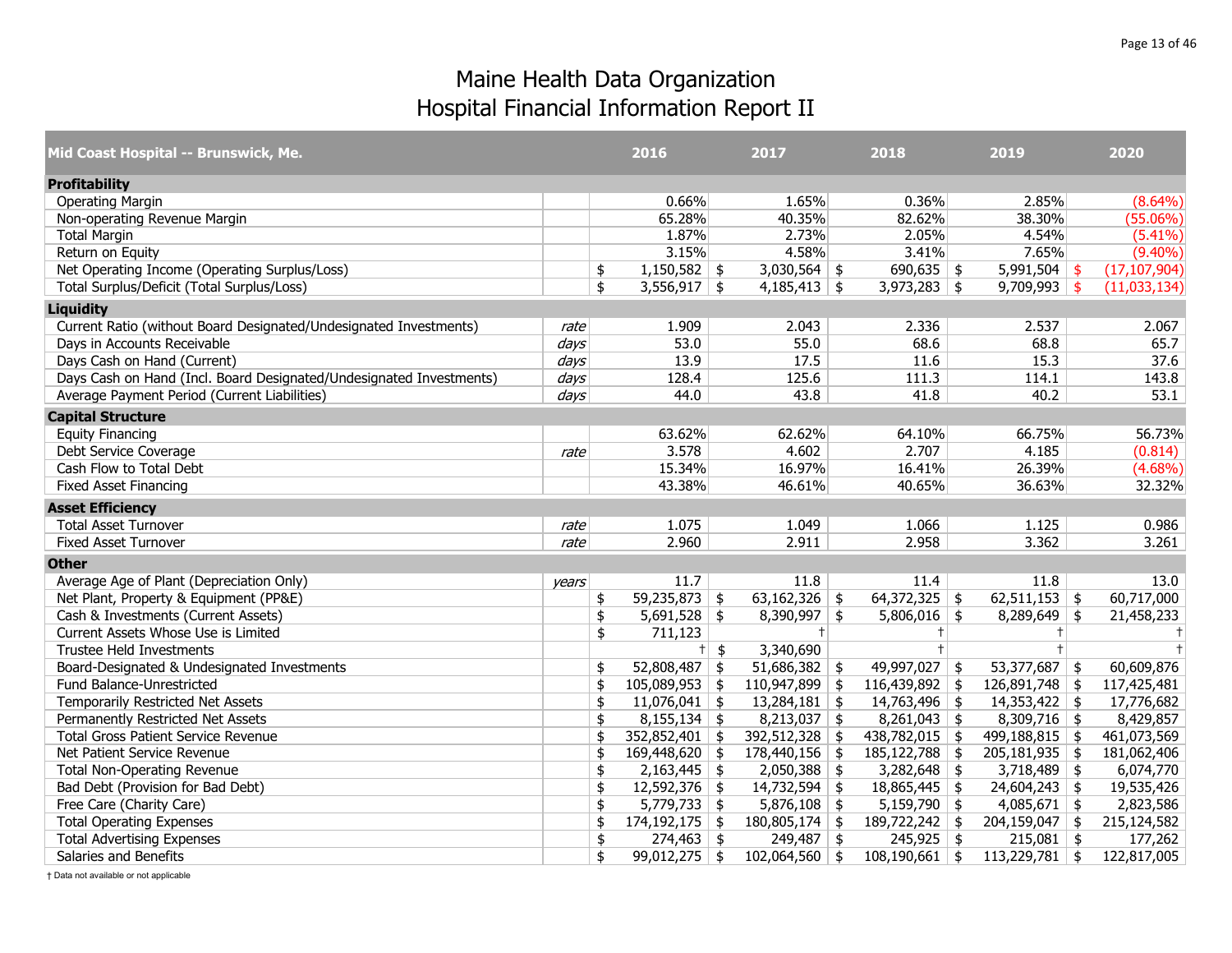| Penobscot Bay Medical Center -- Rockport, Me.                       |                  | 2016                   | 2017               | 2018                              |                   | 2019             | 2020           |
|---------------------------------------------------------------------|------------------|------------------------|--------------------|-----------------------------------|-------------------|------------------|----------------|
| <b>Profitability</b>                                                |                  |                        |                    |                                   |                   |                  |                |
| <b>Operating Margin</b>                                             |                  | $(6.54\%)$             | $(3.95\%)$         | 0.74%                             |                   | 1.95%            | 3.55%          |
| Non-operating Revenue Margin                                        |                  | $(10.21\%)$            | $(3.40\%)$         | 11.72%                            |                   | 6.35%            | 6.13%          |
| <b>Total Margin</b>                                                 |                  | $(5.90\%)$             | $(3.82\%)$         | 0.84%                             |                   | 2.08%            | 3.78%          |
| Return on Equity                                                    |                  | $(20.61\%)$            | (16.45%)           | 3.81%                             |                   | 6.17%            | 9.43%          |
| Net Operating Income (Operating Surplus/Loss)                       |                  | \$<br>$(8,099,233)$ \$ | $(5,312,270)$ \$   | $1,105,086$ \$                    |                   | $3,156,579$ \$   | 6,087,838      |
| Total Surplus/Deficit (Total Surplus/Loss)                          |                  | \$<br>$(7,349,068)$ \$ | $(5,137,711)$ \$   | $1,251,830$ \$                    |                   | $3,370,742$ \$   | 6,485,680      |
| <b>Liquidity</b>                                                    |                  |                        |                    |                                   |                   |                  |                |
| Current Ratio (without Board Designated/Undesignated Investments)   | rate             | 0.726                  | 0.747              | 0.850                             |                   | 1.539            | 1.994          |
| Days in Accounts Receivable                                         | days             | 58.6                   | 53.6               | 44.0                              |                   | 41.1             | 39.8           |
| Days Cash on Hand (Current)                                         | $\frac{days}{ }$ | 34.2                   | 18.8               | 37.4                              |                   | 4.2              | 2.1            |
| Days Cash on Hand (Incl. Board Designated/Undesignated Investments) | days             | 34.2                   | 18.8               | 37.4                              |                   | 4.8              | 2.7            |
| Average Payment Period (Current Liabilities)                        | days             | 131.8                  | 128.4              | 123.3                             |                   | 46.6             | 41.3           |
| <b>Capital Structure</b>                                            |                  |                        |                    |                                   |                   |                  |                |
| <b>Equity Financing</b>                                             |                  | 32.79%                 | 27.99%             | 29.85%                            |                   | 55.66%           | 61.17%         |
| Debt Service Coverage                                               | rate             | (0.020)                | 0.763              | 2.717                             |                   | 3.426            | 5.300          |
| Cash Flow to Total Debt                                             |                  | $(1.73\%)$             | 2.31%              | 11.64%                            |                   | 25.09%           | 32.12%         |
| <b>Fixed Asset Financing</b>                                        |                  | 36.99%                 | 33.95%             | 30.72%                            |                   | 26.45%           | 16.15%         |
| <b>Asset Efficiency</b>                                             |                  |                        |                    |                                   |                   |                  |                |
| <b>Total Asset Turnover</b>                                         | rate             | 1.146                  | 1.206              | 1.351                             |                   | 1.654            | 1.528          |
| <b>Fixed Asset Turnover</b>                                         | rate             | 2.261                  | 2.559              | 2.956                             |                   | 3.263            | 2.804          |
| <b>Other</b>                                                        |                  |                        |                    |                                   |                   |                  |                |
| Average Age of Plant (Depreciation Only)                            | vears            | 15.9                   | 12.4               | 12.1                              |                   | 13.0             | 13.7           |
| Net Plant, Property & Equipment (PP&E)                              |                  | \$<br>$54,792,301$ \$  | $52,491,280$ \$    | $50,316,579$ \$                   |                   | 49,687,535 \$    | 61,089,576     |
| Cash & Investments (Current Assets)                                 |                  | \$<br>$11,142,372$ \$  | $6,305,876$ \$     | $13,833,688$ \$                   |                   | $1,263,958$ \$   | 468,528        |
| Current Assets Whose Use is Limited                                 |                  | \$<br>$652,437$ \$     | 538,962 \$         | $514,196$ \$                      |                   | $474,678$ \$     | 431,779        |
| <b>Trustee Held Investments</b>                                     |                  | $^+$                   | $+$                | $+1$                              |                   | $+$              | $\ddagger$     |
| Board-Designated & Undesignated Investments                         |                  | $\ddagger$             | $+$                |                                   | $\overline{t}$ \$ | $242,940$ \$     | 254,777        |
| Fund Balance-Unrestricted                                           |                  | \$<br>$35,656,193$ \$  | $31,231,174$ \$    | $32,895,786$ \$                   |                   | $54,630,562$ \$  | 68,753,596     |
| Temporarily Restricted Net Assets                                   |                  | \$<br>$2,681,902$ \$   | $3,319,462$ \$     | $3,840,330$ \$                    |                   | $10,771,027$ \$  | 15,410,553     |
| Permanently Restricted Net Assets                                   |                  | \$<br>$6,141,089$ \$   | $6,405,415$ \$     | $6,551,823$ \$                    |                   | $6,475,033$ \$   | 6,561,344      |
| <b>Total Gross Patient Service Revenue</b>                          |                  | \$<br>$238,740,430$ \$ | 260,493,748        | \$<br>$\overline{303,}418,305$ \$ |                   | $355,817,301$ \$ | 333,080,828    |
| Net Patient Service Revenue                                         |                  | \$<br>$114,568,773$ \$ | $124, 149, 197$ \$ | $138,254,164$ \$                  |                   | $149,004,184$ \$ | 140,769,243    |
| <b>Total Non-Operating Revenue</b>                                  |                  | \$<br>$750,165$ \$     | $174,559$ \$       | $146,744$ \$                      |                   | $214,163$ \$     | 397,842        |
| Bad Debt (Provision for Bad Debt)                                   |                  | \$<br>$9,027,460$ \$   | $11,488,517$ \$    | $14,463,782$ \$                   |                   | $10,668,377$ \$  | 8,733,924      |
| Free Care (Charity Care)                                            |                  | \$<br>$6,628,249$ \$   | $7,137,814$ \$     | $6,267,988$ \$                    |                   | $3,416,299$ \$   | 4,599,529      |
| <b>Total Operating Expenses</b>                                     |                  | \$<br>$131,968,744$ \$ | $139,654,275$ \$   | $147,621,811$ \$                  |                   | 158,977,794 \$   | 165,215,862    |
| <b>Total Advertising Expenses</b>                                   |                  | $^{+}$                 | $+$                |                                   | $+$ \$            | 5,846            | $\overline{1}$ |
| Salaries and Benefits                                               |                  | \$<br>79,996,054 \$    | 76,650,336 \$      | 79,670,765 \$                     |                   | $87,275,828$ \$  | 89,875,066     |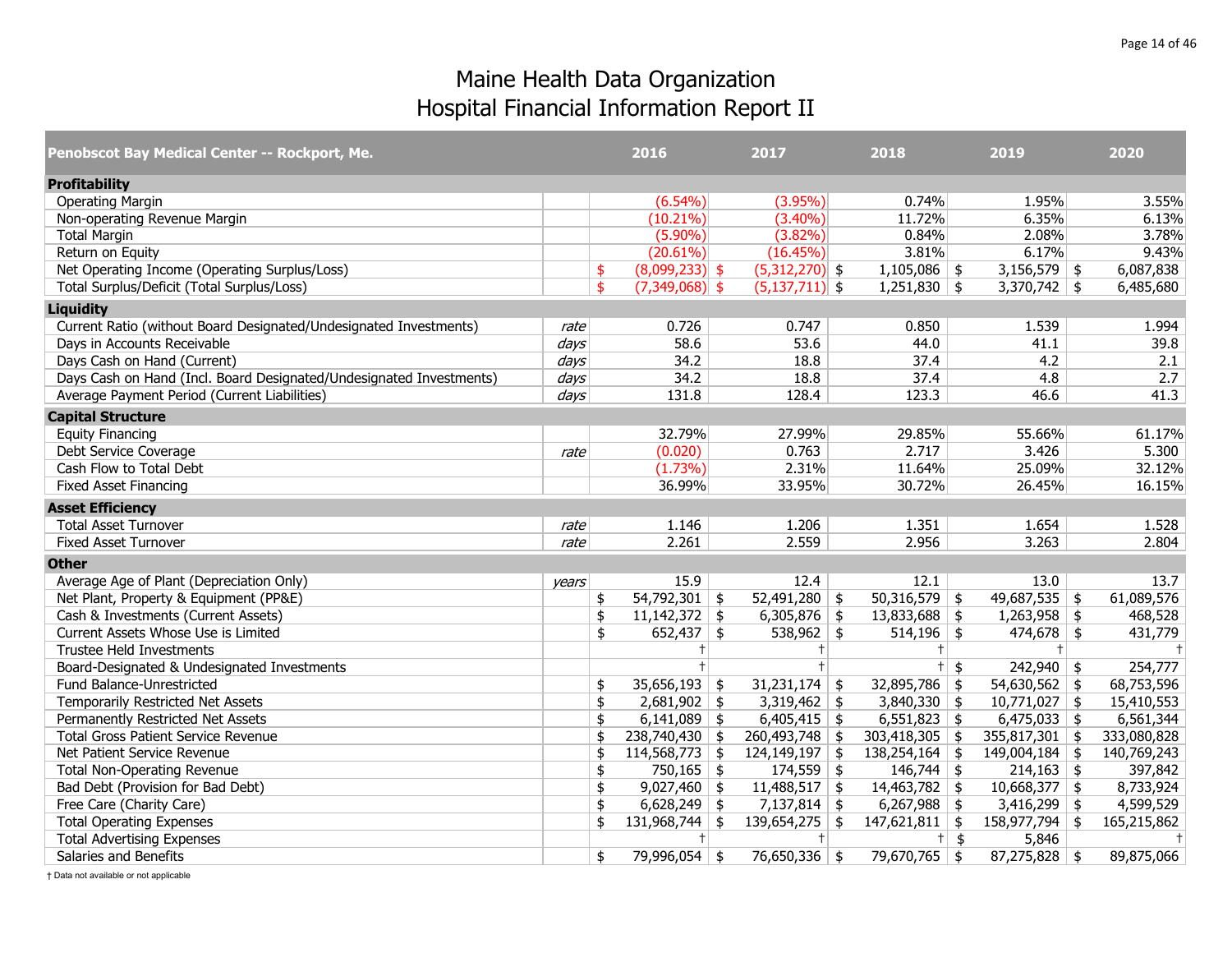| Southern Maine Health Care -- Biddeford, Me.                        |       |                         | 2016             |               | 2017             | 2018               |        | 2019             | 2020           |
|---------------------------------------------------------------------|-------|-------------------------|------------------|---------------|------------------|--------------------|--------|------------------|----------------|
| <b>Profitability</b>                                                |       |                         |                  |               |                  |                    |        |                  |                |
| <b>Operating Margin</b>                                             |       |                         | $(2.83\%)$       |               | $(0.17\%)$       | $(2.26\%)$         |        | 1.85%            | $(7.07\%)$     |
| Non-operating Revenue Margin                                        |       |                         | (69.15%)         |               | 111.96%          | (32.96%)           |        | 0.90%            | (4.27%)        |
| <b>Total Margin</b>                                                 |       |                         | $(1.65\%)$       |               | 1.42%            | $(1.69\%)$         |        | 1.87%            | (6.76%)        |
| Return on Equity                                                    |       |                         | $(3.59\%)$       |               | 3.07%            | $(3.85\%)$         |        | 6.81%            | (27.35%)       |
| Net Operating Income (Operating Surplus/Loss)                       |       | \$                      | $(7,433,720)$ \$ |               | $(486,333)$ \$   | $(6, 562, 790)$ \$ |        | $5,718,531$ \$   | (20, 437, 807) |
| Total Surplus/Deficit (Total Surplus/Loss)                          |       | $\overline{\mathsf{s}}$ | $(4,181,290)$ \$ |               | $4,065,038$ \$   | $(4,935,940)$ \$   |        | $5,770,284$ \$   | (19,600,759)   |
| <b>Liquidity</b>                                                    |       |                         |                  |               |                  |                    |        |                  |                |
| Current Ratio (without Board Designated/Undesignated Investments)   | rate  |                         | 0.770            |               | 1.045            | 1.141              |        | 1.382            | 0.977          |
| Days in Accounts Receivable                                         | days  |                         | 52.3             |               | 52.4             | 44.0               |        | 39.2             | 33.7           |
| Days Cash on Hand (Current)                                         | days  |                         | 8.1              |               | 8.8              | 25.9               |        | 2.8              | 12.2           |
| Days Cash on Hand (Incl. Board Designated/Undesignated Investments) | days  |                         | 108.2            |               | 98.0             | 104.9              |        | 2.8              | 12.2           |
| Average Payment Period (Current Liabilities)                        | days  |                         | 92.4             |               | 76.4             | 74.5               |        | 37.0             | 57.7           |
| <b>Capital Structure</b>                                            |       |                         |                  |               |                  |                    |        |                  |                |
| <b>Equity Financing</b>                                             |       |                         | 49.04%           |               | 50.91%           | 51.49%             |        | 50.49%           | 42.07%         |
| Debt Service Coverage                                               | rate  |                         | 1.517            |               | 2.694            | 1.657              |        | 3.165            | (0.355)        |
| Cash Flow to Total Debt                                             |       |                         | 5.82%            |               | 13.70%           | 8.68%              |        | 25.03%           | $(4.22\%)$     |
| <b>Fixed Asset Financing</b>                                        |       |                         | 45.81%           |               | 47.21%           | 45.43%             |        | 37.00%           | 40.37%         |
| <b>Asset Efficiency</b>                                             |       |                         |                  |               |                  |                    |        |                  |                |
| <b>Total Asset Turnover</b>                                         | rate  |                         | 1.064            |               | 1.100            | 1.170              |        | 1.840            | 1.702          |
| <b>Fixed Asset Turnover</b>                                         | rate  |                         | 2.755            |               | 3.077            | 3.484              |        | 3.753            | 3.433          |
| <b>Other</b>                                                        |       |                         |                  |               |                  |                    |        |                  |                |
| Average Age of Plant (Depreciation Only)                            | vears |                         | 15.7             |               | 14.7             | 13.0               |        | 13.1             | 13.4           |
| Net Plant, Property & Equipment (PP&E)                              |       | \$                      | $95,388,769$ \$  |               | $91,409,523$ \$  | $83,195,997$ \$    |        | $82,246,111$ \$  | 84,225,623     |
| Cash & Investments (Current Assets)                                 |       | \$                      | $5,004,707$ \$   |               | $5,122,596$ \$   | $18,559,555$ \$    |        | $1,703,840$ \$   | 525,507        |
| Current Assets Whose Use is Limited                                 |       | \$                      | 755,638          | $\frac{1}{2}$ | $1,372,872$ \$   | $1,367,210$ \$     |        | $523,939$ \$     | 9,320,204      |
| Trustee Held Investments                                            |       |                         | $+$              |               | $+$              |                    | $+$ \$ | 7,735,984 \$     | 8,793,654      |
| Board-Designated & Undesignated Investments                         |       | \$                      | 70,876,400 \$    |               | $65,555,992$ \$  | 60,798,954         |        | $+$              | $+$            |
| Fund Balance-Unrestricted                                           |       | \$                      | $122,547,684$ \$ |               | $132,323,198$ \$ | 128,266,972 \$     |        | $84,709,333$ \$  | 71,668,740     |
| Temporarily Restricted Net Assets                                   |       | \$                      | $2,284,471$ \$   |               | $2,893,180$ \$   | $3,434,288$ \$     |        | $4,062,772$ \$   | 4,612,835      |
| Permanently Restricted Net Assets                                   |       | \$                      | $12,506,995$ \$  |               | $13,480,192$ \$  | $14,269,533$ \$    |        | $14,181,125$ \$  | 15,070,602     |
| <b>Total Gross Patient Service Revenue</b>                          |       | \$                      | 580,059,913      | \$            | $606,234,800$ \$ | $662,545,208$ \$   |        | 725,164,557 \$   | 663,205,764    |
| Net Patient Service Revenue                                         |       | \$                      | $255,353,822$ \$ |               | $273,735,784$ \$ | $281,812,164$ \$   |        | $300,714,085$ \$ | 271,118,743    |
| <b>Total Non-Operating Revenue</b>                                  |       | \$                      | $3,039,063$ \$   |               | $4,551,371$ \$   | $1,626,850$ \$     |        | $51,753$ \$      | 837,048        |
| Bad Debt (Provision for Bad Debt)                                   |       | \$                      | $19,266,253$ \$  |               | $22,225,355$ \$  | $35,746,221$ \$    |        | $31,082,272$ \$  | 19,822,047     |
| Free Care (Charity Care)                                            |       | \$                      | $16,129,634$ \$  |               | $14,756,408$ \$  | $16,118,041$ \$    |        | $9,140,331$ \$   | 11,688,512     |
| <b>Total Operating Expenses</b>                                     |       | \$                      | $270,257,583$ \$ |               | $281,716,453$ \$ | 296,410,749 \$     |        | $302,931,326$ \$ | 309,581,806    |
| <b>Total Advertising Expenses</b>                                   |       | \$                      | $597,727$ \$     |               | $469,465$ \$     | 553,620 \$         |        | $43,186$ \$      | 7,158          |
| Salaries and Benefits                                               |       | \$                      | $114,757,018$ \$ |               | $151,643,670$ \$ | 169,687,705 \$     |        | $175,575,118$ \$ | 180,239,960    |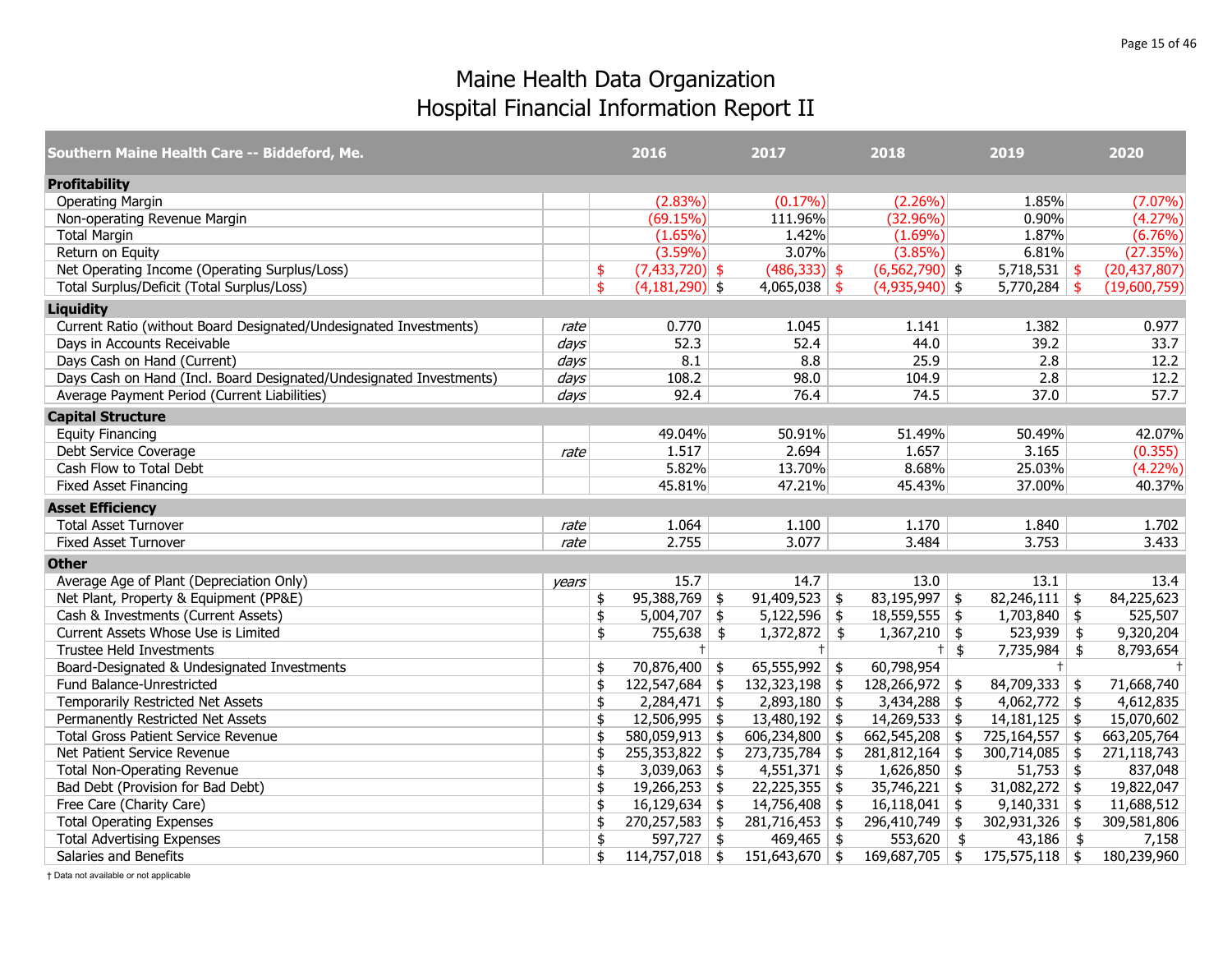| St. Joseph Hospital -- Bangor, Me.                                  |       | 2016                   |        | 2017             |     | 2018                | 2019             | 2020              |
|---------------------------------------------------------------------|-------|------------------------|--------|------------------|-----|---------------------|------------------|-------------------|
| <b>Profitability</b>                                                |       |                        |        |                  |     |                     |                  |                   |
| <b>Operating Margin</b>                                             |       | 2.84%                  |        | 0.63%            |     | $(9.42\%)$          | 0.94%            | $(0.33\%)$        |
| Non-operating Revenue Margin                                        |       | 9.97%                  |        | 70.79%           |     | 1.67%               | 31.16%           | 1841.38%          |
| <b>Total Margin</b>                                                 |       | 3.15%                  |        | 2.11%            |     | $(9.60\%)$          | 1.36%            | 0.02%             |
| Return on Equity                                                    |       | 14.65%                 |        | 8.22%            |     | $(58.49\%)$         | 7.89%            | 0.11%             |
| Net Operating Income (Operating Surplus/Loss)                       |       | \$<br>$3,854,000$ \$   |        | 873,000 \$       |     | $(13, 167, 000)$ \$ | $1,460,000$ \$   | (505,000)         |
| Total Surplus/Deficit (Total Surplus/Loss)                          |       | \$<br>$4,281,000$ \$   |        | $2,989,000$ \$   |     | $(13,390,000)$ \$   | $2,121,000$ \$   | 29,000            |
| <b>Liquidity</b>                                                    |       |                        |        |                  |     |                     |                  |                   |
| Current Ratio (without Board Designated/Undesignated Investments)   | rate  | 1.939                  |        | 2.035            |     | 1.076               | 1.401            | 1.957             |
| Days in Accounts Receivable                                         | days  | 53.2                   |        | 44.2             |     | 43.7                | 46.3             | 40.0              |
| Days Cash on Hand (Current)                                         | days  | 37.2                   |        | 26.5             |     | 13.6                | 13.8             | 19.0              |
| Days Cash on Hand (Incl. Board Designated/Undesignated Investments) | days  | 60.7                   |        | 69.5             |     | 36.4                | 35.6             | 43.3              |
| Average Payment Period (Current Liabilities)                        | days  | 52.3                   |        | 37.6             |     | 54.4                | 54.5             | 49.8              |
| <b>Capital Structure</b>                                            |       |                        |        |                  |     |                     |                  |                   |
| <b>Equity Financing</b>                                             |       | 40.19%                 |        | 48.74%           |     | 36.57%              | 39.28%           | 36.33%            |
| Debt Service Coverage                                               | rate  | 3.751                  |        | 3.200            |     | (3.561)             | 0.785            | 1.572             |
| Cash Flow to Total Debt                                             |       | 19.29%                 |        | 18.03%           |     | (24.98%)            | 13.06%           | 6.51%             |
| <b>Fixed Asset Financing</b>                                        |       | 68.65%                 |        | 77.29%           |     | 46.75%              | 61.40%           | 60.02%            |
| <b>Asset Efficiency</b>                                             |       |                        |        |                  |     |                     |                  |                   |
| <b>Total Asset Turnover</b>                                         | rate  | 1.871                  |        | 1.894            |     | 2.229               | 2.275            | 2.009             |
| <b>Fixed Asset Turnover</b>                                         | rate  | 4.973                  |        | 5.252            |     | 4.915               | 5.594            | 5.931             |
| <b>Other</b>                                                        |       |                        |        |                  |     |                     |                  |                   |
| Average Age of Plant (Depreciation Only)                            | years | 13.4                   |        | 14.9             |     | 17.8                | 19.6             | 21.9              |
| Net Plant, Property & Equipment (PP&E)                              |       | \$<br>$27,279,000$ \$  |        | $26,511,000$ \$  |     | $28,434,000$ \$     | $27,695,000$ \$  | 25,436,000        |
| Cash & Investments (Current Assets)                                 |       | \$<br>12,336,000       | -\$    | $9,057,000$ \$   |     | $4,872,000$ \$      | $4,987,000$ \$   | 6,814,000         |
| Current Assets Whose Use is Limited                                 |       | \$<br>687,000          | \$     | $710,000$ \$     |     | $700,000$ \$        | 697,000 \$       | 898,000           |
| <b>Trustee Held Investments</b>                                     |       |                        | $+$ \$ | 3,260,000        |     | $+$                 | $^{+}$           |                   |
| Board-Designated & Undesignated Investments                         |       | \$<br>8,199,000        | \$     | 15,826,000       | \$  | $9,323,000$ \$      | 8,956,000        | \$<br>9,884,000   |
| Fund Balance-Unrestricted                                           |       | \$<br>$29,221,000$ \$  |        | $36,380,000$ \$  |     | $22,894,000$ \$     | $26,868,000$ \$  | 27,380,000        |
| Temporarily Restricted Net Assets                                   |       | $+$                    |        | $+$              |     | $+$                 | $+$              | \$<br>123,000     |
| Permanently Restricted Net Assets                                   |       | \$<br>$2,247,000$ \$   |        | $2,446,000$ \$   |     | $2,113,000$ \$      | $2,514,000$ \$   | 2,777,000         |
| <b>Total Gross Patient Service Revenue</b>                          |       | \$<br>300,091,000      | \$     | 317,576,000 \$   |     | 344,542,000 \$      | 402,881,000      | \$<br>368,710,000 |
| Net Patient Service Revenue                                         |       | \$<br>133,819,000      | \$     | $137,033,000$ \$ |     | $136,337,000$ \$    | $150,532,000$ \$ | 137,332,000       |
| <b>Total Non-Operating Revenue</b>                                  |       | \$<br>427,000          | \$     | 2,116,000        | -\$ | $(223,000)$ \$      | 661,000          | \$<br>534,000     |
| Bad Debt (Provision for Bad Debt)                                   |       | \$<br>$13,125,000$ \$  |        | $8,864,000$ \$   |     | $9,787,000$ \$      | $8,131,000$ \$   | 7,418,000         |
| Free Care (Charity Care)                                            |       | \$<br>$4,751,000$ \$   |        | $4,471,000$ \$   |     | $5,767,000$ \$      | 3,427,000        | \$<br>1,544,000   |
| <b>Total Operating Expenses</b>                                     |       | \$<br>$131,802,000$ \$ |        | $138,371,000$ \$ |     | $152,933,000$ \$    | 153,468,000      | \$<br>151,375,000 |
| <b>Total Advertising Expenses</b>                                   |       | \$<br>190,000          |        | $+$              |     | $+$                 | $+$              | $\pm$             |
| Salaries and Benefits                                               |       | \$<br>69,287,000 \$    |        | 69,333,000 \$    |     | $68,375,000$ \$     | 73,702,000 \$    | 74,313,000        |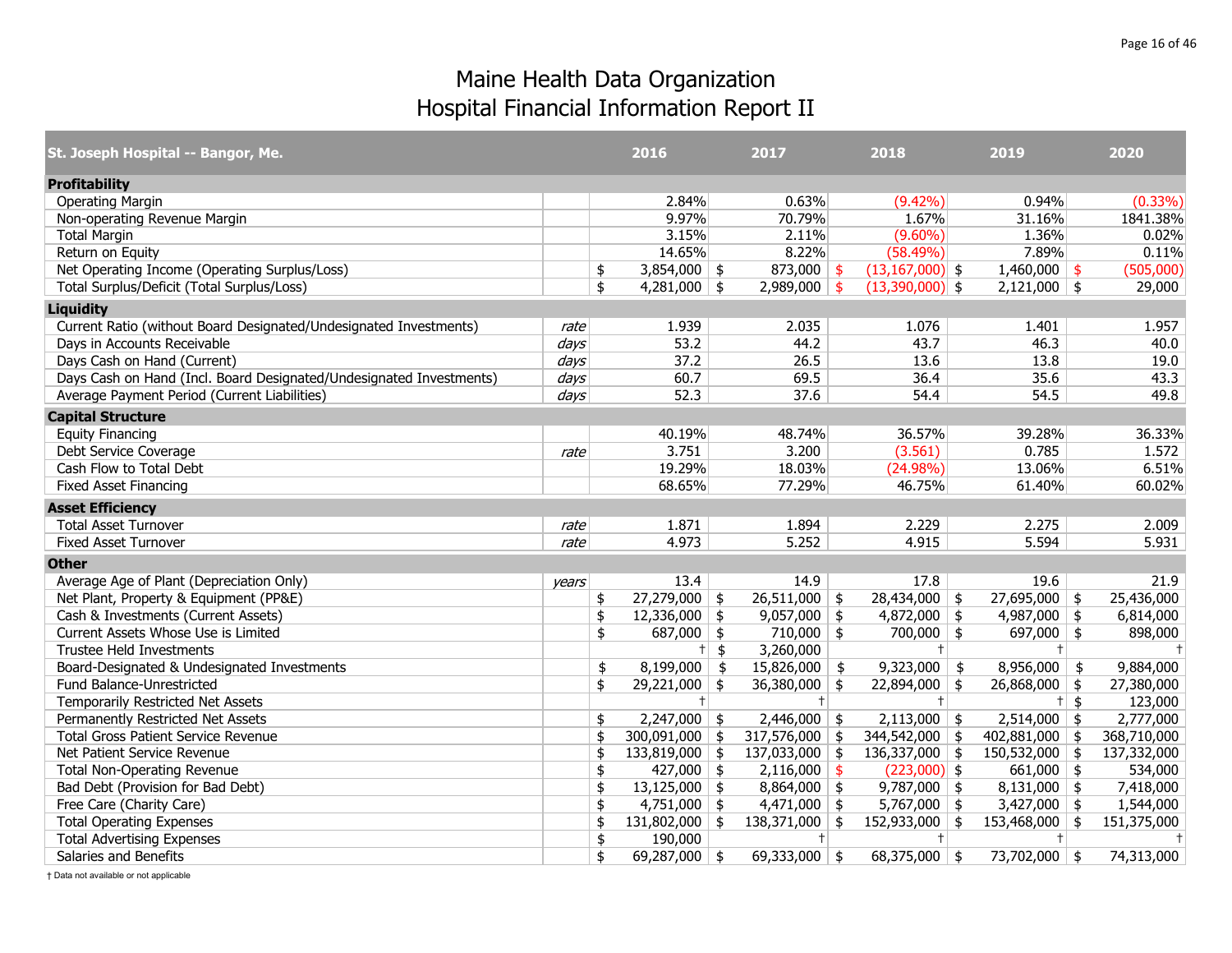| St. Mary's Regional Medical Center -- Lewiston, Me.                 |       | 2016                   | 2017                 |               | 2018              | 2019             |      | 2020           |
|---------------------------------------------------------------------|-------|------------------------|----------------------|---------------|-------------------|------------------|------|----------------|
| <b>Profitability</b>                                                |       |                        |                      |               |                   |                  |      |                |
| <b>Operating Margin</b>                                             |       | 1.01%                  | $(0.52\%)$           |               | (11.93%)          | $(0.41\%)$       |      | $(6.06\%)$     |
| Non-operating Revenue Margin                                        |       | 50.00%                 | 162.46%              |               | 6.74%             | (12.75%)         |      | $(0.82\%)$     |
| <b>Total Margin</b>                                                 |       | 2.01%                  | 0.82%                |               | $(12.91\%)$       | $(0.37\%)$       |      | $(6.01\%)$     |
| Return on Equity                                                    |       | 4.25%                  | 1.80%                |               | (39.79%)          | $(1.21\%)$       |      | (23.37%)       |
| Net Operating Income (Operating Surplus/Loss)                       |       | \$<br>$1,849,000$ \$   | $(995,000)$ \$       |               | $(23,216,000)$ \$ | $(920,000)$ \$   |      | (12, 367, 000) |
| Total Surplus/Deficit (Total Surplus/Loss)                          |       | \$<br>$3,698,000$ \$   | $1,593,000$ \$       |               | $(24,895,000)$ \$ | $(816,000)$ \$   |      | (12, 266, 000) |
| <b>Liquidity</b>                                                    |       |                        |                      |               |                   |                  |      |                |
| Current Ratio (without Board Designated/Undesignated Investments)   | rate  | 2.469                  | 2.332                |               | 1.992             | 2.004            |      | 2.174          |
| Days in Accounts Receivable                                         | days  | 40.2                   | 42.7                 |               | 55.7              | 53.6             |      | 47.4           |
| Days Cash on Hand (Current)                                         | days  | 13.7                   | 10.5                 |               | 26.8              | 17.3             |      | 19.3           |
| Days Cash on Hand (Incl. Board Designated/Undesignated Investments) | days  | 82.7                   | 69.1                 |               | 35.4              | 25.6             |      | 26.1           |
| Average Payment Period (Current Liabilities)                        | days  | 44.4                   | 45.4                 |               | 41.0              | 53.9             |      | 45.9           |
| <b>Capital Structure</b>                                            |       |                        |                      |               |                   |                  |      |                |
| <b>Equity Financing</b>                                             |       | 57.61%                 | 58.11%               |               | 52.41%            | 48.92%           |      | 42.08%         |
| Debt Service Coverage                                               | rate  | 2.422                  | 1.936                |               | (4.441)           | 0.370            |      | (1.334)        |
| Cash Flow to Total Debt                                             |       | 14.15%                 | 10.88%               |               | $(34.08\%)$       | 6.86%            |      | $(9.79\%)$     |
| <b>Fixed Asset Financing</b>                                        |       | 63.26%                 | 67.93%               |               | 42.43%            | 56.19%           |      | 55.07%         |
| <b>Asset Efficiency</b>                                             |       |                        |                      |               |                   |                  |      |                |
| <b>Total Asset Turnover</b>                                         | rate  | 1.221                  | 1.280                |               | 1.615             | 1.607            |      | 1.636          |
| <b>Fixed Asset Turnover</b>                                         | rate  | 3.167                  | 3.236                |               | 3.307             | 3.563            |      | 3.367          |
| <b>Other</b>                                                        |       |                        |                      |               |                   |                  |      |                |
| Average Age of Plant (Depreciation Only)                            | vears | 15.5                   | 16.5                 |               | 17.0              | 17.6             |      | 20.2           |
| Net Plant, Property & Equipment (PP&E)                              |       | \$<br>$57,647,000$ \$  | 59,510,000 \$        |               | $58,820,000$ \$   | 62,236,000 \$    |      | 60,575,000     |
| Cash & Investments (Current Assets)                                 |       | \$<br>$6,605,000$ \$   | $2,860,000$ \$       |               | $11,789,000$ \$   | $8,831,000$ \$   |      | 10,244,000     |
| Current Assets Whose Use is Limited                                 |       | $+$                    | \$<br>2,549,000      | $\frac{1}{2}$ | $3,787,000$ \$    | $1,437,000$ \$   |      | 893,000        |
| Trustee Held Investments                                            |       | $+$                    | \$<br>$5,466,000$ \$ |               | $5,400,000$ \$    | 4,073,000        |      | $\ddagger$     |
| Board-Designated & Undesignated Investments                         |       | \$<br>33,151,000       | \$<br>30,232,000     | \$            | $4,992,000$ \$    | 4,954,000        | - \$ | 3,938,000      |
| Fund Balance-Unrestricted                                           |       | \$<br>$87,019,000$ \$  | 88,584,000 \$        |               | $62,570,000$ \$   | $67,545,000$ \$  |      | 52,491,000     |
| Temporarily Restricted Net Assets                                   |       | \$<br>$5,140,000$ \$   | 6,201,000            | \$            | $7,099,000$ \$    | 8,351,000        | \$   | 7,512,000      |
| Permanently Restricted Net Assets                                   |       | \$<br>$707,000$ \$     | $23,797,000$ \$      |               | $707,000$ \$      | $719,000$ \$     |      | 1,901,000      |
| <b>Total Gross Patient Service Revenue</b>                          |       | \$<br>$455,790,000$ \$ | 485,206,000 \$       |               | 527,714,000 \$    | 576,277,000 \$   |      | 533,787,000    |
| Net Patient Service Revenue                                         |       | \$<br>$170,855,000$ \$ | $178,940,000$ \$     |               | $178,122,000$ \$  | $205,745,000$ \$ |      | 173,527,000    |
| <b>Total Non-Operating Revenue</b>                                  |       | \$<br>$1,849,000$ \$   | $2,588,000$ \$       |               | $(1,679,000)$ \$  | $104,000$ \$     |      | 101,000        |
| Bad Debt (Provision for Bad Debt)                                   |       | \$<br>$10,150,000$ \$  | $10,827,000$ \$      |               | $12,547,000$ \$   | $11,260,000$ \$  |      | 13,714,000     |
| Free Care (Charity Care)                                            |       | \$<br>$10,295,000$ \$  | $12,290,000$ \$      |               | $13,770,000$ \$   | 9,624,000        | \$   | 3,249,000      |
| <b>Total Operating Expenses</b>                                     |       | \$<br>$180,722,000$ \$ | 193,544,000 \$       |               | $217,761,000$ \$  | $222,682,000$ \$ |      | 216,323,000    |
| <b>Total Advertising Expenses</b>                                   |       | \$<br>350,000 \$       | 293,000              | $\frac{1}{2}$ | 11,000            | $+$              |      | $\ddagger$     |
| Salaries and Benefits                                               |       | \$<br>$98,126,000$ \$  | $105,009,000$ \$     |               | $107,612,000$ \$  | $110,763,000$ \$ |      | 107,698,000    |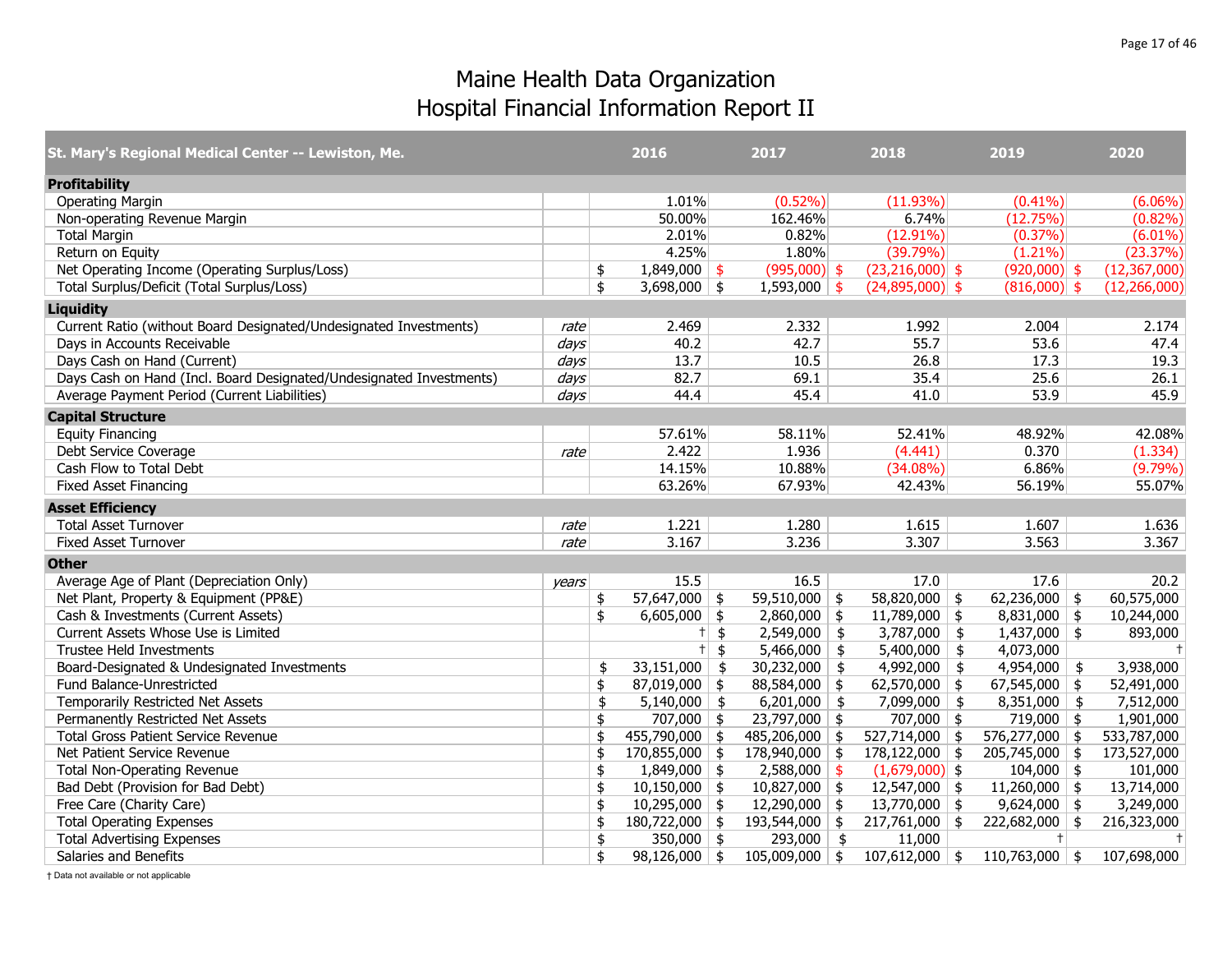| York Hospital -- York, Me.                                          |       | 2016                   |     | 2017             |               | 2018               |        | 2019                      | 2020             |
|---------------------------------------------------------------------|-------|------------------------|-----|------------------|---------------|--------------------|--------|---------------------------|------------------|
| <b>Profitability</b>                                                |       |                        |     |                  |               |                    |        |                           |                  |
| <b>Operating Margin</b>                                             |       | $(1.45\%)$             |     | $(1.60\%)$       |               | $(1.17\%)$         |        | $(3.89\%)$                | $(8.33\%)$       |
| Non-operating Revenue Margin                                        |       | (390.49%)              |     | 160.77%          |               | 60.06%             |        | (82.43%)                  | $(5.60\%)$       |
| <b>Total Margin</b>                                                 |       | $(0.29\%)$             |     | 2.53%            |               | $(2.97\%)$         |        | $(2.09\%)$                | (7.85%)          |
| Return on Equity                                                    |       | $(0.70\%)$             |     | 6.06%            |               | $(7.63\%)$         |        | $(6.59\%)$                | (30.69%)         |
| Net Operating Income (Operating Surplus/Loss)                       |       | $(2,376,344)$ \$<br>\$ |     | $(2,654,507)$ \$ |               | $(2,043,590)$ \$   |        | $(7,157,512)$ \$          | (14, 545, 303)   |
| Total Surplus/Deficit (Total Surplus/Loss)                          |       | \$<br>$(484, 480)$ \$  |     | $4,368,395$ \$   |               | $(5, 116, 314)$ \$ |        | $(3,923,464)$ \$          | (13,773,773)     |
| <b>Liquidity</b>                                                    |       |                        |     |                  |               |                    |        |                           |                  |
| Current Ratio (without Board Designated/Undesignated Investments)   | rate  | 2.204                  |     | 1.764            |               | 1.808              |        | 1.872                     | 1.709            |
| Days in Accounts Receivable                                         | days  | 49.7                   |     | 49.3             |               | 50.4               |        | 47.0                      | 44.4             |
| Days Cash on Hand (Current)                                         | days  | 11.3                   |     | 3.1              |               | 3.4                |        | 3.1                       | 41.5             |
| Days Cash on Hand (Incl. Board Designated/Undesignated Investments) | days  | 87.6                   |     | 82.1             |               | 64.7               |        | 45.9                      | 89.1             |
| Average Payment Period (Current Liabilities)                        | days  | 32.8                   |     | 37.8             |               | 37.6               |        | 36.9                      | 57.3             |
| <b>Capital Structure</b>                                            |       |                        |     |                  |               |                    |        |                           |                  |
| <b>Equity Financing</b>                                             |       | 53.98%                 |     | 55.28%           |               | 56.07%             |        | 53.01%                    | 33.91%           |
| Debt Service Coverage                                               | rate  | 2.186                  |     | 4.460            |               | 0.171              |        | 0.503                     | (4.565)          |
| Cash Flow to Total Debt                                             |       | 6.69%                  |     | 15.63%           |               | $(0.43\%)$         |        | 0.88%                     | (10.73%)         |
| <b>Fixed Asset Financing</b>                                        |       | 31.74%                 |     | 27.32%           |               | 25.55%             |        | 31.21%                    | 30.64%           |
| <b>Asset Efficiency</b>                                             |       |                        |     |                  |               |                    |        |                           |                  |
| <b>Total Asset Turnover</b>                                         | rate  | 1.292                  |     | 1.326            |               | 1.439              |        | 1.670                     | 1.325            |
| <b>Fixed Asset Turnover</b>                                         | rate  | 3.269                  |     | 3.114            |               | 3.436              |        | 3.712                     | 3.785            |
| <b>Other</b>                                                        |       |                        |     |                  |               |                    |        |                           |                  |
| Average Age of Plant (Depreciation Only)                            | years | 17.3                   |     | 17.0             |               | 17.2               |        | 19.9                      | 20.8             |
| Net Plant, Property & Equipment (PP&E)                              |       | $50,162,962$ \$<br>\$  |     | $53,288,517$ \$  |               | $50,997,459$ \$    |        | $49,635,589$ \$           | 46,137,339       |
| Cash & Investments (Current Assets)                                 |       | \$<br>$4,209,245$ \$   |     | 619,967          | \$            | $889,397$ \$       |        | $926,921$ \$              | 20,361,424       |
| Current Assets Whose Use is Limited                                 |       | \$<br>$816,189$ \$     |     | $785,562$ \$     |               | $699,563$ \$       |        | $672,493$ \$              | 646,474          |
| <b>Trustee Held Investments</b>                                     |       | $+$                    |     |                  |               |                    | $+$ \$ | $2,315,146$ \$            | 1,229,711        |
| Board-Designated & Undesignated Investments                         |       | 33,830,257<br>\$       | -\$ | 35,446,422       | $\frac{1}{2}$ | 28,950,395         | \$     | 21,931,868                | \$<br>24,117,341 |
| Fund Balance-Unrestricted                                           |       | 69,329,947<br>\$       | \$  | 72,129,790 \$    |               | $67,070,415$ \$    |        | $59,500,541$ \$           | 44,884,619       |
| Temporarily Restricted Net Assets                                   |       | \$<br>8,354,947        | \$  | 9,573,340        | \$            | 9,001,785          | \$     | $11,885,705$ \$           | 13,861,366       |
| Permanently Restricted Net Assets                                   |       | $3,348,396$ \$<br>\$   |     | $3,764,361$ \$   |               | $3,556,590$ \$     |        | $\overline{4,231,007}$ \$ | 4,710,974        |
| <b>Total Gross Patient Service Revenue</b>                          |       | \$<br>363,395,355      | \$  | 375,801,795      | \$            | 398,032,326 \$     |        | $423,713,518$ \$          | 413,486,388      |
| Net Patient Service Revenue                                         |       | \$<br>$160,665,378$ \$ |     | $162,910,701$ \$ |               | $171,823,376$ \$   |        | $180,421,180$ \$          | 166,504,604      |
| <b>Total Non-Operating Revenue</b>                                  |       | $1,891,864$ \$<br>\$   |     | 7,022,902        | \$            | $(3,072,724)$ \$   |        | $3,234,048$ \$            | 771,530          |
| Bad Debt (Provision for Bad Debt)                                   |       | $10,462,890$ \$<br>\$  |     | $10,387,180$ \$  |               | $9,416,903$ \$     |        | $9,027,739$ \$            | 9,085,028        |
| Free Care (Charity Care)                                            |       | \$<br>$6,330,293$ \$   |     | 6,605,956        | \$            | $4,046,744$ \$     |        | 1,937,823 \$              | 845,331          |
| <b>Total Operating Expenses</b>                                     |       | $166,383,741$ \$<br>\$ |     | $168,610,124$ \$ |               | 177,289,438 \$     |        | $191,385,645$ \$          | 189,177,913      |
| <b>Total Advertising Expenses</b>                                   |       | \$<br>$907,930$ \$     |     | $763,057$ \$     |               | $976,872$ \$       |        | $1,246,012$ \$            | 560,865          |
| Salaries and Benefits                                               |       | \$<br>$95,930,928$ \$  |     | $98,689,407$ \$  |               | $101,760,094$ \$   |        | $109,313,075$ \$          | 107,277,228      |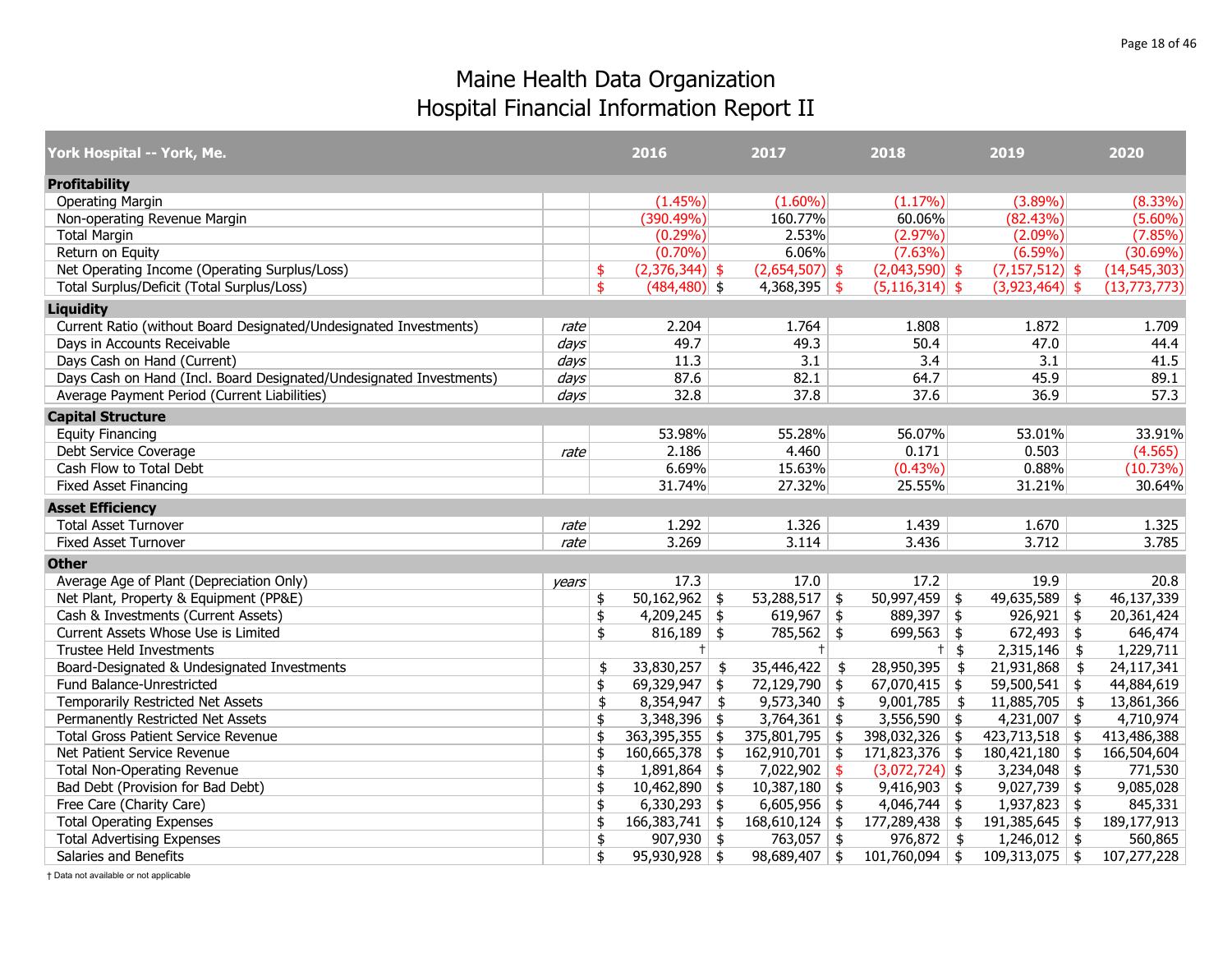# **Hospital Peer Group C**

The following hospitals are included in this peer group:

Cary Medical Center Franklin Memorial Hospital Inland Hospital Maine Coast Memorial Hospital Northern Maine Medical Center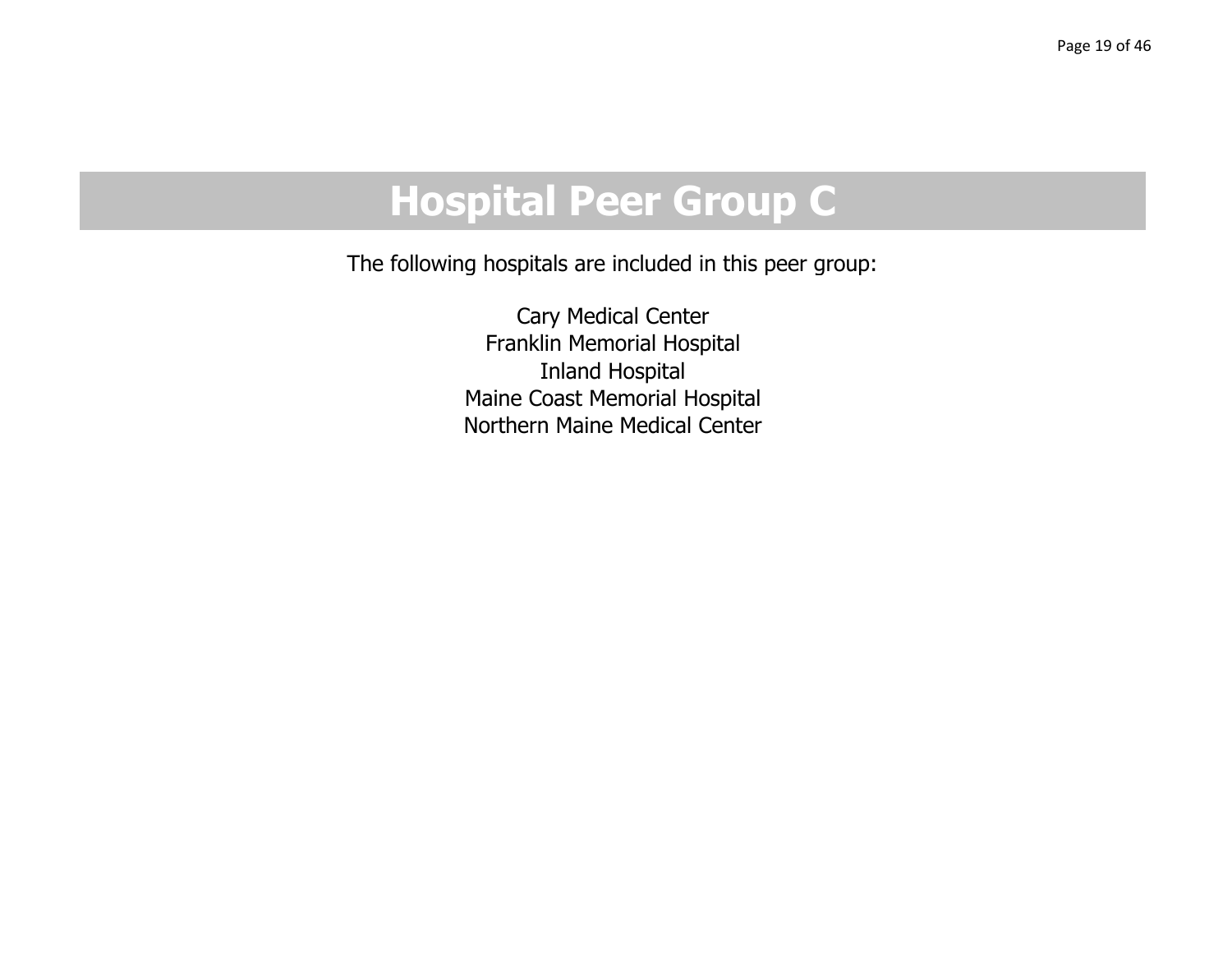| Cary Medical Center -- Caribou, Me.                                 |       | 2016                   | 2017                 |               | 2018                 | 2019            | 2020        |
|---------------------------------------------------------------------|-------|------------------------|----------------------|---------------|----------------------|-----------------|-------------|
| <b>Profitability</b>                                                |       |                        |                      |               |                      |                 |             |
| <b>Operating Margin</b>                                             |       | $(1.03\%)$             | $(1.35\%)$           |               | 1.41%                | 1.24%           | 1.31%       |
| Non-operating Revenue Margin                                        |       | (11.35%)               | $(8.24\%)$           |               | 6.06%                | 7.72%           | 7.25%       |
| <b>Total Margin</b>                                                 |       | $(0.92\%)$             | (1.25%)              |               | 1.50%                | 1.34%           | 1.41%       |
| Return on Equity                                                    |       | $(2.44\%)$             | $(3.31\%)$           |               | 4.17%                | 3.78%           | 3.81%       |
| Net Operating Income (Operating Surplus/Loss)                       |       | $(549, 767)$ \$<br>\$  | $(701, 366)$ \$      |               | $800,822$ \$         | $744,275$ \$    | 786,761     |
| Total Surplus/Deficit (Total Surplus/Loss)                          |       | \$<br>$(493,708)$ \$   | $(647,956)$ \$       |               | $852,506$ \$         | $806,508$ \$    | 848,254     |
| <b>Liquidity</b>                                                    |       |                        |                      |               |                      |                 |             |
| Current Ratio (without Board Designated/Undesignated Investments)   | rate  | 2.337                  | 2.247                |               | 2.086                | 1.929           | 1.463       |
| Days in Accounts Receivable                                         | days  | 55.8                   | 53.4                 |               | 59.5                 | 63.4            | 61.3        |
| Days Cash on Hand (Current)                                         | days  | 16.8                   | 19.3                 |               | 27.0                 | 24.2            | 126.7       |
| Days Cash on Hand (Incl. Board Designated/Undesignated Investments) | days  | 44.6                   | 48.4                 |               | 54.5                 | 51.2            | 154.6       |
| Average Payment Period (Current Liabilities)                        | days  | 37.4                   | 42.8                 |               | 51.8                 | 63.1            | 151.1       |
| <b>Capital Structure</b>                                            |       |                        |                      |               |                      |                 |             |
| <b>Equity Financing</b>                                             |       | 74.06%                 | 73.59%               |               | 71.50%               | 67.80%          | 48.03%      |
| Debt Service Coverage                                               | rate  | 1.795                  | 1.823                |               | 4.168                | 4.019           | 9.122       |
| Cash Flow to Total Debt                                             |       | 20.44%                 | 19.45%               |               | 33.22%               | 24.90%          | 10.14%      |
| <b>Fixed Asset Financing</b>                                        |       | 13.80%                 | 9.46%                |               | 3.07%                | 0.00%           | 0.67%       |
| <b>Asset Efficiency</b>                                             |       |                        |                      |               |                      |                 |             |
| <b>Total Asset Turnover</b>                                         | rate  | 1.959                  | 1.946                |               | 1.986                | 1.907           | 1.297       |
| <b>Fixed Asset Turnover</b>                                         | rate  | 4.913                  | 5.566                |               | 6.666                | 7.455           | 8.556       |
| <b>Other</b>                                                        |       |                        |                      |               |                      |                 |             |
| Average Age of Plant (Depreciation Only)                            | years | 14.3                   | 14.7                 |               | 16.7                 | 18.4            | 20.2        |
| Net Plant, Property & Equipment (PP&E)                              |       | $10,892,451$ \$<br>\$  | $9,300,530$ \$       |               | $8,512,695$ \$       | $8,053,561$ \$  | 7,018,862   |
| Cash & Investments (Current Assets)                                 |       | \$<br>$2,397,708$ \$   | $2,665,357$ \$       |               | $4,006,820$ \$       | $3,822,347$ \$  | 20,020,236  |
| Current Assets Whose Use is Limited                                 |       | $^{\dagger}$           | $+$                  |               | $\pm$                | $+$             | $\ddagger$  |
| Trustee Held Investments                                            |       | $\ddagger$             |                      |               | $\ddagger$           | $\ddagger$      | $\ddagger$  |
| Board-Designated & Undesignated Investments                         |       | $3,976,793$ \$<br>\$   | 4,025,508            | \$            | $4,067,280$ \$       | $4,257,538$ \$  | 4,407,658   |
| Fund Balance-Unrestricted                                           |       | $20,251,744$ \$<br>\$  | 19,595,745           | \$            | $20,445,338$ \$      | $21,363,204$ \$ | 22,268,569  |
| Temporarily Restricted Net Assets                                   |       | \$<br>$94,878$ \$      | 84,705               | $\frac{4}{5}$ | 79,200 \$            | $71,841$ \$     | 74,041      |
| Permanently Restricted Net Assets                                   |       | $+$                    | $^+$                 |               | $+$                  | $+$             |             |
| <b>Total Gross Patient Service Revenue</b>                          |       | $114,411,169$ \$<br>\$ | 113,168,858          | \$            | $123,116,062$ \$     | 133,820,490 \$  | 126,047,402 |
| Net Patient Service Revenue                                         |       | $49,414,118$ \$<br>\$  | $47,306,641$ \$      |               | $52,391,172$ \$      | $55,819,002$ \$ | 48,143,891  |
| <b>Total Non-Operating Revenue</b>                                  |       | $56,059$ \$<br>\$      | 53,410 $\frac{1}{2}$ |               | $51,684$ \$          | $62,233$ \$     | 61,493      |
| Bad Debt (Provision for Bad Debt)                                   |       | $3,646,925$ \$<br>\$   | $4,443,115$ \$       |               | 3,750,706 $\vert$ \$ | $4,651,860$ \$  | 3,499,000   |
| Free Care (Charity Care)                                            |       | \$<br>$1,983,156$ \$   | 2,014,015            | \$            | $3,022,427$ \$       | $1,325,841$ \$  | 702,218     |
| <b>Total Operating Expenses</b>                                     |       | $54,068,844$ \$<br>\$  | 52,463,829           | \$            | $55,943,616$ \$      | 59,296,320 \$   | 59,266,309  |
| <b>Total Advertising Expenses</b>                                   |       | \$<br>$325,027$ \$     | 340,018 \$           |               | $359,604$ \$         | 307,062 \$      | 265,099     |
| Salaries and Benefits                                               |       | \$<br>$26,061,220$ \$  | $26,361,216$ \$      |               | $27,183,665$ \$      | $28,986,254$ \$ | 29,861,568  |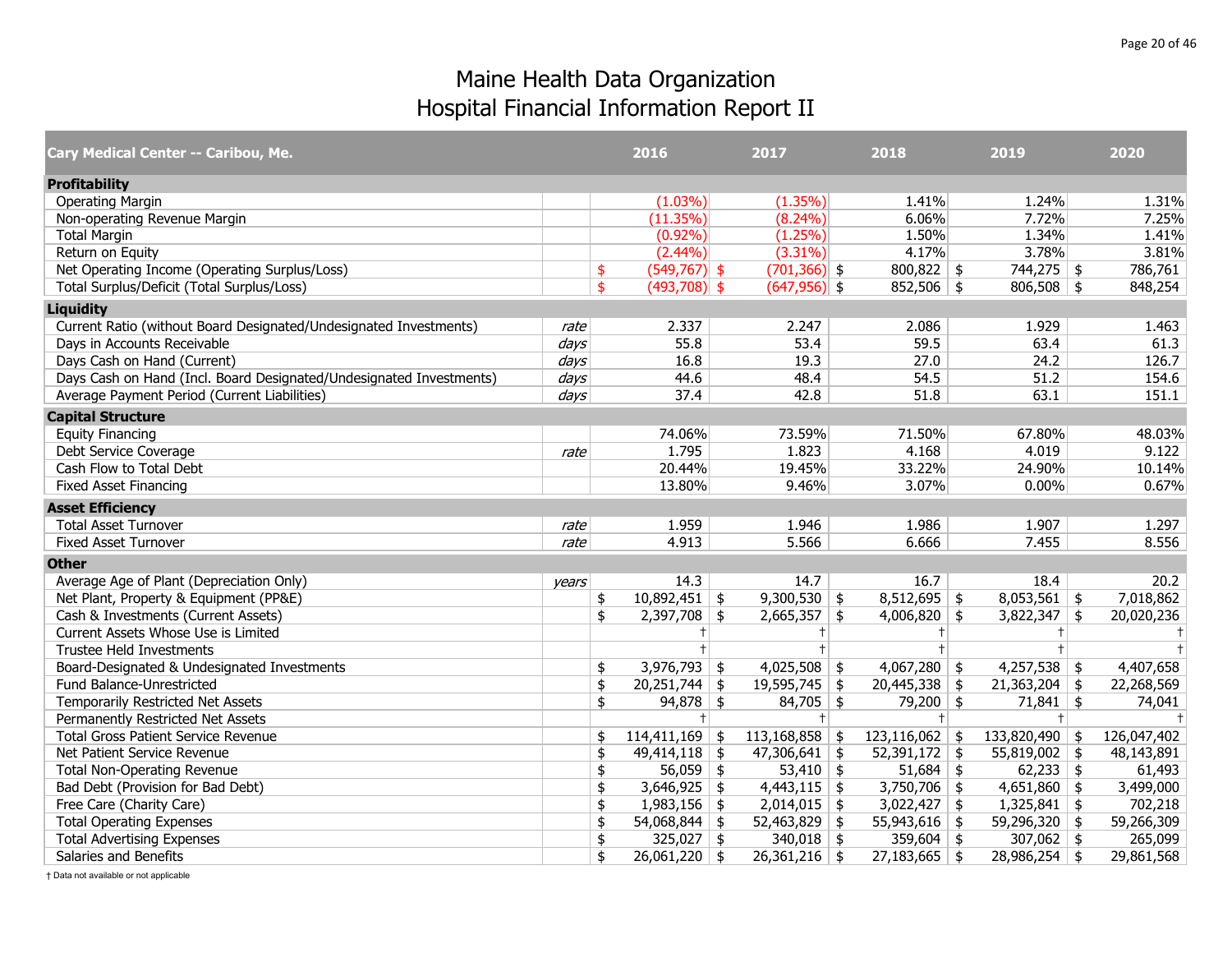| Franklin Memorial Hospital -- Farmington, Me.                       |                  | 2016                   | 2017                  | 2018                   | 2019                | 2020           |
|---------------------------------------------------------------------|------------------|------------------------|-----------------------|------------------------|---------------------|----------------|
| <b>Profitability</b>                                                |                  |                        |                       |                        |                     |                |
| <b>Operating Margin</b>                                             |                  | $(6.77\%)$             | $(6.58\%)$            | $(7.18\%)$             | $(12.02\%)$         | (13.76%)       |
| Non-operating Revenue Margin                                        |                  | $(2.84\%)$             | (33.51%)              | $(0.84\%)$             | 2.30%               | 2.22%          |
| <b>Total Margin</b>                                                 |                  | $(6.57\%)$             | $(4.85\%)$            | $(7.11\%)$             | (12.34%)            | (14.12%)       |
| Return on Equity                                                    |                  | $(36.71\%)$            | $(25.80\%)$           | $(31.60\%)$            | $(42.94\%)$         | $(38.99\%)$    |
| Net Operating Income (Operating Surplus/Loss)                       |                  | $(5,137,214)$ \$<br>\$ | $(5,013,015)$ \$      | $(5,792,847)$ \$       | $(9,963,927)$ \$    | (11, 428, 555) |
| Total Surplus/Deficit (Total Surplus/Loss)                          |                  | \$<br>$(4,995,228)$ \$ | $(3,754,733)$ \$      | $(5,744,471)$ \$       | $(10, 198, 220)$ \$ | (11,688,550)   |
| <b>Liquidity</b>                                                    |                  |                        |                       |                        |                     |                |
| Current Ratio (without Board Designated/Undesignated Investments)   | rate             | 1.298                  | 1.471                 | 1.819                  | 1.792               | 1.821          |
| Days in Accounts Receivable                                         | $\frac{days}{ }$ | 39.8                   | 40.1                  | 35.8                   | 35.3                | 46.6           |
| Days Cash on Hand (Current)                                         | days             | 1.8                    | 9.0                   | 21.0                   | 1.6                 | 0.9            |
| Days Cash on Hand (Incl. Board Designated/Undesignated Investments) | days             | 1.8                    | 9.0                   | 21.0                   | 1.6                 | 0.9            |
| Average Payment Period (Current Liabilities)                        | days             | 44.1                   | 46.0                  | 46.1                   | 44.3                | 52.3           |
| <b>Capital Structure</b>                                            |                  |                        |                       |                        |                     |                |
| <b>Equity Financing</b>                                             |                  | 31.57%                 | 34.36%                | 37.93%                 | 41.31%              | 50.99%         |
| Debt Service Coverage                                               | rate             | (0.293)                | 0.467                 | (0.992)                | (2.818)             | (3.195)        |
| Cash Flow to Total Debt                                             |                  | $(4.35\%)$             | $(0.23\%)$            | $(7.64\%)$             | (16.76%)            | $(22.54\%)$    |
| <b>Fixed Asset Financing</b>                                        |                  | 59.85%                 | 62.06%                | 62.72%                 | 52.89%              | 34.08%         |
| <b>Asset Efficiency</b>                                             |                  |                        |                       |                        |                     |                |
| <b>Total Asset Turnover</b>                                         | rate             | 1.764                  | 1.828                 | 1.685                  | 1.438               | 1.409          |
| <b>Fixed Asset Turnover</b>                                         | rate             | 2.639                  | 2.890                 | 3.275                  | 3.020               | 3.197          |
| <b>Other</b>                                                        |                  |                        |                       |                        |                     |                |
| Average Age of Plant (Depreciation Only)                            | years            | 16.6                   | 17.5                  | 19.1                   | 15.0                | 13.4           |
| Net Plant, Property & Equipment (PP&E)                              |                  | $28,764,906$ \$<br>\$  | $26,356,776$ \$       | $24,638,262$ \$        | $27,444,552$ \$     | 25,981,244     |
| Cash & Investments (Current Assets)                                 |                  | $13,278$ \$<br>\$      | $1,526,555$ \$        | $4,384,042$ \$         | $(13,690)$ \$       | 15,910         |
| Current Assets Whose Use is Limited                                 |                  | $361,998$ \$<br>\$     | 391,810 $\frac{1}{5}$ | $386,993$ \$           | $412,066$ \$        | 213,561        |
| <b>Trustee Held Investments</b>                                     |                  | (376, 304)<br>\$       | $+$                   | $\pm$                  | $+$                 | $\ddagger$     |
| Board-Designated & Undesignated Investments                         |                  | $+$                    | $\ddagger$            | $\ddagger$             | $+$                 | $\ddagger$     |
| Fund Balance-Unrestricted                                           |                  | $13,608,548$ \$<br>\$  | $14,555,198$ \$       | $18,176,684$ \$        | $23,749,358$ \$     | 29,974,716     |
| Temporarily Restricted Net Assets                                   |                  | \$<br>$1,679,687$ \$   | $2,149,809$ \$        | $1,510,999$ \$         | $1,488,558$ \$      | 1,751,286      |
| Permanently Restricted Net Assets                                   |                  | $1,239,697$ \$<br>\$   | $1,158,134$ \$        | $\boxed{1,167,765}$ \$ | $1,165,939$ \$      | 1,163,665      |
| <b>Total Gross Patient Service Revenue</b>                          |                  | $164,675,383$ \$<br>\$ | 166,744,449           | $182,476,241$ \$<br>\$ | $184, 189, 091$ \$  | 179,973,874    |
| Net Patient Service Revenue                                         |                  | \$<br>72,502,612 \$    | 73,391,700 \$         | $77,633,247$ \$        | 79,612,680 \$       | 77,956,753     |
| <b>Total Non-Operating Revenue</b>                                  |                  | $141,986$ \$<br>\$     | 1,258,282             | $48,376$ \$<br>\$      | $(234, 293)$ \$     | (259, 995)     |
| Bad Debt (Provision for Bad Debt)                                   |                  | $4,732,302$ \$<br>\$   | $6,146,252$ \$        | $6,954,254$ \$         | $8,349,217$ \$      | 5,479,801      |
| Free Care (Charity Care)                                            |                  | \$<br>$2,948,375$ \$   | $2,753,393$ \$        | $2,610,925$ \$         | $2,345,790$ \$      | 1,710,933      |
| <b>Total Operating Expenses</b>                                     |                  | $81,042,764$ \$<br>\$  | 81,194,827            | 86,486,480 \$<br>\$    | $92,835,343$ \$     | 94,494,157     |
| <b>Total Advertising Expenses</b>                                   |                  | \$<br>$106,763$ \$     | $130,162$ \$          | $129,756$ \$           | $3,876$ \$          | 24,954         |
| Salaries and Benefits                                               |                  | \$<br>$46,386,411$ \$  | $45,482,309$ \$       | $45,487,940$ \$        | 48,698,890 \$       | 51,459,836     |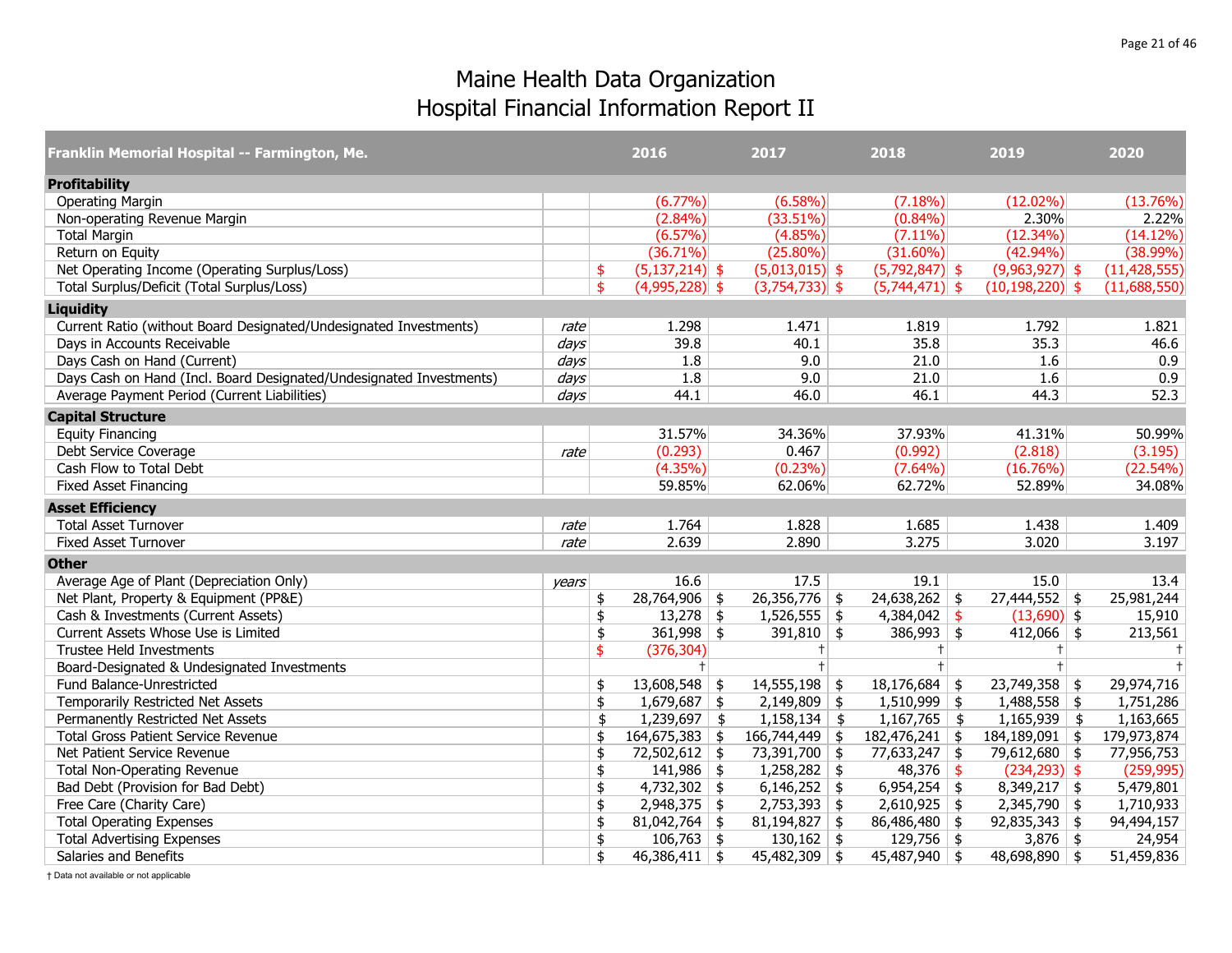| <b>Inland Hospital -- Waterville, Me.</b>                           |         | 2016                   |               | 2017             | 2018                 |               | 2019                | 2020        |
|---------------------------------------------------------------------|---------|------------------------|---------------|------------------|----------------------|---------------|---------------------|-------------|
| <b>Profitability</b>                                                |         |                        |               |                  |                      |               |                     |             |
| <b>Operating Margin</b>                                             |         | $(0.80\%)$             |               | 1.20%            | $(4.00\%)$           |               | $(7.69\%)$          | $(3.97\%)$  |
| Non-operating Revenue Margin                                        |         | (48.15%)               |               | 36.08%           | $(0.34\%)$           |               | $(0.00\%)$          | 0.00%       |
| <b>Total Margin</b>                                                 |         | $(0.54\%)$             |               | 1.87%            | $(3.98\%)$           |               | $(7.69\%)$          | (3.97%)     |
| Return on Equity                                                    |         | $(2.16\%)$             |               | 14.12%           | $(43.80\%)$          |               | (395.18%)           | 196.70%     |
| Net Operating Income (Operating Surplus/Loss)                       |         | \$<br>$(589,098)$ \$   |               | $940,904$ \$     | $(3,008,856)$ \$     |               | $(5,364,206)$ \$    | (2,934,099) |
| Total Surplus/Deficit (Total Surplus/Loss)                          |         | \$<br>$(397, 627)$ \$  |               | $1,471,941$ \$   | $(2,998,659)$ \$     |               | $(5,364,114)$ \$    | (2,934,099) |
| <b>Liquidity</b>                                                    |         |                        |               |                  |                      |               |                     |             |
| Current Ratio (without Board Designated/Undesignated Investments)   | rate    | 1.082                  |               | 1.534            | 1.194                |               | 0.695               | 0.904       |
| Days in Accounts Receivable                                         | days    | 40.6                   |               | 43.4             | 48.5                 |               | 53.1                | 48.2        |
| Days Cash on Hand (Current)                                         | $d$ avs | (10.0)                 |               | (18.2)           | (21.8)               |               | (51.2)              | (3.9)       |
| Days Cash on Hand (Incl. Board Designated/Undesignated Investments) | days    | 36.2                   |               | (1.6)            | (4.0)                |               | (31.6)              | 18.2        |
| Average Payment Period (Current Liabilities)                        | days    | 49.1                   |               | 43.8             | 44.1                 |               | 50.9                | 71.1        |
| <b>Capital Structure</b>                                            |         |                        |               |                  |                      |               |                     |             |
| <b>Equity Financing</b>                                             |         | 40.66%                 |               | 30.26%           | 22.22%               |               | 5.26%               | $(4.68\%)$  |
| Debt Service Coverage                                               | rate    | 2.704                  |               | 4.283            | (0.727)              |               | (3.551)             | (1.126)     |
| Cash Flow to Total Debt                                             |         | 8.86%                  |               | 14.32%           | $(4.72\%)$           |               | (14.87%)            | $(3.89\%)$  |
| <b>Fixed Asset Financing</b>                                        |         | 63.37%                 |               | 66.78%           | 68.37%               |               | 70.62%              | 71.81%      |
| <b>Asset Efficiency</b>                                             |         |                        |               |                  |                      |               |                     |             |
| <b>Total Asset Turnover</b>                                         | rate    | 1.627                  |               | 2.289            | 2.445                |               | 2.704               | 2.313       |
| <b>Fixed Asset Turnover</b>                                         | rate    | 4.011                  |               | 4.675            | 4.802                |               | 4.748               | 5.237       |
| <b>Other</b>                                                        |         |                        |               |                  |                      |               |                     |             |
| Average Age of Plant (Depreciation Only)                            | years   | 10.5                   |               | 14.7             | 16.5                 |               | 18.8                | 20.4        |
| Net Plant, Property & Equipment (PP&E)                              |         | \$<br>$18,348,124$ \$  |               | $16,747,218$ \$  | $15,680,503$ \$      |               | $14,691,972$ \$     | 14,093,656  |
| Cash & Investments (Current Assets)                                 |         | \$<br>$(2,064,986)$ \$ |               | $(3,864,709)$ \$ | $(4,674,987)$ \$     |               | $(10, 428, 307)$ \$ | (936, 794)  |
| Current Assets Whose Use is Limited                                 |         | \$<br>102,306          | $\frac{1}{2}$ | 99,107 \$        | $115,981$ \$         |               | $130,983$ \$        | 141,382     |
| <b>Trustee Held Investments</b>                                     |         | \$<br>2,873,260        |               | $+$              | $+$                  |               | $+$                 | $+$         |
| Board-Designated & Undesignated Investments                         |         | \$<br>9,046,379        | -\$           | $3,440,875$ \$   | 3,723,370            | $\frac{1}{2}$ | $3,944,395$ \$      | 4,544,964   |
| Fund Balance-Unrestricted                                           |         | \$<br>$18,446,438$ \$  |               | $10,421,431$ \$  | $6,845,976$ \$       |               | $1,357,389$ \$      | (1,491,695) |
| Temporarily Restricted Net Assets                                   |         | \$<br>$505,376$ \$     |               | $689,863$ \$     | 753,656 \$           |               | $855,990$ \$        | 976,855     |
| Permanently Restricted Net Assets                                   |         | \$<br>$2,228,610$ \$   |               | $2,257,941$ \$   | $2,284,723$ \$       |               | $2,290,094$ \$      | 2,334,076   |
| <b>Total Gross Patient Service Revenue</b>                          |         | \$<br>140,236,728      | \$            | 151,209,307      | \$<br>143,823,737 \$ |               | $135,894,144$ \$    | 133,109,917 |
| Net Patient Service Revenue                                         |         | \$<br>70,579,396 \$    |               | 74,898,544 \$    | $71,608,277$ \$      |               | $63,695,324$ \$     | 57,161,160  |
| <b>Total Non-Operating Revenue</b>                                  |         | \$<br>$191,471$ \$     |               | $531,037$ \$     | $10,197$ \$          |               | 92                  | $+$         |
| Bad Debt (Provision for Bad Debt)                                   |         | \$<br>$5,096,764$ \$   |               | $6,193,821$ \$   | $4,813,621$ \$       |               | $4,755,825$ \$      | 5,840,230   |
| Free Care (Charity Care)                                            |         | \$<br>$2,215,897$ \$   |               | $1,625,986$ \$   | $2,352,126$ \$       |               | $959,198$ \$        | 497,948     |
| <b>Total Operating Expenses</b>                                     |         | \$<br>74,186,676 \$    |               | $77,356,010$ \$  | 78,312,567 \$        |               | $75,115,984$ \$     | 76,748,638  |
| <b>Total Advertising Expenses</b>                                   |         | \$<br>$245,596$ \$     |               | $276,043$ \$     | $164,399$ \$         |               | $205,747$ \$        | 278,650     |
| Salaries and Benefits                                               |         | \$<br>$38,357,225$ \$  |               | $39,931,843$ \$  | $36,847,323$ \$      |               | $35,782,235$ \$     | 35,808,917  |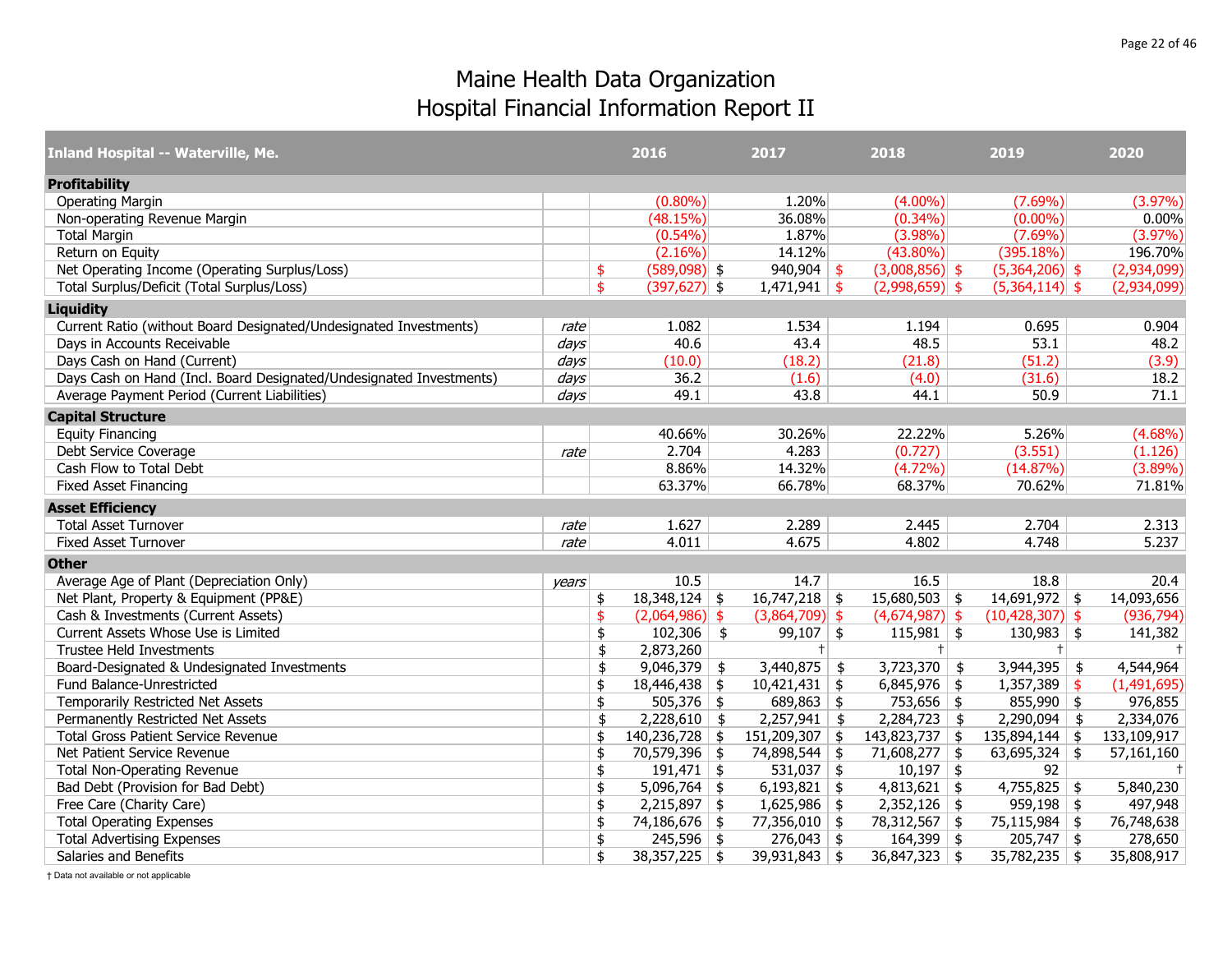| Maine Coast Memorial Hospital -- Ellsworth, Me.                     |       | 2016                             |               | 2017              |               | 2018              | 2019                      | 2020           |
|---------------------------------------------------------------------|-------|----------------------------------|---------------|-------------------|---------------|-------------------|---------------------------|----------------|
| <b>Profitability</b>                                                |       |                                  |               |                   |               |                   |                           |                |
| <b>Operating Margin</b>                                             |       | (7.43%)                          |               | $(7.52\%)$        |               | $(5.58\%)$        | 2.26%                     | $(6.66\%)$     |
| Non-operating Revenue Margin                                        |       | 11.80%                           |               | (27.81%)          |               | $(0.96\%)$        | 1.22%                     | $(0.19\%)$     |
| <b>Total Margin</b>                                                 |       | $(8.51\%)$                       |               | (5.79%)           |               | (5.53%)           | 2.28%                     | (6.65%)        |
| Return on Equity                                                    |       | (21.25%)                         |               | (39.47%)          |               | (56.43%)          | 18.99%                    | (108.26%)      |
| Net Operating Income (Operating Surplus/Loss)                       |       | \$<br>$(6,037,083)$ \$           |               | $(6,247,461)$ \$  |               | $(4,571,282)$ \$  | $1,914,270$ \$            | (5,479,469)    |
| Total Surplus/Deficit (Total Surplus/Loss)                          |       | \$<br>$25,949,625$ \$            |               | $(4,888,010)$ \$  |               | $(4,527,593)$ \$  | $1,937,904$ \$            | (5,469,340)    |
| <b>Liquidity</b>                                                    |       |                                  |               |                   |               |                   |                           |                |
| Current Ratio (without Board Designated/Undesignated Investments)   | rate  | 1.012                            |               | 0.623             |               | 0.231             | 0.378                     | 0.789          |
| Days in Accounts Receivable                                         | days  | 50.2                             |               | 69.1              |               | 72.6              | 71.6                      | 48.4           |
| Days Cash on Hand (Current)                                         | days  | 13.4                             |               | (51.6)            |               | (99.7)            | (106.1)                   | (4.5)          |
| Days Cash on Hand (Incl. Board Designated/Undesignated Investments) | days  | 91.7                             |               | (26.0)            |               | (71.8)            | (76.6)                    | 24.6           |
| Average Payment Period (Current Liabilities)                        | days  | 93.6                             |               | 62.8              |               | 53.1              | 53.5                      | 86.7           |
| <b>Capital Structure</b>                                            |       |                                  |               |                   |               |                   |                           |                |
| <b>Equity Financing</b>                                             |       | 47.50%                           |               | 30.40%            |               | 23.94%            | 29.16%                    | 10.81%         |
| Debt Service Coverage                                               | rate  | (2.931)                          |               | (2.942)           |               | (2.538)           | 8.402                     | (6.986)        |
| Cash Flow to Total Debt                                             |       | $(9.68\%)$                       |               | $(8.35\%)$        |               | $(8.50\%)$        | 16.16%                    | $(8.69\%)$     |
| <b>Fixed Asset Financing</b>                                        |       | 45.84%                           |               | 47.41%            |               | 49.18%            | 49.62%                    | 49.75%         |
| <b>Asset Efficiency</b>                                             |       |                                  |               |                   |               |                   |                           |                |
| <b>Total Asset Turnover</b>                                         | rate  | 1.187                            |               | 2.073             |               | 2.444             | 2.424                     | 1.761          |
| <b>Fixed Asset Turnover</b>                                         | rate  | 3.072                            |               | 3.320             |               | 3.428             | 3.595                     | 3.509          |
| <b>Other</b>                                                        |       |                                  |               |                   |               |                   |                           |                |
| Average Age of Plant (Depreciation Only)                            | years | 1.0                              |               | 2.3               |               | 3.5               | 5.1                       | 6.8            |
| Net Plant, Property & Equipment (PP&E)                              |       | \$<br>$\overline{26,447,735}$ \$ |               | $25,024,060$ \$   |               | $23,883,061$ \$   | $23,589,044$ \$           | 23,449,891     |
| Cash & Investments (Current Assets)                                 |       | \$<br>3,048,744                  | \$            | $(12,315,018)$ \$ |               | $(23,012,564)$ \$ | $(23, 532, 213)$ \$       | (1, 110, 622)  |
| Current Assets Whose Use is Limited                                 |       | \$<br>22,895                     | $\frac{1}{2}$ | $45,205$ \$       |               | 37,962 \$         | 31,807 \$                 | 52,693         |
| <b>Trustee Held Investments</b>                                     |       | \$<br>1,127,274                  |               | $+ $              |               | $+$               | $+$                       | $\overline{1}$ |
| Board-Designated & Undesignated Investments                         |       | \$<br>18,005,720                 | \$            | 6,096,904         | $\frac{1}{2}$ | $6,426,204$ \$    | $6,550,585$ \$            | 6,846,078      |
| Fund Balance-Unrestricted                                           |       | \$<br>$32,206,391$ \$            |               | $12,384,233$ \$   |               | $8,022,975$ \$    | $10,202,559$ \$           | 5,051,872      |
| Temporarily Restricted Net Assets                                   |       | \$<br>1,094,082                  | $\frac{4}{5}$ | 1,623,504         | \$            | $1,154,004$ \$    | $1,194,095$ \$            | 1,255,396      |
| Permanently Restricted Net Assets                                   |       | \$<br>2,621,258                  | \$            | $2,776,886$ \$    |               | $3,135,803$ \$    | $\overline{3,105,580}$ \$ | 3,146,350      |
| <b>Total Gross Patient Service Revenue</b>                          |       | \$<br>169,647,096                | \$            | 177,665,113       | \$            | 180,486,776 \$    | 194,323,797 \$            | 188,432,195    |
| Net Patient Service Revenue                                         |       | \$<br>$77,316,621$ \$            |               | $80,508,574$ \$   |               | $80,534,145$ \$   | $83,475,969$ \$           | 67,786,485     |
| <b>Total Non-Operating Revenue</b>                                  |       | \$<br>$(807, 726)$ \$            |               | $1,359,451$ \$    |               | $43,689$ \$       | $23,634$ \$               | 10,129         |
| Bad Debt (Provision for Bad Debt)                                   |       | \$<br>$9,650,811$ \$             |               | $8,996,806$ \$    |               | $10,967,319$ \$   | $10,697,571$ \$           | 16,729,843     |
| Free Care (Charity Care)                                            |       | \$<br>2,869,919                  | \$            | $2,700,140$ \$    |               | $2,563,235$ \$    | $2,087,552$ \$            | 1,123,578      |
| <b>Total Operating Expenses</b>                                     |       | \$<br>$87,285,741$ \$            |               | $89,330,873$ \$   |               | $86,434,318$ \$   | $82,879,449$ \$           | 87,759,446     |
| <b>Total Advertising Expenses</b>                                   |       | \$<br>$122,678$ \$               |               | $93,913$ \$       |               | $82,442$ \$       | $86,705$ \$               | 105,167        |
| Salaries and Benefits                                               |       | \$<br>$48,641,575$ \$            |               | $52,698,644$ \$   |               | $44,605,521$ \$   | $43,177,960$ \$           | 44,585,774     |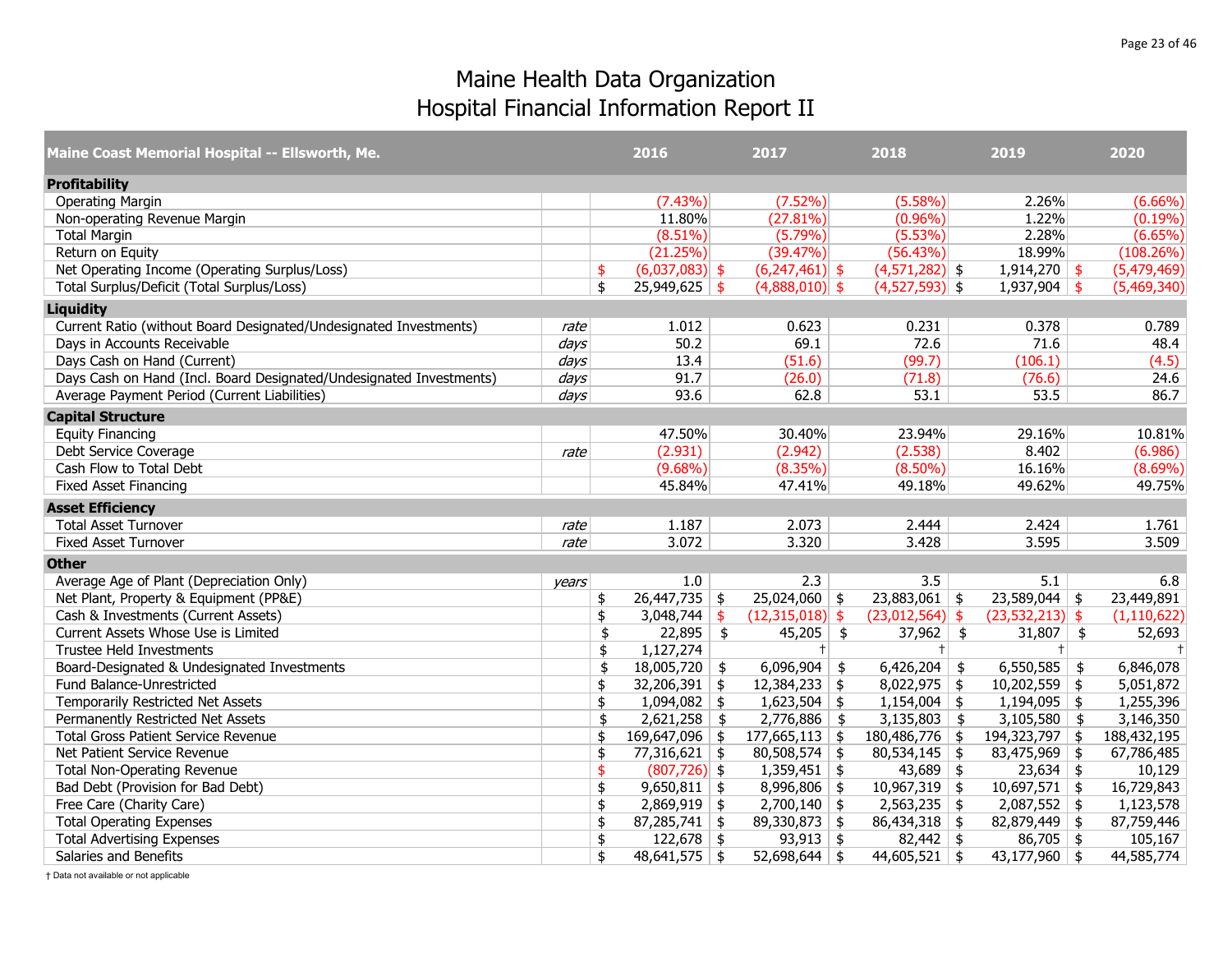| Northern Maine Medical Center -- Fort Kent, Me.                     |                  | 2016                            |               | 2017            | 2018                 | 2019                  | 2020       |
|---------------------------------------------------------------------|------------------|---------------------------------|---------------|-----------------|----------------------|-----------------------|------------|
| <b>Profitability</b>                                                |                  |                                 |               |                 |                      |                       |            |
| <b>Operating Margin</b>                                             |                  | 0.89%                           |               | 13.34%          | 0.72%                | 0.82%                 | 2.50%      |
| Non-operating Revenue Margin                                        |                  | 29.19%                          |               | 4.61%           | 33.00%               | 15.20%                | 16.04%     |
| <b>Total Margin</b>                                                 |                  | 1.25%                           |               | 13.89%          | 1.07%                | 0.97%                 | 2.96%      |
| Return on Equity                                                    |                  | 2.32%                           |               | 23.74%          | 1.66%                | 1.58%                 | 4.99%      |
| Net Operating Income (Operating Surplus/Loss)                       |                  | \$<br>$438,975$ \$              |               | $7,918,986$ \$  | $394,605$ \$         | $483,609$ \$          | 1,591,840  |
| Total Surplus/Deficit (Total Surplus/Loss)                          |                  | \$<br>619,914 \\$               |               | $8,301,542$ \$  | $588,996$ \$         | $570,275$ \$          | 1,896,061  |
| <b>Liquidity</b>                                                    |                  |                                 |               |                 |                      |                       |            |
| Current Ratio (without Board Designated/Undesignated Investments)   | rate             | 2.121                           |               | 4.078           | 4.354                | 4.829                 | 1.726      |
| Days in Accounts Receivable                                         | $\frac{days}{ }$ | 42.7                            |               | 37.9            | 42.8                 | 44.4                  | 38.3       |
| Days Cash on Hand (Current)                                         | days             | 62.9                            |               | 99.8            | 117.2                | 109.0                 | 207.6      |
| Days Cash on Hand (Incl. Board Designated/Undesignated Investments) | days             | 87.8                            |               | 123.8           | 124.5                | 115.7                 | 216.0      |
| Average Payment Period (Current Liabilities)                        | days             | 72.1                            |               | 43.7            | 43.7                 | 35.4                  | 156.8      |
| <b>Capital Structure</b>                                            |                  |                                 |               |                 |                      |                       |            |
| <b>Equity Financing</b>                                             |                  | 59.85%                          |               | 71.09%          | 71.24%               | 72.96%                | 47.90%     |
| Debt Service Coverage                                               | rate             | 3.571                           |               | 11.574          | 3.706                | 3.217                 | 6.655      |
| Cash Flow to Total Debt                                             |                  | 19.43%                          |               | 77.21%          | 22.99%               | 22.94%                | 10.60%     |
| <b>Fixed Asset Financing</b>                                        |                  | 39.95%                          |               | 37.84%          | 35.31%               | 33.16%                | 50.58%     |
| <b>Asset Efficiency</b>                                             |                  |                                 |               |                 |                      |                       |            |
| <b>Total Asset Turnover</b>                                         | rate             | 1.112                           |               | 1.215           | 1.107                | 1.193                 | 0.807      |
| <b>Fixed Asset Turnover</b>                                         | rate             | 2.500                           |               | 3.085           | 2.831                | 3.002                 | 2.325      |
| <b>Other</b>                                                        |                  |                                 |               |                 |                      |                       |            |
| Average Age of Plant (Depreciation Only)                            | years            | 9.7                             |               | 11.3            | 12.0                 | 13.8                  | 14.0       |
| Net Plant, Property & Equipment (PP&E)                              |                  | \$<br>$19,797,236$ \$           |               | $19,243,933$ \$ | $19,449,839$ \$      | $19,646,299$ \$       | 27,411,566 |
| Cash & Investments (Current Assets)                                 |                  | \$<br>7,962,082   \$            |               | $13,340,044$ \$ | $16,684,867$ \$      | $16,721,315$ \$       | 33,932,751 |
| Current Assets Whose Use is Limited                                 |                  | $+$                             |               | $+$             | $+$                  | $+$                   | $\pm$      |
| Trustee Held Investments                                            |                  | \$<br>$135,349$ \$              |               | $158,506$ \$    | $178,758$ \$         | $199,010$ \$          | 3,541,417  |
| Board-Designated & Undesignated Investments                         |                  | \$<br>3,141,055                 | $\frac{1}{2}$ | 3,208,935       | \$<br>$1,043,069$ \$ | $1,029,469$ \$        | 1,366,604  |
| Fund Balance-Unrestricted                                           |                  | \$<br>$26,724,435$ \$           |               | $34,974,068$ \$ | $35,550,663$ \$      | $36,120,938$ \$       | 38,016,999 |
| Temporarily Restricted Net Assets                                   |                  | \$<br>$453,573$ \$              |               | $480,812$ \$    | $605,526$ \$         | $734,182$ \$          | 819,044    |
| Permanently Restricted Net Assets                                   |                  | $\pm$                           |               | $+$             | $+ $                 | $+$                   |            |
| <b>Total Gross Patient Service Revenue</b>                          |                  | \$<br>78,556,870 \$             |               | $86,101,456$ \$ | $86,828,565$ \$      | $92,247,713$ \$       | 93,886,406 |
| Net Patient Service Revenue                                         |                  | \$<br>$47,226,294$ \$           |               | $56,415,186$ \$ | $50,125,396$ \$      | $52,396,355$ \$       | 55,212,468 |
| <b>Total Non-Operating Revenue</b>                                  |                  | \$<br>$180,939$ \$              |               | $382,556$ \$    | $194,391$ \$         | $86,666$ \$           | 304,221    |
| Bad Debt (Provision for Bad Debt)                                   |                  | \$<br>$\overline{1,375,063}$ \$ |               | $1,782,272$ \$  | $2,239,750$ \$       | $1,740,077$ \$        | 1,686,040  |
| Free Care (Charity Care)                                            |                  | \$<br>$766,200$ \$              |               | $729,173$ \$    | $805,474$ \$         | 313,650 $\frac{1}{2}$ | 211,655    |
| <b>Total Operating Expenses</b>                                     |                  | \$<br>49,046,018 \$             |               | $51,457,066$ \$ | $54,675,136$ \$      | $58,503,070$ \$       | 62,132,594 |
| <b>Total Advertising Expenses</b>                                   |                  | \$<br>$48,797$ \$               |               | $37,250$ \$     | 56,690 $\frac{1}{2}$ | $54,715$ \$           | 58,003     |
| Salaries and Benefits                                               |                  | \$<br>$30,353,639$ \$           |               | $32,586,448$ \$ | $33,866,625$ \$      | $36,720,127$ \$       | 40,339,304 |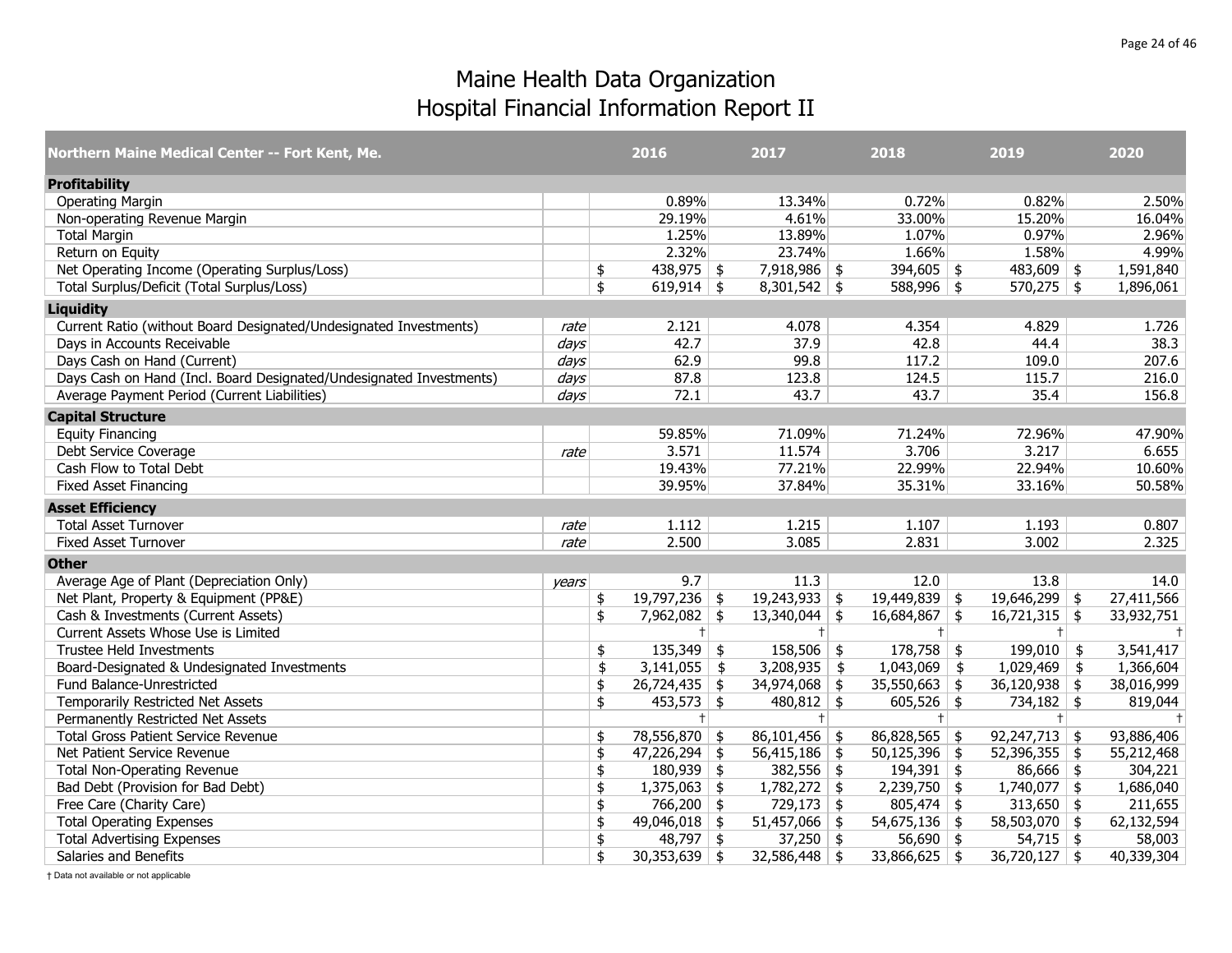## **Hospital Peer Group D**

The following hospitals are included in this peer group:

Blue Hill Memorial Hospital Bridgton Hospital Calais Regional Hospital Charles A. Dean Memorial Hospital Down East Community Hospital Houlton Regional Hospital LincolnHealthMillinocket Regional Hospital Mount Desert Island Hospital Northern Light Mayo Hospital Penobscot Valley Hospital Redington-Fairview General Hospital Rumford Community Hospital Sebasticook Valley Hospital Stephens Memorial Hospital Waldo County General Hospital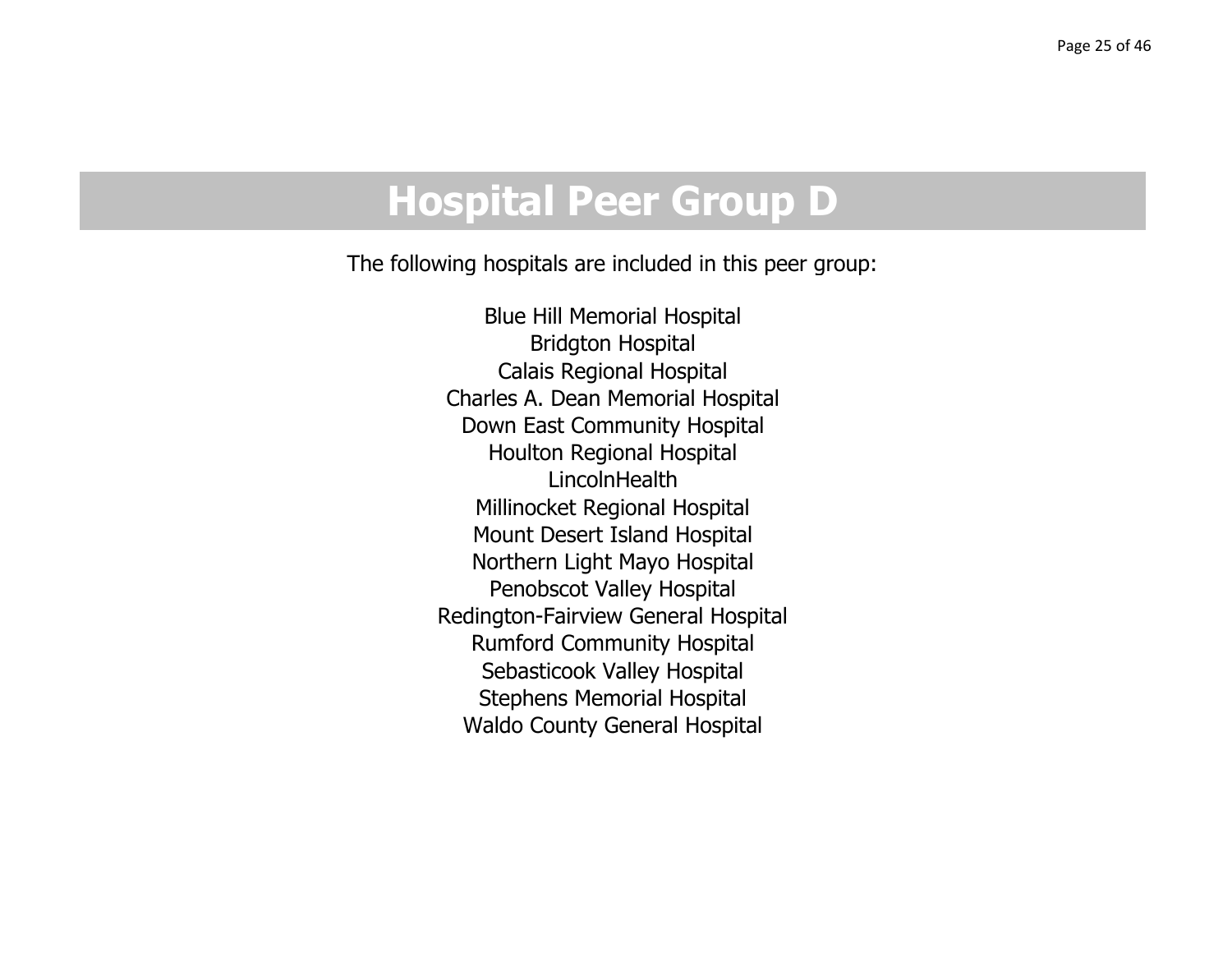| Blue Hill Memorial Hospital -- Blue Hill, Me.                       |       | 2016                  | 2017            | 2018                  |            | 2019            | 2020       |
|---------------------------------------------------------------------|-------|-----------------------|-----------------|-----------------------|------------|-----------------|------------|
| <b>Profitability</b>                                                |       |                       |                 |                       |            |                 |            |
| <b>Operating Margin</b>                                             |       | 2.72%                 | 2.34%           | 10.86%                |            | 4.50%           | 7.06%      |
| Non-operating Revenue Margin                                        |       | (12.56%)              | 59.52%          | 0.43%                 |            | 0.54%           | $(0.34\%)$ |
| <b>Total Margin</b>                                                 |       | 2.42%                 | 5.58%           | 10.90%                |            | 4.52%           | 7.04%      |
| Return on Equity                                                    |       | 3.80%                 | 53.41%          | 53.92%                |            | 18.17%          | 23.40%     |
| Net Operating Income (Operating Surplus/Loss)                       |       | \$<br>$1,070,298$ \$  | $949,221$ \$    | $4,789,966$ \$        |            | $1,781,055$ \$  | 2,851,319  |
| Total Surplus/Deficit (Total Surplus/Loss)                          |       | \$<br>$950,871$ \$    | $2,344,781$ \$  | $4,810,795$ \$        |            | $1,790,755$ \$  | 2,841,618  |
| <b>Liquidity</b>                                                    |       |                       |                 |                       |            |                 |            |
| Current Ratio (without Board Designated/Undesignated Investments)   | rate  | 1.274                 | 1.078           | 1.904                 |            | 2.181           | 2.988      |
| Days in Accounts Receivable                                         | days  | 54.6                  | 40.4            | 39.2                  |            | 44.0            | 26.9       |
| Days Cash on Hand (Current)                                         | days  | 26.2                  | (2.0)           | 36.0                  |            | 68.1            | 199.9      |
| Days Cash on Hand (Incl. Board Designated/Undesignated Investments) | days  | 219.4                 | (0.5)           | 37.5                  |            | 70.2            | 203.0      |
| Average Payment Period (Current Liabilities)                        | days  | 73.9                  | 51.0            | 55.4                  |            | 63.8            | 82.4       |
| <b>Capital Structure</b>                                            |       |                       |                 |                       |            |                 |            |
| <b>Equity Financing</b>                                             |       | 67.41%                | 30.55%          | 45.95%                |            | 45.56%          | 38.86%     |
| Debt Service Coverage                                               | rate  | 13.280                | 43.823          | 70.094                |            | 24.270          | 33.786     |
| Cash Flow to Total Debt                                             |       | 18.30%                | 31.56%          | 53.30%                |            | 21.62%          | 18.54%     |
| <b>Fixed Asset Financing</b>                                        |       | 26.02%                | 24.32%          | 26.12%                |            | 27.40%          | 32.14%     |
| <b>Asset Efficiency</b>                                             |       |                       |                 |                       |            |                 |            |
| <b>Total Asset Turnover</b>                                         | rate  | 1.058                 | 2.922           | 2.273                 |            | 1.831           | 1.291      |
| <b>Fixed Asset Turnover</b>                                         | rate  | 5.265                 | 5.091           | 5.690                 |            | 5.450           | 6.646      |
| <b>Other</b>                                                        |       |                       |                 |                       |            |                 |            |
| Average Age of Plant (Depreciation Only)                            | years | 17.7                  | 27.5            | 29.2                  |            | 30.9            | 33.1       |
| Net Plant, Property & Equipment (PP&E)                              |       | \$<br>$7,481,806$ \$  | 7,975,207 \$    | $7,754,812$ \$        |            | $7,263,370$ \$  | 6,072,803  |
| Cash & Investments (Current Assets)                                 |       | \$<br>$2,634,934$ \$  | $(244, 361)$ \$ | $3,774,271$ \$        |            | $6,882,493$ \$  | 20,127,042 |
| Current Assets Whose Use is Limited                                 |       | \$<br>$22,727$ \$     | $30,953$ \$     | 30,333                | $\sqrt{5}$ | $28,979$ \$     | 35,759     |
| Trustee Held Investments                                            |       | \$<br>96,285          |                 | $^{+}$                |            | $+$             |            |
| Board-Designated & Undesignated Investments                         |       | \$<br>$19,620,640$ \$ | $157,430$ \$    | $160,750$ \$          |            | $209,439$ \$    | 305,340    |
| Fund Balance-Unrestricted                                           |       | \$<br>$25,027,072$ \$ | $4,390,379$ \$  | $8,922,123$ \$        |            | $9,853,823$ \$  | 12,144,531 |
| Temporarily Restricted Net Assets                                   |       | \$<br>$488,957$ \$    | $688,759$ \$    | $704,395$ \$          |            | $755,959$ \$    | 790,592    |
| Permanently Restricted Net Assets                                   |       | \$<br>$1,772,968$ \$  | $1,906,894$ \$  | $1,916,718$ \$        |            | $1,904,631$ \$  | 1,973,068  |
| <b>Total Gross Patient Service Revenue</b>                          |       | \$<br>58,794,908 \$   | 63,412,452      | \$<br>$60,951,752$ \$ |            | 59,193,886 \$   | 50,278,914 |
| Net Patient Service Revenue                                         |       | \$<br>$36,990,497$ \$ | $38,071,838$ \$ | $40,885,188$ \$       |            | $36,740,962$ \$ | 31,544,098 |
| <b>Total Non-Operating Revenue</b>                                  |       | \$<br>$(119, 427)$ \$ | $1,395,560$ \$  | $20,829$ \$           |            | $9,700$ \$      | (9,701)    |
| Bad Debt (Provision for Bad Debt)                                   |       | \$<br>$2,146,541$ \$  | $1,604,153$ \$  | $2,095,581$ \$        |            | $1,786,390$ \$  | 2,272,040  |
| Free Care (Charity Care)                                            |       | \$<br>$939,061$ \$    | $873,002$ \$    | $1,333,453$ \$        |            | $612,184$ \$    | 175,461    |
| <b>Total Operating Expenses</b>                                     |       | \$<br>$38,324,114$ \$ | $39,649,265$ \$ | 39,331,903            | \$         | $37,801,306$ \$ | 37,510,981 |
| <b>Total Advertising Expenses</b>                                   |       | \$<br>$77,149$ \$     | $66,366$ \$     | $22,864$ \$           |            | $47,124$ \$     | 75,052     |
| Salaries and Benefits                                               |       | \$<br>$22,000,809$ \$ | $22,434,017$ \$ | $21,256,096$ \$       |            | $20,442,444$ \$ | 19,450,914 |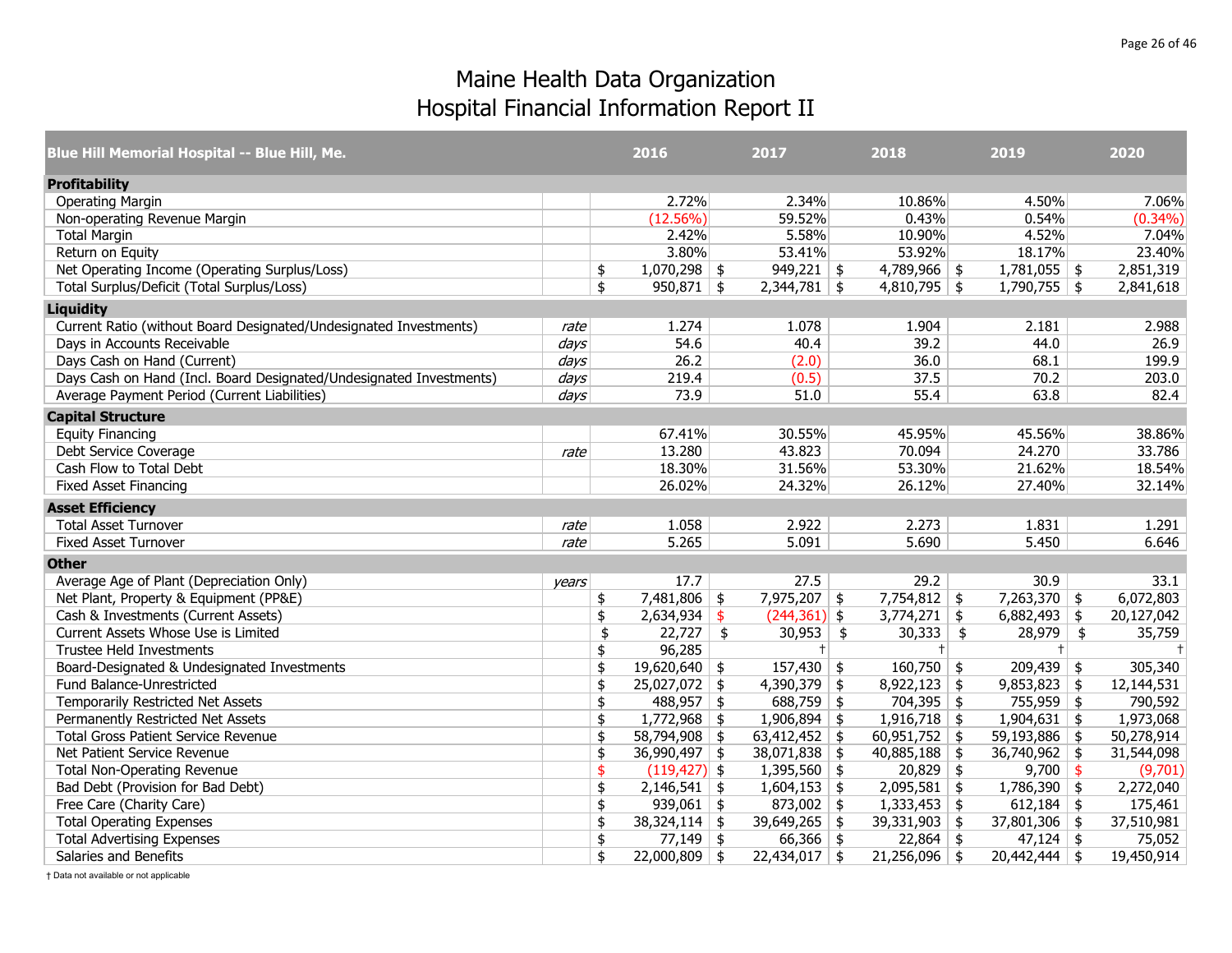| <b>Bridgton Hospital -- Bridgton, Me.</b>                           |       | 2016                  |               | 2017            | 2018                  | 2019             | 2020       |
|---------------------------------------------------------------------|-------|-----------------------|---------------|-----------------|-----------------------|------------------|------------|
| <b>Profitability</b>                                                |       |                       |               |                 |                       |                  |            |
| <b>Operating Margin</b>                                             |       | $(0.27\%)$            |               | 1.13%           | $(3.12\%)$            | $(4.05\%)$       | 4.04%      |
| Non-operating Revenue Margin                                        |       | 49.40%                |               | 20.84%          | (57.15%)              | $(20.99\%)$      | 43.49%     |
| <b>Total Margin</b>                                                 |       | $(0.54\%)$            |               | 1.43%           | $(1.96\%)$            | $(3.33\%)$       | 6.94%      |
| Return on Equity                                                    |       | $(0.66\%)$            |               | 1.70%           | (2.23%)               | $(3.92\%)$       | 8.05%      |
| Net Operating Income (Operating Surplus/Loss)                       |       | \$<br>$(133, 726)$ \$ |               | $549,912$ \$    | $(1,406,887)$ \$      | $(1,902,217)$ \$ | 1,937,424  |
| Total Surplus/Deficit (Total Surplus/Loss)                          |       | \$<br>$(264, 276)$ \$ |               | $633,976$ \$    | $(895, 247)$ \$       | $(1,607,326)$ \$ | 3,462,000  |
| <b>Liquidity</b>                                                    |       |                       |               |                 |                       |                  |            |
| Current Ratio (without Board Designated/Undesignated Investments)   | rate  | 7.464                 |               | 10.067          | 5.326                 | 4.399            | 3.106      |
| Days in Accounts Receivable                                         | days  | 48.7                  |               | 43.1            | 41.4                  | 41.6             | 41.5       |
| Days Cash on Hand (Current)                                         | days  | 163.3                 |               | 169.7           | 187.7                 | 177.3            | 266.6      |
| Days Cash on Hand (Incl. Board Designated/Undesignated Investments) | days  | 198.9                 |               | 209.8           | 233.7                 | 224.4            | 318.7      |
| Average Payment Period (Current Liabilities)                        | days  | 29.8                  |               | 21.9            | 44.7                  | 53.3             | 104.6      |
| <b>Capital Structure</b>                                            |       |                       |               |                 |                       |                  |            |
| <b>Equity Financing</b>                                             |       | 76.67%                |               | 79.95%          | 75.92%                | 74.45%           | 68.80%     |
| Debt Service Coverage                                               | rate  | 1.732                 |               | 2.841           | 2.955                 | 1.627            | 8.056      |
| Cash Flow to Total Debt                                             |       | 10.07%                |               | 23.19%          | 9.69%                 | 5.11%            | 28.81%     |
| <b>Fixed Asset Financing</b>                                        |       | 44.34%                |               | 43.04%          | 41.98%                | 39.99%           | 40.89%     |
| <b>Asset Efficiency</b>                                             |       |                       |               |                 |                       |                  |            |
| <b>Total Asset Turnover</b>                                         | rate  | 0.933                 |               | 0.950           | 0.863                 | 0.878            | 0.798      |
| <b>Fixed Asset Turnover</b>                                         | rate  | 2.837                 |               | 3.016           | 2.829                 | 2.971            | 3.336      |
| <b>Other</b>                                                        |       |                       |               |                 |                       |                  |            |
| Average Age of Plant (Depreciation Only)                            | vears | 15.4                  |               | 14.3            | 12.2                  | 12.1             | 13.7       |
| Net Plant, Property & Equipment (PP&E)                              |       | \$<br>$17,250,001$ \$ |               | $16,100,235$ \$ | 15,945,986 \$         | $15,801,138$ \$  | 14,365,847 |
| Cash & Investments (Current Assets)                                 |       | \$<br>$20,839,133$ \$ |               | $21,519,014$ \$ | $22,432,690$ \$       | $22,159,679$ \$  | 31,610,210 |
| Current Assets Whose Use is Limited                                 |       | \$<br>450,231         | $\frac{1}{2}$ | $13,700$ \$     | $402,616$ \$          | $463,782$ \$     | 420,714    |
| <b>Trustee Held Investments</b>                                     |       | \$<br>$883,496$ \$    |               | $786,166$ \$    | $786,166$ \$          | $786,166$ \$     | 786,166    |
| Board-Designated & Undesignated Investments                         |       | \$<br>$4,632,553$ \$  |               | $5,087,911$ \$  | $5,585,926$ \$        | $6,015,068$ \$   | 6,256,372  |
| Fund Balance-Unrestricted                                           |       | \$<br>$40,089,287$ \$ |               | $40,978,693$ \$ | $40,125,671$ \$       | $40,081,755$ \$  | 42,591,578 |
| Temporarily Restricted Net Assets                                   |       | \$<br>3,143,120       | \$            | 3,223,052       | \$<br>$3,366,434$ \$  | $2,191,633$ \$   | 1,276,724  |
| Permanently Restricted Net Assets                                   |       | \$<br>$1,153,223$ \$  |               | $1,198,070$ \$  | $1,239,276$ \$        | $1,672,870$ \$   | 1,996,576  |
| <b>Total Gross Patient Service Revenue</b>                          |       | \$<br>$93,025,765$ \$ |               | 96,867,857      | \$<br>$89,831,110$ \$ | $87,212,988$ \$  | 93,175,963 |
| Net Patient Service Revenue                                         |       | \$<br>$45,965,555$ \$ |               | $46,306,811$ \$ | $42,803,023$ \$       | $44,521,074$ \$  | 43,316,456 |
| <b>Total Non-Operating Revenue</b>                                  |       | \$<br>$(130,550)$ \$  |               | $144,808$ \$    | $511,640$ \$          | 330,049 \$       | 1,491,181  |
| Bad Debt (Provision for Bad Debt)                                   |       | \$<br>$4,794,931$ \$  |               | $4,960,575$ \$  | $5,312,635$ \$        | $5,299,209$ \$   | 5,229,329  |
| Free Care (Charity Care)                                            |       | \$<br>$1,402,980$ \$  |               | $1,456,852$ \$  | $966,128$ \$          | $808,838$ \$     | 354,149    |
| <b>Total Operating Expenses</b>                                     |       | \$<br>$49,070,650$ \$ |               | $48,001,623$ \$ | $46,522,162$ \$       | $48,853,075$ \$  | 45,988,382 |
| <b>Total Advertising Expenses</b>                                   |       | \$<br>$177,018$ \$    |               | $126,778$ \$    | $28,290$ \$           | 1,286            | $+$        |
| Salaries and Benefits                                               |       | \$<br>$31,782,135$ \$ |               | $31,396,777$ \$ | $29,135,908$ \$       | $27,699,234$ \$  | 26,856,166 |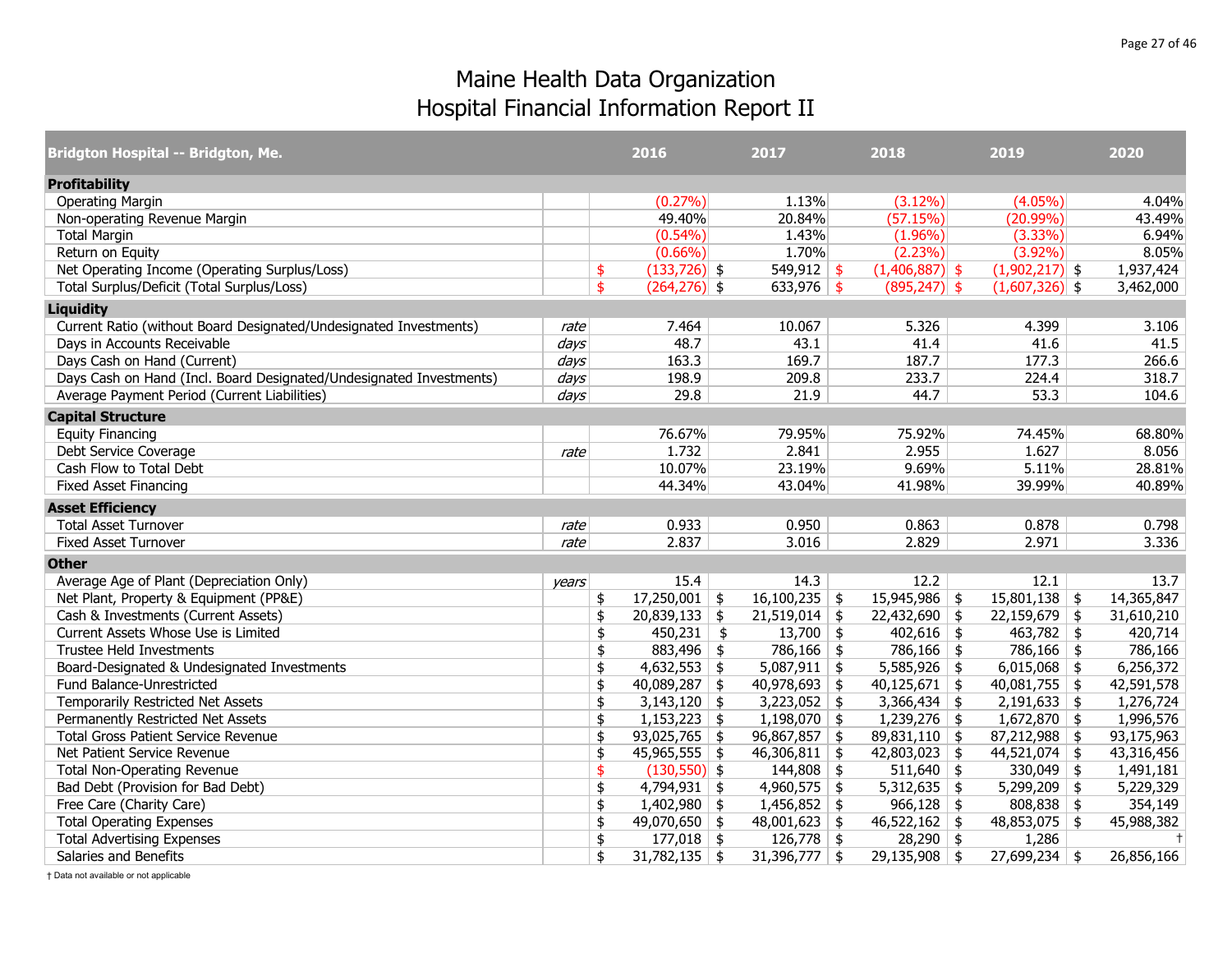| Calais Regional Hospital -- Calais, Me.                             |       | 2016                   | 2017             | 2018                  |        | 2019             | 2020        |
|---------------------------------------------------------------------|-------|------------------------|------------------|-----------------------|--------|------------------|-------------|
| <b>Profitability</b>                                                |       |                        |                  |                       |        |                  |             |
| <b>Operating Margin</b>                                             |       | $(3.49\%)$             | $(6.58\%)$       | $(2.28\%)$            |        | $(3.24\%)$       | 13.48%      |
| Non-operating Revenue Margin                                        |       | $(4.40\%)$             | $(2.67\%)$       | (14.13%)              |        | (5.76%)          | 1.13%       |
| <b>Total Margin</b>                                                 |       | $(3.34\%)$             | $(6.39\%)$       | $(2.00\%)$            |        | $(3.06\%)$       | 13.61%      |
| Return on Equity                                                    |       | 33.59%                 | 37.81%           | 9.39%                 |        | 11.70%           | (97.43%)    |
| Net Operating Income (Operating Surplus/Loss)                       |       | \$<br>$(1,268,279)$ \$ | $(2,240,280)$ \$ | $(680, 408)$ \$       |        | $(933,370)$ \$   | 4,062,567   |
| Total Surplus/Deficit (Total Surplus/Loss)                          |       | \$<br>$(1,214,838)$ \$ | $(2,181,976)$ \$ | $(596, 159)$ \$       |        | $(1,210,214)$ \$ | 3,328,562   |
| <b>Liquidity</b>                                                    |       |                        |                  |                       |        |                  |             |
| Current Ratio (without Board Designated/Undesignated Investments)   | rate  | 0.765                  | 0.567            | 0.531                 |        | 0.986            | 2.097       |
| Days in Accounts Receivable                                         | days  | 56.5                   | 40.4             | 40.0                  |        | 29.4             | 22.7        |
| Days Cash on Hand (Current)                                         | days  | 5.1                    | 10.6             | 4.4                   |        | 17.9             | 28.5        |
| Days Cash on Hand (Incl. Board Designated/Undesignated Investments) | days  | 7.7                    | 13.3             | 7.8                   |        | 21.5             | 32.9        |
| Average Payment Period (Current Liabilities)                        | days  | 93.5                   | 105.0            | 123.2                 |        | 70.0             | 51.1        |
| <b>Capital Structure</b>                                            |       |                        |                  |                       |        |                  |             |
| <b>Equity Financing</b>                                             |       | $(15.93\%)$            | (28.54%)         | (33.23%)              |        | $(41.07\%)$      | (21.51%)    |
| Debt Service Coverage                                               | rate  | 0.769                  | 0.020            | 0.749                 |        | 0.592            | $+$         |
| Cash Flow to Total Debt                                             |       | 1.48%                  | $(3.48\%)$       | 1.75%                 |        | 0.35%            | 20.87%      |
| <b>Fixed Asset Financing</b>                                        |       | 112.00%                | 119.07%          | 122.53%               |        | 0.00%            | 0.00%       |
| <b>Asset Efficiency</b>                                             |       |                        |                  |                       |        |                  |             |
| <b>Total Asset Turnover</b>                                         | rate  | 1.603                  | 1.688            | 1.564                 |        | 1.570            | 1.539       |
| <b>Fixed Asset Turnover</b>                                         | rate  | 2.577                  | 2.638            | 2.436                 |        | 2.535            | 2.868       |
| <b>Other</b>                                                        |       |                        |                  |                       |        |                  |             |
| Average Age of Plant (Depreciation Only)                            | years | 10.3                   | 13.9             | 17.9                  |        | 20.2             | 23.8        |
| Net Plant, Property & Equipment (PP&E)                              |       | \$<br>$14,103,996$ \$  | $12,915,206$ \$  | $12,225,300$ \$       |        | $11,354,634$ \$  | 10,508,457  |
| Cash & Investments (Current Assets)                                 |       | \$<br>$505,439$ \$     | $1,018,314$ \$   | 353,802 \\$           |        | $1,243,551$ \$   | 1,802,661   |
| Current Assets Whose Use is Limited                                 |       | $+$                    | $+$              |                       | $+$ \$ | $163,901$ \$     | 164,816     |
| <b>Trustee Held Investments</b>                                     |       | \$<br>$852,830$ \$     | $793,841$ \$     | 794,397 \$            |        | $653,557$ \$     | 653,982     |
| Board-Designated & Undesignated Investments                         |       | \$<br>$258,546$ \$     | $259,507$ \$     | $270,989$ \$          |        | $289,191$ \$     | 302,579     |
| Fund Balance-Unrestricted                                           |       | \$<br>$(3,617,040)$ \$ | $(5,771,026)$ \$ | $(6,345,610)$ \$      |        | $(7,545,824)$ \$ | (4,217,262) |
| Temporarily Restricted Net Assets                                   |       | \$<br>$1,021,098$ \$   | $1,194,847$ \$   | $1,138,452$ \$        |        | $1,254,201$ \$   | 1,263,426   |
| Permanently Restricted Net Assets                                   |       | \$<br>$478,925$ \$     | $523,138$ \$     | $473,160$ \$          |        | $529,273$ \$     | 571,776     |
| <b>Total Gross Patient Service Revenue</b>                          |       | \$<br>$73,271,493$ \$  | 65,278,976       | \$<br>$54,053,842$ \$ |        | $50,178,498$ \$  | 38,130,000  |
| Net Patient Service Revenue                                         |       | \$<br>$35,323,409$ \$  | $32,869,608$ \$  | $28,088,187$ \$       |        | $27,156,584$ \$  | 24,179,298  |
| <b>Total Non-Operating Revenue</b>                                  |       | \$<br>$53,441$ \$      | $58,304$ \$      | $84,249$ \$           |        | $50,867$ \$      | 46,250      |
| Bad Debt (Provision for Bad Debt)                                   |       | \$<br>$1,774,450$ \$   | $1,979,228$ \$   | $2,214,521$ \$        |        | $1,322,351$ \$   | 1,004,653   |
| Free Care (Charity Care)                                            |       | \$<br>$1,858,519$ \$   | $1,313,163$ \$   | $708,453$ \$          |        | $204,088$ \$     | 755,245     |
| <b>Total Operating Expenses</b>                                     |       | \$<br>$37,618,073$ \$  | $36,305,490$ \$  | $30,465,638$ \$       |        | $29,716,856$ \$  | 26,072,350  |
| <b>Total Advertising Expenses</b>                                   |       | $+$                    | $+$              | $+$                   |        | $+$              | $+$         |
| Salaries and Benefits                                               |       | \$<br>$18,449,625$ \$  | $17,883,401$ \$  | $16,169,450$ \$       |        | $16,662,311$ \$  | 14,559,448  |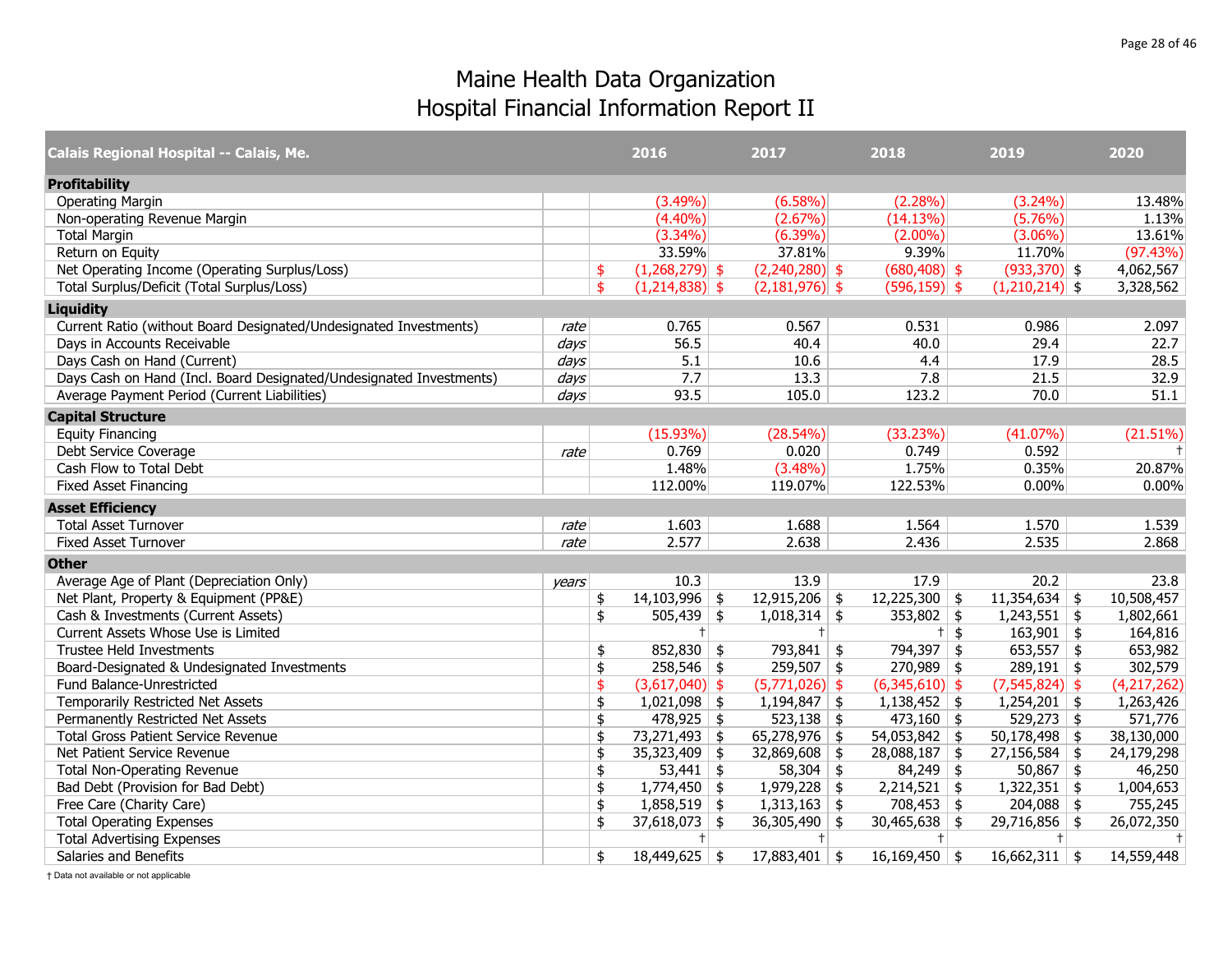| Charles A. Dean Memorial Hospital -- Greenville, Me.                |       | 2016                   | 2017              |               | 2018            | 2019            | 2020       |
|---------------------------------------------------------------------|-------|------------------------|-------------------|---------------|-----------------|-----------------|------------|
| <b>Profitability</b>                                                |       |                        |                   |               |                 |                 |            |
| <b>Operating Margin</b>                                             |       | $(10.93\%)$            | 6.26%             |               | 11.00%          | 10.02%          | 6.31%      |
| Non-operating Revenue Margin                                        |       | $(1.13\%)$             | 9.66%             |               | 0.22%           | 0.12%           | $(0.95\%)$ |
| <b>Total Margin</b>                                                 |       | (10.79%)               | 6.88%             |               | 11.03%          | 10.04%          | 6.26%      |
| Return on Equity                                                    |       | (358.76%)              | 107.29%           |               | 60.81%          | 39.99%          | 21.43%     |
| Net Operating Income (Operating Surplus/Loss)                       |       | \$<br>$(1,636,595)$ \$ | $1,119,008$ \$    |               | $2,122,053$ \$  | $1,994,166$ \$  | 1,260,311  |
| Total Surplus/Deficit (Total Surplus/Loss)                          |       | \$<br>$(1,618,250)$ \$ | $1,238,653$ \$    |               | $2,126,720$ \$  | $1,996,634$ \$  | 1,248,401  |
| <b>Liquidity</b>                                                    |       |                        |                   |               |                 |                 |            |
| Current Ratio (without Board Designated/Undesignated Investments)   | rate  | 1.104                  | 1.926             |               | 3.369           | 3.168           | 2.523      |
| Days in Accounts Receivable                                         | days  | 52.7                   | 36.1              |               | 34.8            | 42.0            | 35.0       |
| Days Cash on Hand (Current)                                         | days  | 17.9                   | 55.0              |               | 46.6            | 73.3            | 258.0      |
| Days Cash on Hand (Incl. Board Designated/Undesignated Investments) | days  | 35.0                   | 62.4              |               | 54.1            | 80.8            | 265.6      |
| Average Payment Period (Current Liabilities)                        | days  | 75.3                   | 57.6              |               | 36.3            | 52.5            | 130.6      |
| <b>Capital Structure</b>                                            |       |                        |                   |               |                 |                 |            |
| <b>Equity Financing</b>                                             |       | 4.23%                  | 11.00%            |               | 30.80%          | 37.31%          | 26.80%     |
| Debt Service Coverage                                               | rate  | (14.916)               | 12.487            |               | 13.583          | 12.941          | 9.785      |
| Cash Flow to Total Debt                                             |       | $(10.00\%)$            | 18.11%            |               | 33.85%          | 30.13%          | 11.20%     |
| <b>Fixed Asset Financing</b>                                        |       | 105.39%                | 72.73%            |               | 69.93%          | 71.14%          | 72.24%     |
| <b>Asset Efficiency</b>                                             |       |                        |                   |               |                 |                 |            |
| <b>Total Asset Turnover</b>                                         | rate  | 1.408                  | 1.714             |               | 1.698           | 1.486           | 0.918      |
| <b>Fixed Asset Turnover</b>                                         | rate  | 4.130                  | 3.460             |               | 3.655           | 3.900           | 4.046      |
| <b>Other</b>                                                        |       |                        |                   |               |                 |                 |            |
| Average Age of Plant (Depreciation Only)                            | vears | 13.3                   | 13.4              |               | 12.2            | 13.1            | 13.7       |
| Net Plant, Property & Equipment (PP&E)                              |       | \$<br>$3,626,935$ \$   | 5,166,004         | \$            | $5,276,627$ \$  | $5,100,548$ \$  | 4,935,280  |
| Cash & Investments (Current Assets)                                 |       | \$<br>$237,076$ \$     | $2,446,345$ \$    |               | $2,114,563$ \$  | $3,475,605$ \$  | 12,832,213 |
| Current Assets Whose Use is Limited                                 |       | \$<br>549,421          | \$<br>$11,457$ \$ |               | $7,990$ \$      | $12,784$ \$     | 14,356     |
| Trustee Held Investments                                            |       | \$<br>2,605,947        | \$<br>30,066      |               | $+$             | $+$             | $\pm$      |
| Board-Designated & Undesignated Investments                         |       | \$<br>750,455 \$       | 329,230           | \$            | 340,612 \$      | $358,423$ \$    | 378,090    |
| Fund Balance-Unrestricted                                           |       | \$<br>$451,071$ \$     | 1,154,494         | \$            | $3,497,402$ \$  | $4,993,452$ \$  | 5,824,879  |
| Temporarily Restricted Net Assets                                   |       | \$<br>$394,716$ \$     | $576,307$ \$      |               | $347,225$ \$    | $414,616$ \$    | 699,254    |
| Permanently Restricted Net Assets                                   |       | \$<br>$360,483$ \$     | $360,483$ \$      |               | $360,483$ \$    | 360,483 \$      | 360,483    |
| <b>Total Gross Patient Service Revenue</b>                          |       | \$<br>$18,108,391$ \$  | 20,897,144        | \$            | $20,217,775$ \$ | $21,802,746$ \$ | 21,542,946 |
| Net Patient Service Revenue                                         |       | \$<br>$13,807,009$ \$  | 16,378,402        | \$            | $17,495,166$ \$ | 18,530,012 \$   | 17,043,140 |
| <b>Total Non-Operating Revenue</b>                                  |       | \$<br>$18,345$ \$      | 119,645           | \$            | $4,667$ \$      | $2,468$ \$      | (11, 910)  |
| Bad Debt (Provision for Bad Debt)                                   |       | \$<br>$857,560$ \$     | $713,807$ \$      |               | $640,691$ \$    | $632,469$ \$    | 899,467    |
| Free Care (Charity Care)                                            |       | \$<br>$341,100$ \$     | 378,505           | \$            | $531,753$ \$    | $260,273$ \$    | 138,439    |
| <b>Total Operating Expenses</b>                                     |       | \$<br>$16,614,605$ \$  | $16,755,971$ \$   |               | $17,161,649$ \$ | $17,899,521$ \$ | 18,707,768 |
| <b>Total Advertising Expenses</b>                                   |       | \$<br>$41,965$ \$      | 36,265            | $\frac{1}{2}$ | $27,411$ \$     | $37,951$ \$     | 59,755     |
| Salaries and Benefits                                               |       | \$<br>$10,397,183$ \$  | $10,657,015$ \$   |               | $11,433,484$ \$ | $11,881,721$ \$ | 12,052,173 |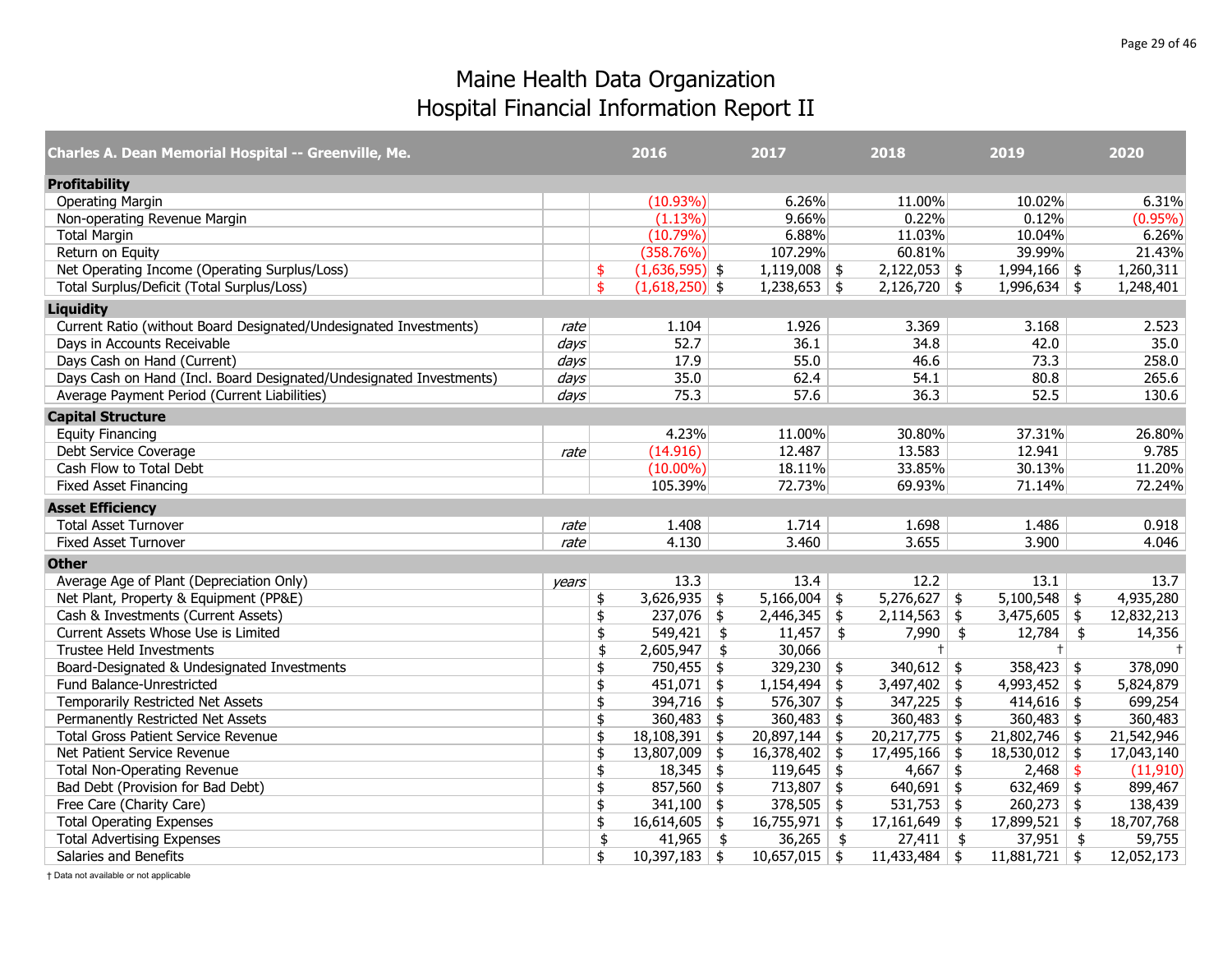| Down East Community Hospital -- Machias, Me.                        |       | 2016                            | 2017            | 2018                      | 2019               | 2020          |
|---------------------------------------------------------------------|-------|---------------------------------|-----------------|---------------------------|--------------------|---------------|
| <b>Profitability</b>                                                |       |                                 |                 |                           |                    |               |
| <b>Operating Margin</b>                                             |       | 1.58%                           | 1.21%           | 0.27%                     | 4.11%              | 5.27%         |
| Non-operating Revenue Margin                                        |       | 22.59%                          | 23.77%          | 68.68%                    | 10.57%             | 12.48%        |
| <b>Total Margin</b>                                                 |       | 2.03%                           | 1.58%           | 0.85%                     | 4.57%              | 5.98%         |
| Return on Equity                                                    |       | 9.70%                           | 7.20%           | 3.84%                     | 17.62%             | 19.17%        |
| Net Operating Income (Operating Surplus/Loss)                       |       | \$<br>612,490 $\frac{1}{2}$     | $516,342$ \$    | $121,445$ \$              | $2,052,058$ \$     | 2,656,558     |
| Total Surplus/Deficit (Total Surplus/Loss)                          |       | \$<br>$791,236$ \$              | $677,378$ \$    | $387,738$ \$              | $2,294,703$ \$     | 3,035,502     |
| <b>Liquidity</b>                                                    |       |                                 |                 |                           |                    |               |
| Current Ratio (without Board Designated/Undesignated Investments)   | rate  | 1.440                           | 1.266           | 1.402                     | 1.925              | 1.686         |
| Days in Accounts Receivable                                         | days  | 36.6                            | 36.3            | 31.3                      | 38.1               | 26.6          |
| Days Cash on Hand (Current)                                         | days  | 17.6                            | 15.0            | 33.9                      | 39.2               | 155.7         |
| Days Cash on Hand (Incl. Board Designated/Undesignated Investments) | days  | 24.6                            | 25.8            | 44.3                      | 96.1               | 214.5         |
| Average Payment Period (Current Liabilities)                        | days  | 69.9                            | 52.0            | 54.5                      | 46.3               | 121.2         |
| <b>Capital Structure</b>                                            |       |                                 |                 |                           |                    |               |
| <b>Equity Financing</b>                                             |       | 38.98%                          | 42.10%          | 42.20%                    | 39.32%             | 32.59%        |
| Debt Service Coverage                                               | rate  | 2.691                           | 2.459           | 1.714                     | 3.296              | 5.180         |
| Cash Flow to Total Debt                                             |       | 16.22%                          | 14.70%          | 11.79%                    | 18.63%             | 13.86%        |
| <b>Fixed Asset Financing</b>                                        |       | 16.67%                          | 33.30%          | 33.80%                    | 78.99%             | 77.43%        |
| <b>Asset Efficiency</b>                                             |       |                                 |                 |                           |                    |               |
| <b>Total Asset Turnover</b>                                         | rate  | 1.860                           | 1.925           | 1.903                     | 1.515              | 1.045         |
| <b>Fixed Asset Turnover</b>                                         | rate  | 4.004                           | 3.182           | 3.384                     | 3.435              | 3.303         |
| <b>Other</b>                                                        |       |                                 |                 |                           |                    |               |
| Average Age of Plant (Depreciation Only)                            | vears | 16.1                            | 17.8            | 18.2                      | 15.5               | 15.6          |
| Net Plant, Property & Equipment (PP&E)                              |       | \$<br>$9,673,468$ \$            | $13,460,449$ \$ | $13,375,586$ \$           | $14,534,564$ \$    | 15,259,067    |
| Cash & Investments (Current Assets)                                 |       | \$<br>$1,351,479$ \$            | $1,259,123$ \$  | $3,634,278$ \$            | $3,793,083$ \$     | 18,458,376    |
| Current Assets Whose Use is Limited                                 |       | \$<br>$423,954$ \$              | $432,185$ \$    | $448,617$ \$              | $1,191,549$ \$     | 1,266,348     |
| Trustee Held Investments                                            |       | $+$                             | $+$             | $+ $                      | $+$                | $\pm$         |
| Board-Designated & Undesignated Investments                         |       | \$<br>$705,767$ \$              | $1,212,691$ \$  | $1,240,112$ \$            | $7,244,990$ \$     | 7,443,549     |
| Fund Balance-Unrestricted                                           |       | \$<br>$8,155,256$ \$            | $9,406,005$ \$  | $10,096,287$ \$           | $13,025,704$ \$    | 15,837,874    |
| Temporarily Restricted Net Assets                                   |       | \$<br>$1,247,217$ \$            | $1,140,508$ \$  | $358,629$ \$              | $303,457$ \$       | 176,951       |
| Permanently Restricted Net Assets                                   |       | \$<br>$\overline{1,393,596}$ \$ | $1,393,596$ \$  | $\overline{1,393,596}$ \$ | $1,402,530$ \$     | 1,402,530     |
| <b>Total Gross Patient Service Revenue</b>                          |       | \$<br>77,520,878 \$             | $85,445,795$ \$ | $94,102,095$ \$           | $104, 155, 154$ \$ | 100,711,861   |
| Net Patient Service Revenue                                         |       | \$<br>$38,123,866$ \$           | $42,143,323$ \$ | $44,448,634$ \$           | $48,231,370$ \$    | 46,923,549    |
| <b>Total Non-Operating Revenue</b>                                  |       | \$<br>$178,746$ \$              | $161,036$ \$    | $266,293$ \$              | $242,645$ \$       | 378,944       |
| Bad Debt (Provision for Bad Debt)                                   |       | \$<br>$2,923,477$ \$            | $2,842,442$ \$  | $3,015,097$ \$            | $2,130,762$ \$     | 2,860,502     |
| Free Care (Charity Care)                                            |       | \$<br>$2,064,620$ \$            | $2,457,007$ \$  | $2,672,600$ \$            | 1,305,834          | \$<br>875,000 |
| <b>Total Operating Expenses</b>                                     |       | \$<br>$38,120,004$ \$           | $42,319,152$ \$ | $45,142,708$ \$           | 47,880,479 \$      | 47,742,495    |
| <b>Total Advertising Expenses</b>                                   |       | \$<br>$54,209$ \$               | $78,998$ \$     | $108,570$ \$              | $68,299$ \$        | 276,117       |
| Salaries and Benefits                                               |       | \$<br>$20,506,229$ \$           | $29,120,916$ \$ | $30,384,542$ \$           | $32,718,720$ \$    | 32,370,568    |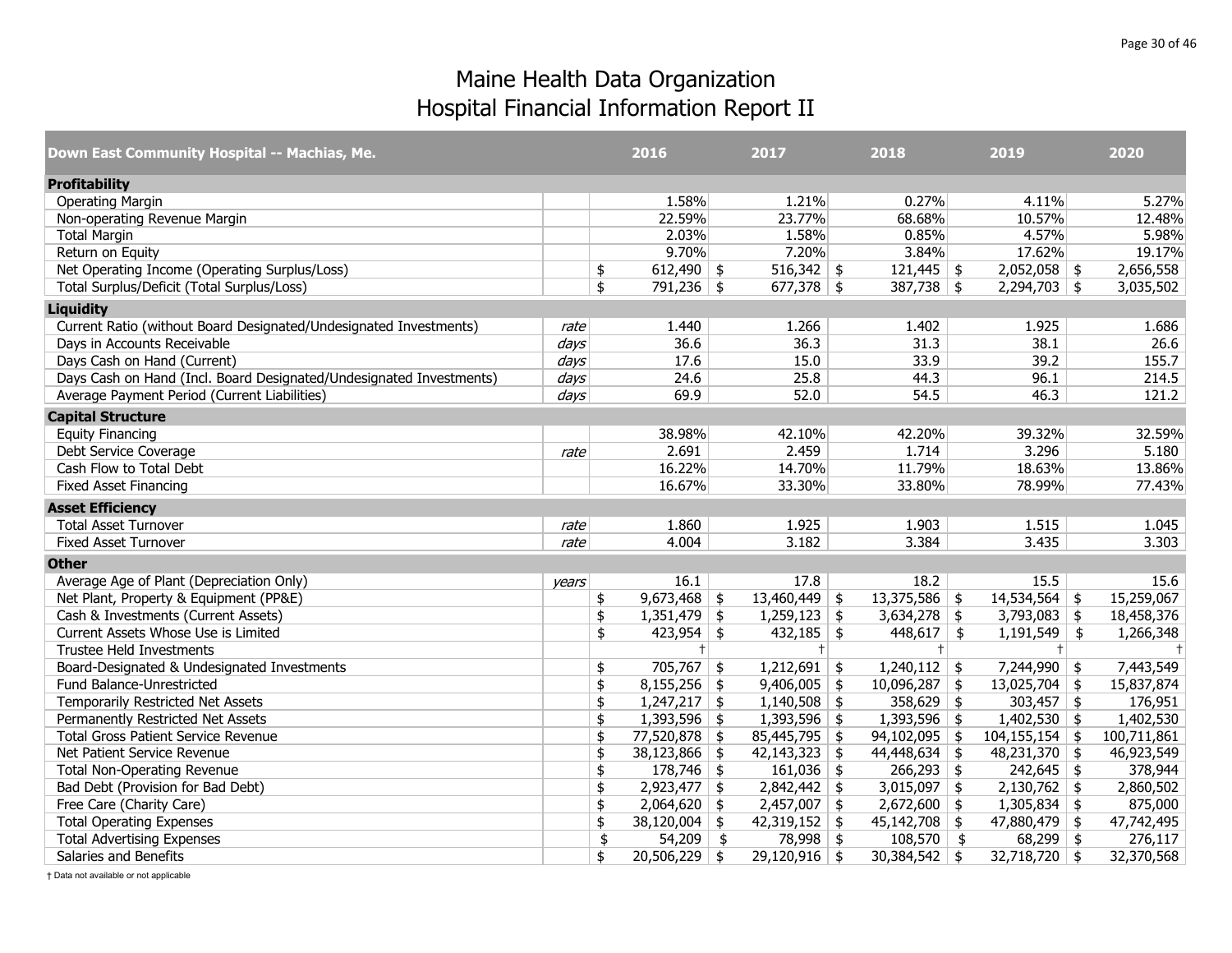| Houlton Regional Hospital -- Houlton, Me.                           |                  |               | 2016             | 2017            | 2018            | 2019            |                    | 2020       |
|---------------------------------------------------------------------|------------------|---------------|------------------|-----------------|-----------------|-----------------|--------------------|------------|
| <b>Profitability</b>                                                |                  |               |                  |                 |                 |                 |                    |            |
| <b>Operating Margin</b>                                             |                  |               | $(2.34\%)$       | $(1.07\%)$      | (0.79%)         | $(1.20\%)$      |                    | 0.14%      |
| Non-operating Revenue Margin                                        |                  |               | (13.73%)         | (65.41%)        | 244.31%         | $(1380.20\%)$   |                    | 81.18%     |
| <b>Total Margin</b>                                                 |                  |               | $(2.05\%)$       | $(0.64\%)$      | 0.54%           | (0.08%)         |                    | 0.77%      |
| Return on Equity                                                    |                  |               | (31.18%)         | $(9.64\%)$      | 7.20%           | $(1.16\%)$      |                    | 8.95%      |
| Net Operating Income (Operating Surplus/Loss)                       |                  | \$            | $(1,072,551)$ \$ | $(505, 627)$ \$ | $(376, 035)$ \$ | $(564,830)$ \$  |                    | 69,399     |
| Total Surplus/Deficit (Total Surplus/Loss)                          |                  | \$            | $(943,065)$ \$   | $(305,685)$ \$  | $260,574$ \$    | $(38, 159)$ \$  |                    | 368,845    |
| <b>Liquidity</b>                                                    |                  |               |                  |                 |                 |                 |                    |            |
| Current Ratio (without Board Designated/Undesignated Investments)   | rate             |               | 0.903            | 0.833           | 0.825           | 0.762           |                    | 1.121      |
| Days in Accounts Receivable                                         | $\frac{days}{ }$ |               | 50.2             | 50.8            | 52.0            | 62.1            |                    | 40.2       |
| Days Cash on Hand (Current)                                         | days             |               | 2.6              | 3.1             | 2.5             | 2.5             |                    | 101.9      |
| Days Cash on Hand (Incl. Board Designated/Undesignated Investments) | days             |               | 38.5             | 38.4            | 38.0            | 39.2            |                    | 142.3      |
| Average Payment Period (Current Liabilities)                        | days             |               | 71.0             | 78.3            | 80.1            | 98.6            |                    | 149.6      |
| <b>Capital Structure</b>                                            |                  |               |                  |                 |                 |                 |                    |            |
| <b>Equity Financing</b>                                             |                  |               | 13.07%           | 13.70%          | 15.66%          | 13.87%          |                    | 11.46%     |
| Debt Service Coverage                                               | rate             |               | 0.720            | 1.064           | 1.386           | 1.060           |                    | 1.318      |
| Cash Flow to Total Debt                                             |                  |               | 2.71%            | 4.74%           | 6.58%           | 4.46%           |                    | 4.00%      |
| <b>Fixed Asset Financing</b>                                        |                  |               | 71.14%           | 66.91%          | 62.20%          | 57.22%          |                    | 48.63%     |
| <b>Asset Efficiency</b>                                             |                  |               |                  |                 |                 |                 |                    |            |
| <b>Total Asset Turnover</b>                                         | rate             |               | 1.987            | 2.057           | 2.080           | 2.000           |                    | 1.341      |
| <b>Fixed Asset Turnover</b>                                         | rate             |               | 4.534            | 4.915           | 5.056           | 5.380           |                    | 5.758      |
| <b>Other</b>                                                        |                  |               |                  |                 |                 |                 |                    |            |
| Average Age of Plant (Depreciation Only)                            | years            |               | 21.2             | 26.0            | 32.3            | 35.7            |                    | 38.2       |
| Net Plant, Property & Equipment (PP&E)                              |                  | $\frac{1}{2}$ | $10,116,552$ \$  | $9,641,761$ \$  | $9,387,249$ \$  | $8,736,043$ \$  |                    | 8,315,339  |
| Cash & Investments (Current Assets)                                 |                  | \$            | $23,261$ \$      | $109,560$ \$    | $32,254$ \$     | $69,229$ \$     |                    | 12,816,514 |
| Current Assets Whose Use is Limited                                 |                  | \$            | $297,456$ \$     | $284,565$ \$    | $289,041$ \$    | $254,328$ \$    |                    | 277,153    |
| <b>Trustee Held Investments</b>                                     |                  |               | $+$              | $\ddagger$      | $+ $            | $+$             |                    | $\ddagger$ |
| Board-Designated & Undesignated Investments                         |                  | \$            | $4,474,278$ \$   | $4,517,757$ \$  | $4,556,782$ \$  | 4,679,384       | \$                 | 5,200,411  |
| Fund Balance-Unrestricted                                           |                  | \$            | $3,024,699$ \$   | $3,170,290$ \$  | $3,621,164$ \$  | $3,297,305$ \$  |                    | 4,120,162  |
| Temporarily Restricted Net Assets                                   |                  | \$            | $15,173$ \$      | $13,301$ \$     | 39,544          | $+$             | $\mathbf{\hat{S}}$ | 65,432     |
| Permanently Restricted Net Assets                                   |                  | \$            | $51,664$ \$      | $51,664$ \$     | $51,664$ \$     | $65,023$ \$     |                    | 51,664     |
| <b>Total Gross Patient Service Revenue</b>                          |                  | \$            | $84,679,351$ \$  | $85,685,025$ \$ | $85,189,588$ \$ | $86,765,104$ \$ |                    | 83,041,934 |
| Net Patient Service Revenue                                         |                  | \$            | $43,713,642$ \$  | $45,052,936$ \$ | $43,796,552$ \$ | $44,042,303$ \$ |                    | 43,474,594 |
| <b>Total Non-Operating Revenue</b>                                  |                  | \$            | $129,486$ \$     | $199,942$ \$    | 636,609 \$      | $526,671$ \$    |                    | 299,446    |
| Bad Debt (Provision for Bad Debt)                                   |                  | \$            | $3,350,000$ \$   | $3,450,000$ \$  | $3,750,000$ \$  | $3,600,000$ \$  |                    | 3,558,000  |
| Free Care (Charity Care)                                            |                  | \$            | $1,463,486$ \$   | $1,006,068$ \$  | $1,041,523$ \$  | $447,855$ \$    |                    | 135,880    |
| <b>Total Operating Expenses</b>                                     |                  | \$            | $46,940,919$ \$  | $47,890,769$ \$ | $47,839,607$ \$ | $47,568,469$ \$ |                    | 47,812,938 |
| <b>Total Advertising Expenses</b>                                   |                  | \$            | $27,541$ \$      | $25,673$ \$     | $22,237$ \$     | $16,236$ \$     |                    | 17,850     |
| Salaries and Benefits                                               |                  | \$            | $33,565,377$ \$  | $34,782,028$ \$ | $34,817,895$ \$ | $34,483,154$ \$ |                    | 35,372,537 |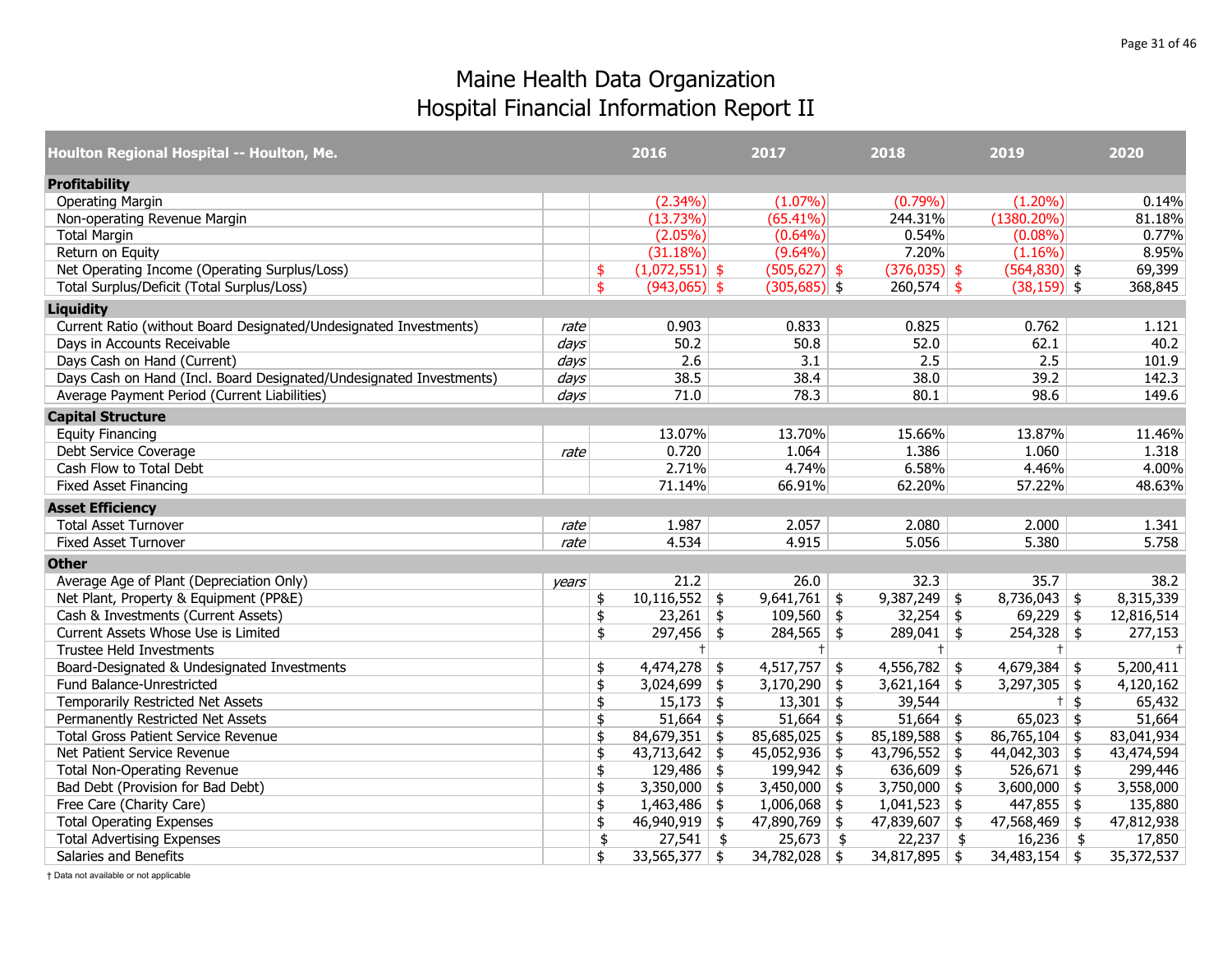| LincolnHealth -- Damariscotta, Me.                                  |       | 2016                  | 2017                 | 2018                   | 2019            | 2020        |
|---------------------------------------------------------------------|-------|-----------------------|----------------------|------------------------|-----------------|-------------|
| <b>Profitability</b>                                                |       |                       |                      |                        |                 |             |
| <b>Operating Margin</b>                                             |       | 2.59%                 | 3.39%                | 3.58%                  | 2.62%           | (1.76%)     |
| Non-operating Revenue Margin                                        |       | 28.98%                | 31.69%               | 22.63%                 | 28.70%          | 8.56%       |
| <b>Total Margin</b>                                                 |       | 3.61%                 | 4.88%                | 4.57%                  | 3.63%           | $(1.93\%)$  |
| Return on Equity                                                    |       | 6.46%                 | 9.17%                | 8.61%                  | 6.48%           | $(2.44\%)$  |
| Net Operating Income (Operating Surplus/Loss)                       |       | \$<br>$1,999,342$ \$  | $2,785,125$ \$       | $3,136,133$ \$         | $2,438,913$ \$  | (1,628,661) |
| Total Surplus/Deficit (Total Surplus/Loss)                          |       | \$<br>$2,815,216$ \$  | $4,077,376$ \$       | $4,053,678$ \$         | $3,420,416$ \$  | (1,781,052) |
| <b>Liquidity</b>                                                    |       |                       |                      |                        |                 |             |
| Current Ratio (without Board Designated/Undesignated Investments)   | rate  | 3.630                 | 1.992                | 1.217                  | 1.728           | 2.748       |
| Days in Accounts Receivable                                         | days  | 47.7                  | 45.1                 | 42.8                   | 42.5            | 37.8        |
| Days Cash on Hand (Current)                                         | days  | 21.5                  | 26.1                 | 12.0                   | 4.5             | 64.6        |
| Days Cash on Hand (Incl. Board Designated/Undesignated Investments) | days  | 60.4                  | 67.1                 | 42.2                   | 19.9            | 80.2        |
| Average Payment Period (Current Liabilities)                        | days  | 26.1                  | 62.9                 | 83.9                   | 64.4            | 59.8        |
| <b>Capital Structure</b>                                            |       |                       |                      |                        |                 |             |
| <b>Equity Financing</b>                                             |       | 68.67%                | 61.62%               | 59.95%                 | 66.80%          | 79.40%      |
| Debt Service Coverage                                               | rate  | 3.940                 | 4.195                | 4.301                  | 4.522           | 2.097       |
| Cash Flow to Total Debt                                             |       | 31.43%                | 28.75%               | 26.86%                 | 32.47%          | 18.98%      |
| <b>Fixed Asset Financing</b>                                        |       | 35.82%                | 31.28%               | 20.47%                 | 17.57%          | 4.11%       |
| <b>Asset Efficiency</b>                                             |       |                       |                      |                        |                 |             |
| <b>Total Asset Turnover</b>                                         | rate  | 1.228                 | 1.157                | 1.128                  | 1.193           | 1.003       |
| <b>Fixed Asset Turnover</b>                                         | rate  | 2.220                 | 2.328                | 1.865                  | 1.993           | 2.016       |
| <b>Other</b>                                                        |       |                       |                      |                        |                 |             |
| Average Age of Plant (Depreciation Only)                            | years | 14.3                  | 13.5                 | 12.5                   | 11.3            | 11.2        |
| Net Plant, Property & Equipment (PP&E)                              |       | $34,724,835$ \$<br>\$ | $35,305,055$ \$      | $47,027,240$ \$        | $46,779,072$ \$ | 45,885,514  |
| Cash & Investments (Current Assets)                                 |       | \$<br>$3,808,523$ \$  | $4,986,941$ \$       | $2,212,021$ \$         | $516,593$ \$    | 15,492,354  |
| Current Assets Whose Use is Limited                                 |       | $418,071$ \$<br>\$    | $417,862$ \$         | $432,909$ \$           | $547,590$ \$    | 221,624     |
| <b>Trustee Held Investments</b>                                     |       | $+$                   | $+ $                 | $+$                    | $+$             | $\ddagger$  |
| Board-Designated & Undesignated Investments                         |       | $7,626,999$ \$<br>\$  | $8,477,561$ \$       | $6,615,485$ \$         | $3,615,401$ \$  | 3,791,562   |
| Fund Balance-Unrestricted                                           |       | $43,568,742$ \$<br>\$ | $44,464,292$ \$      | $47,083,298$ \$        | $52,777,236$ \$ | 73,138,293  |
| Temporarily Restricted Net Assets                                   |       | \$<br>$1,609,291$ \$  | $2,605,029$ \$       | $2,653,890$ \$         | $2,253,444$ \$  | 1,987,867   |
| Permanently Restricted Net Assets                                   |       | 5,259,169<br>\$       | \$<br>$5,564,752$ \$ | $5,351,658$ \$         | $5,706,483$ \$  | 5,869,034   |
| <b>Total Gross Patient Service Revenue</b>                          |       | \$<br>121,327,052     | \$<br>129,542,115    | \$<br>$136,610,319$ \$ | 144,943,682 \$  | 132,356,653 |
| Net Patient Service Revenue                                         |       | \$<br>72,805,680 \$   | 79,470,135 \$        | $85,209,941$ \$        | $89,524,936$ \$ | 81,104,522  |
| <b>Total Non-Operating Revenue</b>                                  |       | $815,874$ \$<br>\$    | $1,292,251$ \$       | $917,545$ \$           | $981,503$ \$    | (152, 391)  |
| Bad Debt (Provision for Bad Debt)                                   |       | $4,580,128$ \$<br>\$  | $5,167,194$ \$       | $5,519,820$ \$         | $7,153,815$ \$  | 4,011,169   |
| Free Care (Charity Care)                                            |       | \$<br>4,261,969       | \$<br>$4,059,092$ \$ | $3,265,482$ \$         | $1,498,888$ \$  | 2,080,474   |
| <b>Total Operating Expenses</b>                                     |       | 75,085,823 \$<br>\$   | 79,402,198 \$        | $84,572,681$ \$        | $90,814,775$ \$ | 94,135,607  |
| <b>Total Advertising Expenses</b>                                   |       | \$<br>68,137          | \$<br>$56,734$ \$    | $64,234$ \$            | $22,096$ \$     | 13,556      |
| Salaries and Benefits                                               |       | \$<br>$30,494,914$ \$ | $31,705,684$ \$      | $32,769,856$ \$        | $34,911,104$ \$ | 36,913,555  |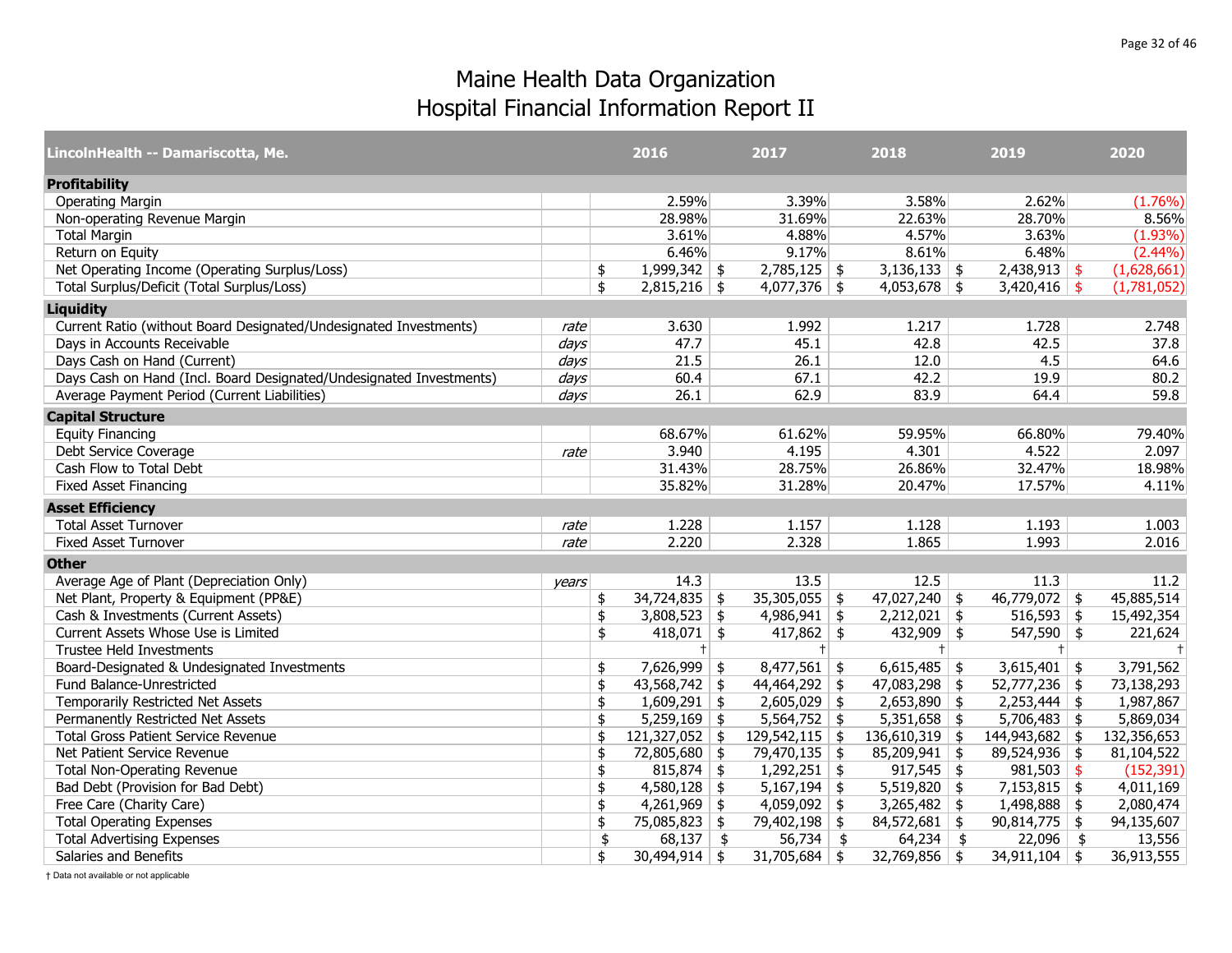| Millinocket Regional Hospital -- Millinocket, Me.                   |       |               | 2016            |               | 2017                        | 2018             | 2019             | 2020          |
|---------------------------------------------------------------------|-------|---------------|-----------------|---------------|-----------------------------|------------------|------------------|---------------|
| <b>Profitability</b>                                                |       |               |                 |               |                             |                  |                  |               |
| <b>Operating Margin</b>                                             |       |               | $(3.34\%)$      |               | $(8.18\%)$                  | (20.89%)         | $(7.03\%)$       | $(1.16\%)$    |
| Non-operating Revenue Margin                                        |       |               | $(101.31\%)$    |               | $(68.02\%)$                 | $(15.88\%)$      | (23.89%)         | $(4433.07\%)$ |
| <b>Total Margin</b>                                                 |       |               | $(1.63\%)$      |               | $(4.71\%)$                  | (17.52%)         | $(5.60\%)$       | $(0.03\%)$    |
| Return on Equity                                                    |       |               | (3.27%)         |               | $(11.99\%)$                 | $(83.33\%)$      | (38.03%)         | $(0.15\%)$    |
| Net Operating Income (Operating Surplus/Loss)                       |       | \$            | $(872,958)$ \$  |               | $(2,324,976)$ \$            | $(5,819,559)$ \$ | $(2,031,268)$ \$ | (327, 877)    |
| Total Surplus/Deficit (Total Surplus/Loss)                          |       | \$            | $(433, 645)$ \$ |               | $(1,383,756)$ \$            | $(5,022,061)$ \$ | $(1,639,591)$ \$ | (7, 233)      |
| <b>Liquidity</b>                                                    |       |               |                 |               |                             |                  |                  |               |
| Current Ratio (without Board Designated/Undesignated Investments)   | rate  |               | 1.283           |               | 1.324                       | 0.950            | 0.950            | 1.022         |
| Days in Accounts Receivable                                         | days  |               | 51.5            |               | 51.5                        | 39.5             | 41.5             | 37.4          |
| Days Cash on Hand (Current)                                         | days  |               | 6.7             |               | 3.0                         | 5.1              | 6.5              | 113.5         |
| Days Cash on Hand (Incl. Board Designated/Undesignated Investments) | days  |               | 118.9           |               | 66.7                        | 43.4             | 31.0             | 136.2         |
| Average Payment Period (Current Liabilities)                        | days  |               | 88.7            |               | 117.2                       | 80.3             | 104.3            | 169.8         |
| <b>Capital Structure</b>                                            |       |               |                 |               |                             |                  |                  |               |
| <b>Equity Financing</b>                                             |       |               | 56.04%          |               | 46.10%                      | 35.88%           | 26.36%           | 22.80%        |
| Debt Service Coverage                                               | rate  |               | 1.389           |               | (1.192)                     | (10.485)         | (2.318)          | 3.203         |
| Cash Flow to Total Debt                                             |       |               | 3.42%           |               | $(4.55\%)$                  | $(40.24\%)$      | (9.15%)          | 3.73%         |
| <b>Fixed Asset Financing</b>                                        |       |               | 69.89%          |               | 72.07%                      | 73.45%           | 76.37%           | 74.05%        |
| <b>Asset Efficiency</b>                                             |       |               |                 |               |                             |                  |                  |               |
| <b>Total Asset Turnover</b>                                         | rate  |               | 1.125           |               | 1.173                       | 1.706            | 1.791            | 1.368         |
| <b>Fixed Asset Turnover</b>                                         | rate  |               | 4.556           |               | 5.298                       | 5.712            | 6.571            | 6.710         |
| <b>Other</b>                                                        |       |               |                 |               |                             |                  |                  |               |
| Average Age of Plant (Depreciation Only)                            | years |               | 18.8            |               | 20.2                        | 23.6             | 29.1             | 26.3          |
| Net Plant, Property & Equipment (PP&E)                              |       | \$            | $5,743,951$ \$  |               | $5,367,371$ \$              | $4,877,863$ \$   | $4,399,186$ \$   | 4,200,180     |
| Cash & Investments (Current Assets)                                 |       | \$            | $480,312$ \$    |               | $249,516$ \$                | $324,194$ \$     | $406,822$ \$     | 8,529,416     |
| Current Assets Whose Use is Limited                                 |       |               | $+$             |               | $\overline{t}$ \$           | $137,588$ \$     | $137,160$ \$     | 145,954       |
| <b>Trustee Held Investments</b>                                     |       | \$            | $220,122$ \$    |               | $220,122$ \$                | $220,122$ \$     | $220,122$ \$     | 220,836       |
| Board-Designated & Undesignated Investments                         |       | \$            | $8,072,483$ \$  |               | $5,229,132$ \$              | $3,461,215$ \$   | $2,035,883$ \$   | 1,738,512     |
| Fund Balance-Unrestricted                                           |       | \$            | $13,257,285$ \$ |               | 11,544,459<br>$\frac{1}{2}$ | $6,027,003$ \$   | $4,311,222$ \$   | 4,750,879     |
| Temporarily Restricted Net Assets                                   |       |               | $+$             |               | $+$ \$                      | $405,261$ \$     | $334,303$ \$     | 198,026       |
| Permanently Restricted Net Assets                                   |       | \$            | $5,000$ \$      |               | $5,000$ \$                  | $5,000$ \$       | $5,045$ \$       | 5,104         |
| Total Gross Patient Service Revenue                                 |       | \$            | $45,220,271$ \$ |               | 49,793,640<br>\$            | $52,254,707$ \$  | $50,535,638$ \$  | 46,350,613    |
| Net Patient Service Revenue                                         |       | \$            | 25,740,054      | \$            | 28,040,890<br>\$            | $27,163,456$ \$  | $28,071,308$ \$  | 25,175,456    |
| <b>Total Non-Operating Revenue</b>                                  |       | \$            | 439,313         | $\frac{1}{2}$ | 941,220<br>$\frac{1}{2}$    | 797,498 \$       | $391,677$ \$     | 320,644       |
| Bad Debt (Provision for Bad Debt)                                   |       | \$            | $1,435,843$ \$  |               | $2,120,423$ \$              | $2,956,539$ \$   | $2,016,302$ \$   | 2,283,485     |
| Free Care (Charity Care)                                            |       | \$            | $1,153,713$ \$  |               | 884,496<br>\$               | $879,589$ \$     | $704,422$ \$     | 455,585       |
| <b>Total Operating Expenses</b>                                     |       | \$            | $27,044,172$ \$ |               | $30,763,937$ \$             | $33,681,910$ \$  | $30,939,340$ \$  | 28,509,850    |
| <b>Total Advertising Expenses</b>                                   |       | $\frac{4}{5}$ | $15,541$ \$     |               | 18,329<br>$\frac{1}{2}$     | $15,893$ \$      | $13,576$ \$      | 8,826         |
| Salaries and Benefits                                               |       | \$            | $17,224,434$ \$ |               | $19,135,794$ \$             | $20,649,844$ \$  | $18,781,594$ \$  | 17,048,981    |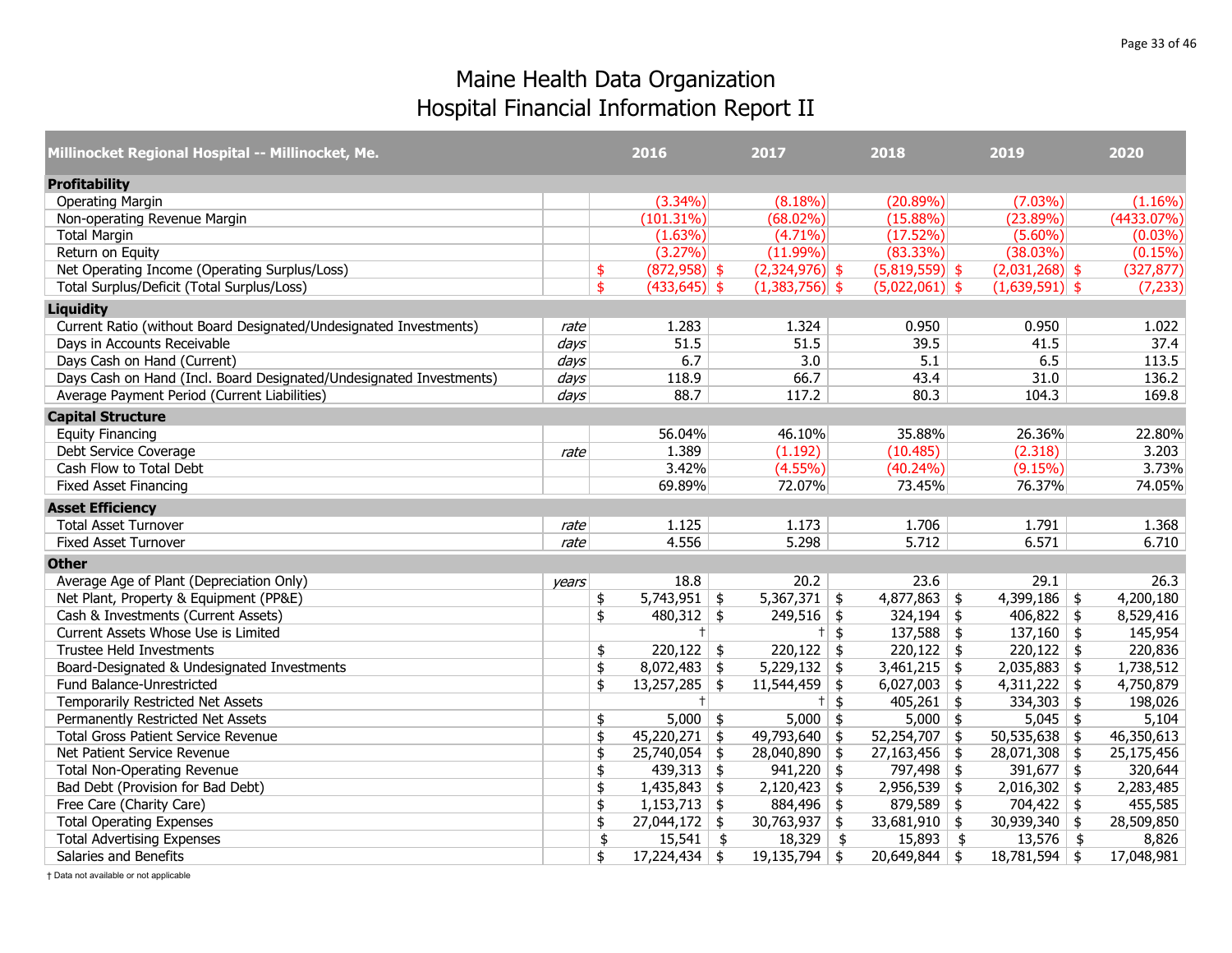| Mount Desert Island Hospital -- Mount Desert Island, Me.            |                  | 2016          |                 |    | 2017            | 2018                  | 2019            | 2020        |
|---------------------------------------------------------------------|------------------|---------------|-----------------|----|-----------------|-----------------------|-----------------|-------------|
| <b>Profitability</b>                                                |                  |               |                 |    |                 |                       |                 |             |
| <b>Operating Margin</b>                                             |                  |               | 0.51%           |    | 3.93%           | 2.96%                 | 0.85%           | 2.40%       |
| Non-operating Revenue Margin                                        |                  |               | $(115.91\%)$    |    | $(2.48\%)$      | $(12.81\%)$           | (43.58%)        | $(19.02\%)$ |
| <b>Total Margin</b>                                                 |                  |               | 0.24%           |    | 3.84%           | 2.64%                 | 0.60%           | 2.02%       |
| Return on Equity                                                    |                  |               | 0.73%           |    | 10.98%          | 7.19%                 | 1.63%           | 5.51%       |
| Net Operating Income (Operating Surplus/Loss)                       |                  | \$            | $263,572$ \$    |    | $2,262,366$ \$  | $1,716,782$ \$        | $527,966$ \$    | 1,602,127   |
| Total Surplus/Deficit (Total Surplus/Loss)                          |                  | \$            | $122,077$ \$    |    | $2,207,609$ \$  | $1,521,872$ \$        | $367,727$ \$    | 1,346,136   |
| <b>Liquidity</b>                                                    |                  |               |                 |    |                 |                       |                 |             |
| Current Ratio (without Board Designated/Undesignated Investments)   | rate             |               | 0.559           |    | 0.756           | 0.915                 | 0.935           | 1.497       |
| Days in Accounts Receivable                                         | $\frac{days}{ }$ |               | 60.2            |    | 45.8            | 46.0                  | 43.4            | 39.4        |
| Days Cash on Hand (Current)                                         | days             |               | 6.0             |    | 4.4             | 7.2                   | 11.4            | 94.3        |
| Days Cash on Hand (Incl. Board Designated/Undesignated Investments) | days             |               | 40.0            |    | 40.8            | 47.4                  | 48.6            | 129.6       |
| Average Payment Period (Current Liabilities)                        | days             |               | 126.9           |    | 97.6            | 74.7                  | 74.9            | 92.4        |
| <b>Capital Structure</b>                                            |                  |               |                 |    |                 |                       |                 |             |
| <b>Equity Financing</b>                                             |                  |               | 37.75%          |    | 43.44%          | 47.49%                | 48.60%          | 39.89%      |
| Debt Service Coverage                                               | rate             |               | 1.128           |    | 2.134           | 2.678                 | 1.610           | 1.909       |
| Cash Flow to Total Debt                                             |                  |               | 6.29%           |    | 14.63%          | 13.92%                | 8.82%           | 8.74%       |
| <b>Fixed Asset Financing</b>                                        |                  |               | 33.51%          |    | 34.24%          | 41.70%                | 36.19%          | 62.13%      |
| <b>Asset Efficiency</b>                                             |                  |               |                 |    |                 |                       |                 |             |
| <b>Total Asset Turnover</b>                                         | rate             |               | 1.165           |    | 1.243           | 1.294                 | 1.329           | 1.088       |
| <b>Fixed Asset Turnover</b>                                         | rate             |               | 2.396           |    | 2.680           | 2.808                 | 2.856           | 3.112       |
| <b>Other</b>                                                        |                  |               |                 |    |                 |                       |                 |             |
| Average Age of Plant (Depreciation Only)                            | years            |               | 17.5            |    | 18.4            | 18.1                  | 19.1            | 18.7        |
| Net Plant, Property & Equipment (PP&E)                              |                  | $\frac{1}{2}$ | $21,569,633$ \$ |    | $21,495,333$ \$ | $20,620,665$ \$       | $21,673,980$ \$ | 21,481,176  |
| Cash & Investments (Current Assets)                                 |                  | \$            | $281,522$ \$    |    | $198,347$ \$    | $928,520$ \$          | $1,538,956$ \$  | 16,037,261  |
| Current Assets Whose Use is Limited                                 |                  | \$            | $532,152$ \$    |    | $449,444$ \$    | $144,641$ \$          | $316,917$ \$    | 327,750     |
| Trustee Held Investments                                            |                  |               | $+$             |    | $^{+}$          | $^{\dagger}$          | $+$             | $\ddagger$  |
| Board-Designated & Undesignated Investments                         |                  | \$            | $4,648,144$ \$  |    | $5,351,378$ \$  | $5,995,627$ \$        | $6,083,540$ \$  | 6,142,014   |
| Fund Balance-Unrestricted                                           |                  | \$            | $16,702,491$ \$ |    | $20,110,961$ \$ | $21,178,652$ \$       | $22,585,624$ \$ | 24,416,171  |
| Temporarily Restricted Net Assets                                   |                  | \$            | $1,831,059$ \$  |    | $3,485,084$ \$  | $3,444,599$ \$        | $2,337,978$ \$  | 1,896,357   |
| Permanently Restricted Net Assets                                   |                  | \$            | $2,004,800$ \$  |    | $2,187,305$ \$  | $\sqrt{2,997,715}$ \$ | $2,953,970$ \$  | 2,075,876   |
| <b>Total Gross Patient Service Revenue</b>                          |                  | \$            | 75,749,794      | \$ | $82,865,645$ \$ | $84,892,100$ \$       | $95,070,556$ \$ | 99,107,986  |
| Net Patient Service Revenue                                         |                  | \$            | $46,706,485$ \$ |    | $52,418,979$ \$ | $52,544,704$ \$       | $57,097,204$ \$ | 60,612,059  |
| <b>Total Non-Operating Revenue</b>                                  |                  | \$            | $(141, 495)$ \$ |    | $(54,757)$ \$   | $(194, 910)$ \$       | $(160, 239)$ \$ | (255, 991)  |
| Bad Debt (Provision for Bad Debt)                                   |                  | \$            | $3,702,221$ \$  |    | $3,735,577$ \$  | $3,072,221$ \$        | $5,118,529$ \$  | 5,975,022   |
| Free Care (Charity Care)                                            |                  | \$            | $997,395$ \$    |    | $875,887$ \$    | $957,080$ \$          | $431,806$ \$    | 524,091     |
| <b>Total Operating Expenses</b>                                     |                  | \$            | $51,413,982$ \$ |    | $55,342,739$ \$ | $56,195,233$ \$       | 61,372,096 \$   | 65,243,491  |
| <b>Total Advertising Expenses</b>                                   |                  | \$            | $182,886$ \$    |    | $148,170$ \$    | $182,722$ \$          | $196,681$ \$    | 209,669     |
| Salaries and Benefits                                               |                  | \$            | $31,732,044$ \$ |    | $33,462,611$ \$ | $34,289,904$ \$       | $38,753,078$ \$ | 42,047,885  |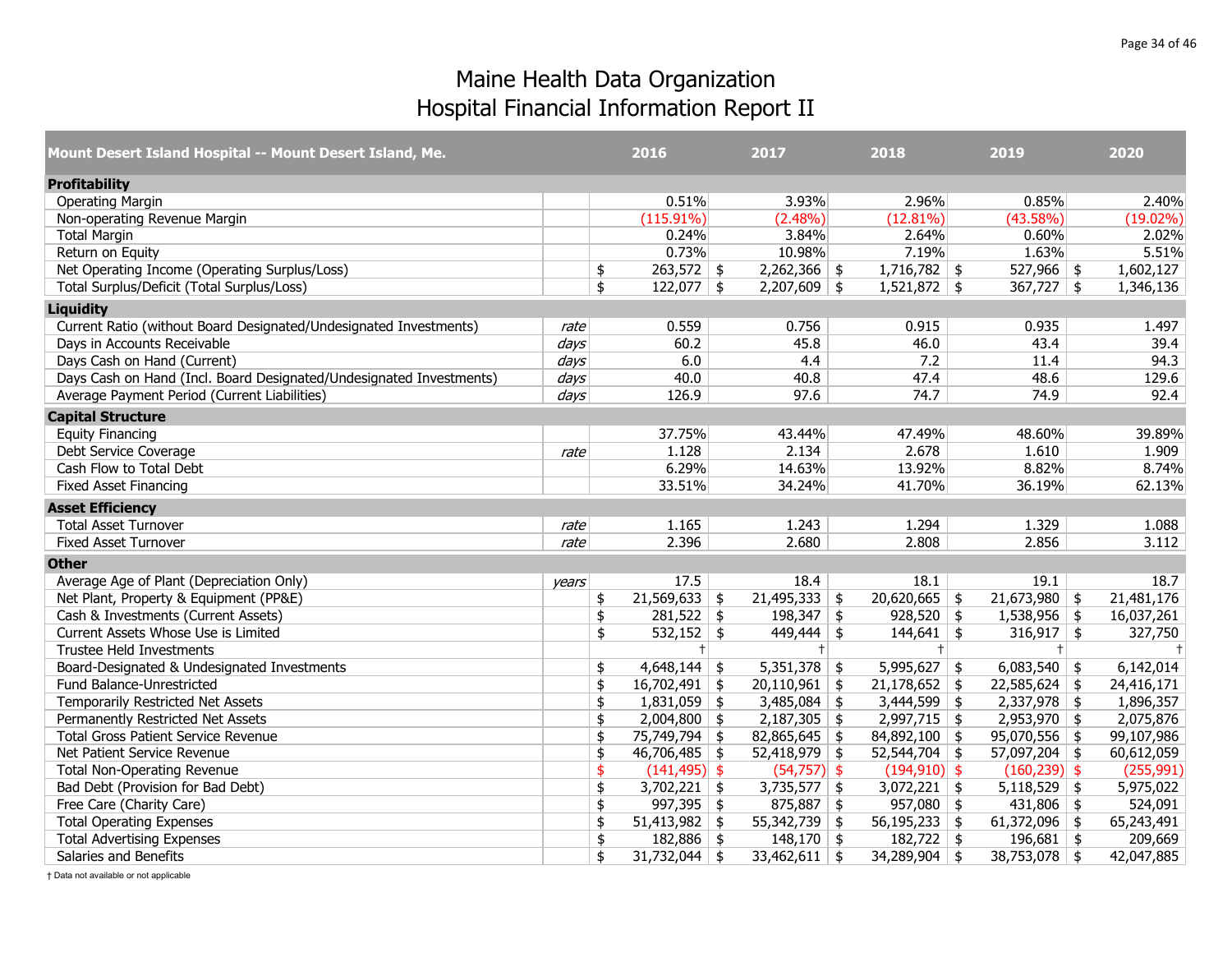| Northern Light Mayo Hospital -- Dover-Foxcroft, Me.                 |                  | 2016                   | 2017                       | 2018             | 2019             | 2020        |
|---------------------------------------------------------------------|------------------|------------------------|----------------------------|------------------|------------------|-------------|
| <b>Profitability</b>                                                |                  |                        |                            |                  |                  |             |
| <b>Operating Margin</b>                                             |                  | $(3.27\%)$             | $(3.60\%)$                 | $(2.96\%)$       | $(5.94\%)$       | (8.13%)     |
| Non-operating Revenue Margin                                        |                  | $(129.61\%)$           | (682.23%)                  | 539.19%          | (13.65%)         | (11.35%)    |
| <b>Total Margin</b>                                                 |                  | $(1.40\%)$             | $(0.45\%)$                 | 0.65%            | (5.19%)          | $(7.24\%)$  |
| Return on Equity                                                    |                  | $(2.58\%)$             | $(0.84\%)$                 | 1.24%            | (11.35%)         | (83.75%)    |
| Net Operating Income (Operating Surplus/Loss)                       |                  | \$<br>$(1,605,567)$ \$ | $(1,786,973)$ \$           | $(1,505,819)$ \$ | $(3,202,473)$ \$ | (4,311,602) |
| Total Surplus/Deficit (Total Surplus/Loss)                          |                  | \$<br>$(448, 139)$ \$  | $(181, 851)$ \$            | $363,188$ \$     | $(2,802,658)$ \$ | (3,834,240) |
| <b>Liquidity</b>                                                    |                  |                        |                            |                  |                  |             |
| Current Ratio (without Board Designated/Undesignated Investments)   | rate             | 1.940                  | 1.722                      | 1.436            | 0.909            | 0.985       |
| Days in Accounts Receivable                                         | $\frac{days}{ }$ | 43.7                   | 39.7                       | 44.4             | 59.7             | 85.5        |
| Days Cash on Hand (Current)                                         | days             | 21.1                   | 19.2                       | 21.2             | 9.3              | 78.5        |
| Days Cash on Hand (Incl. Board Designated/Undesignated Investments) | $\frac{days}{ }$ | 115.5                  | 121.8                      | 132.2            | 91.1             | 81.0        |
| Average Payment Period (Current Liabilities)                        | days             | 42.1                   | 42.4                       | 57.2             | 92.7             | 178.5       |
| <b>Capital Structure</b>                                            |                  |                        |                            |                  |                  |             |
| <b>Equity Financing</b>                                             |                  | 76.83%                 | 68.45%                     | 62.71%           | 59.28%           | 12.37%      |
| Debt Service Coverage                                               | rate             | 1.987                  | 2.957                      | 3.450            | (0.310)          | (0.248)     |
| Cash Flow to Total Debt                                             |                  | 12.53%                 | 12.90%                     | 14.29%           | $(3.65\%)$       | $(5.56\%)$  |
| <b>Fixed Asset Financing</b>                                        |                  | 22.11%                 | 43.32%                     | 56.90%           | 21.41%           | 0.00%       |
| <b>Asset Efficiency</b>                                             |                  |                        |                            |                  |                  |             |
| <b>Total Asset Turnover</b>                                         | rate             | 1.413                  | 1.287                      | 1.198            | 1.297            | 1.431       |
| <b>Fixed Asset Turnover</b>                                         | rate             | 4.252                  | 3.166                      | 3.401            | 3.721            | 5.275       |
| <b>Other</b>                                                        |                  |                        |                            |                  |                  |             |
| Average Age of Plant (Depreciation Only)                            | years            | 17.2                   | 16.9                       | 16.6             | 16.0             | 0.4         |
| Net Plant, Property & Equipment (PP&E)                              |                  | \$<br>$11,537,608$ \$  | $15,675,544$ \$            | $14,960,186$ \$  | 14,488,842 \$    | 10,050,782  |
| Cash & Investments (Current Assets)                                 |                  | \$<br>$2,830,057$ \$   | $2,608,175$ \$             | $2,925,743$ \$   | $1,393,451$ \$   | 11,851,880  |
| Current Assets Whose Use is Limited                                 |                  | $\ddagger$             | $+$                        | $^+$             | $\pm$ \$         | 37,866      |
| <b>Trustee Held Investments</b>                                     |                  | $\ddagger$             |                            |                  | $+$              | $\pm$       |
| Board-Designated & Undesignated Investments                         |                  | \$<br>$12,660,431$ \$  | $13,936,755$ \$            | $15,324,939$ \$  | $12,317,714$ \$  | 381,548     |
| Fund Balance-Unrestricted                                           |                  | \$<br>$27,155,277$ \$  | 27,233,245<br>\$           | $27,596,431$ \$  | $24,820,922$ \$  | 4,623,470   |
| Temporarily Restricted Net Assets                                   |                  | \$<br>$811,101$ \$     | $601,404$ \$               | 629,720 \$       | 620,950 \$       | 632,694     |
| Permanently Restricted Net Assets                                   |                  | \$<br>$428,312$ \$     | $445,276$ \$               | $444,071$ \$     | 439,221 \$       | 451,318     |
| <b>Total Gross Patient Service Revenue</b>                          |                  | \$<br>$84,504,336$ \$  | 86,622,311<br>\$           | $88,294,242$ \$  | $93,160,178$ \$  | 89,374,051  |
| Net Patient Service Revenue                                         |                  | \$<br>$45,906,378$ \$  | $46,440,411$ \$            | $46,990,763$ \$  | $49,862,380$ \$  | 43,412,429  |
| <b>Total Non-Operating Revenue</b>                                  |                  | \$<br>$906,308$ \$     | 1,558,528<br>$\frac{1}{2}$ | $1,848,684$ \$   | $384,738$ \$     | 439,658     |
| Bad Debt (Provision for Bad Debt)                                   |                  | \$<br>$2,980,153$ \$   | $2,421,525$ \$             | $2,602,838$ \$   | $3,905,649$ \$   | 3,221,010   |
| Free Care (Charity Care)                                            |                  | \$<br>$2,967,289$ \$   | $2,223,381$ \$             | $2,407,494$ \$   | $2,651,150$ \$   | 2,006,625   |
| <b>Total Operating Expenses</b>                                     |                  | \$<br>$50,661,240$ \$  | $51,415,992$ \$            | $52,379,599$ \$  | $57,122,097$ \$  | 57,334,101  |
| <b>Total Advertising Expenses</b>                                   |                  | $+$                    | $+$                        | $+$              | $+$ \$           | 30,370      |
| Salaries and Benefits                                               |                  | \$<br>$31,513,876$ \$  | $32,351,634$ \$            | $32,890,107$ \$  | $34,667,847$ \$  | 35,010,910  |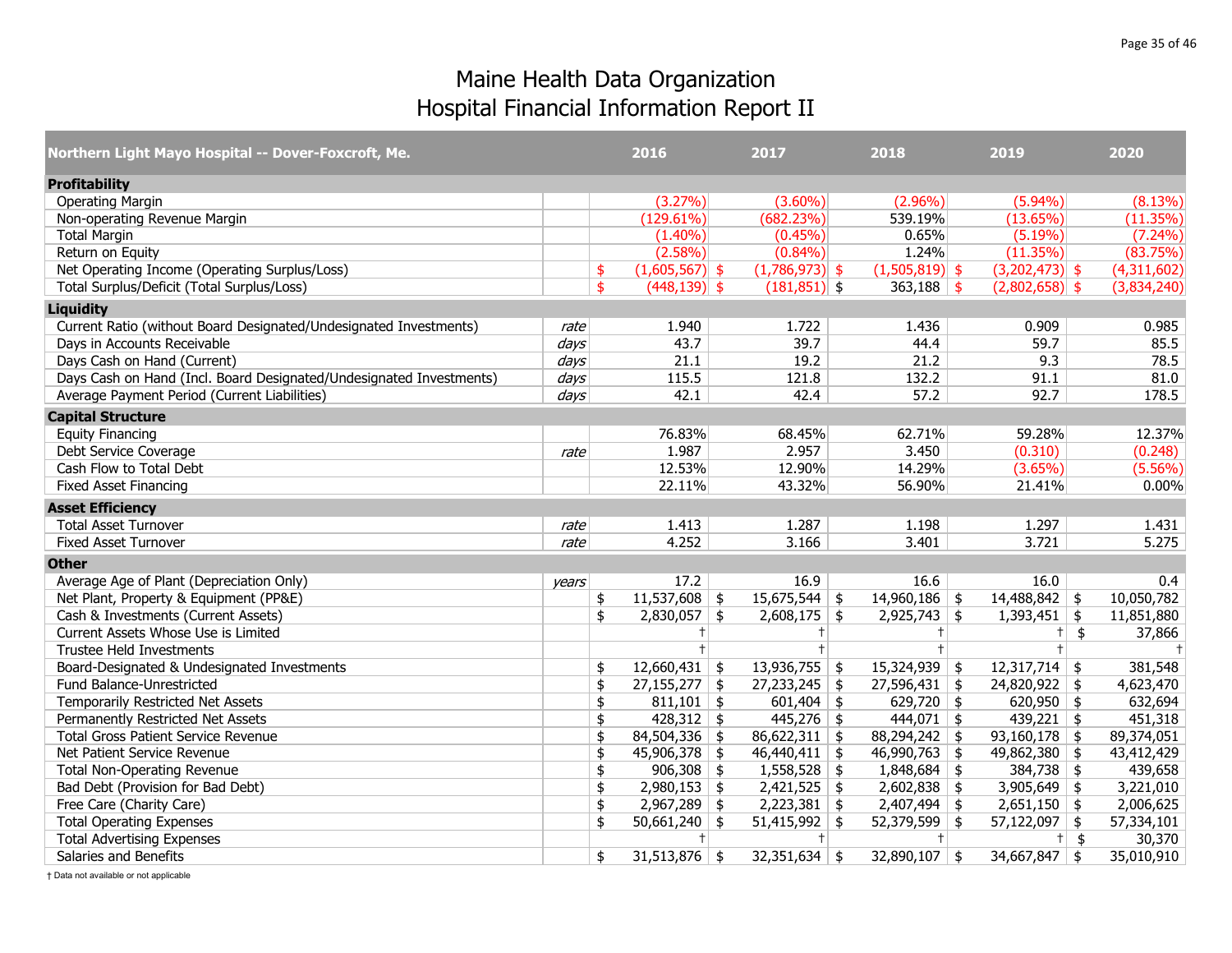| Penobscot Valley Hospital -- Lincoln, Me.                           |                  |               | 2016             |               | 2017             |               | 2018             | 2019             | 2020        |
|---------------------------------------------------------------------|------------------|---------------|------------------|---------------|------------------|---------------|------------------|------------------|-------------|
| <b>Profitability</b>                                                |                  |               |                  |               |                  |               |                  |                  |             |
| <b>Operating Margin</b>                                             |                  |               | $(9.64\%)$       |               | $(8.48\%)$       |               | (5.44%)          | $(1.93\%)$       | 8.04%       |
| Non-operating Revenue Margin                                        |                  |               | $(3.50\%)$       |               | (2.87%)          |               | 0.72%            | (12.77%)         | 2.03%       |
| <b>Total Margin</b>                                                 |                  |               | $(9.28\%)$       |               | $(8.22\%)$       |               | $(5.48\%)$       | $(1.71\%)$       | 8.20%       |
| Return on Equity                                                    |                  |               | $(4901.90\%)$    |               | 110.44%          |               | 40.42%           | 7.66%            | $(55.88\%)$ |
| Net Operating Income (Operating Surplus/Loss)                       |                  | \$            | $(2,062,260)$ \$ |               | $(1,740,486)$ \$ |               | $(1,015,515)$ \$ | $(343,391)$ \$   | 1,575,832   |
| Total Surplus/Deficit (Total Surplus/Loss)                          |                  | \$            | $(1,992,477)$ \$ |               | $(1,692,007)$ \$ |               | $(1,022,899)$ \$ | $(304,506)$ \$   | 1,608,407   |
| <b>Liquidity</b>                                                    |                  |               |                  |               |                  |               |                  |                  |             |
| Current Ratio (without Board Designated/Undesignated Investments)   | rate             |               | 0.940            |               | 0.656            |               | 0.435            | 1.397            | 1.455       |
| Days in Accounts Receivable                                         | days             |               | 44.1             |               | 50.2             |               | 54.7             | 51.9             | 43.2        |
| Days Cash on Hand (Current)                                         | $\frac{days}{ }$ |               | 19.5             |               | 13.4             |               | 5.2              | 31.9             | 85.4        |
| Days Cash on Hand (Incl. Board Designated/Undesignated Investments) | days             |               | 30.3             |               | 18.5             |               | 11.0             | 38.2             | 89.1        |
| Average Payment Period (Current Liabilities)                        | days             |               | 76.8             |               | 109.3            |               | 161.0            | 68.2             | 96.8        |
| <b>Capital Structure</b>                                            |                  |               |                  |               |                  |               |                  |                  |             |
| <b>Equity Financing</b>                                             |                  |               | 0.38%            |               | (16.53%)         |               | $(31.10\%)$      | $(45.61\%)$      | $(26.98\%)$ |
| Debt Service Coverage                                               | rate             |               | (1.211)          |               | (0.939)          |               | (0.183)          | 0.058            | 63.774      |
| Cash Flow to Total Debt                                             |                  |               | $(11.03\%)$      |               | $(9.22\%)$       |               | $(3.93\%)$       | 1.32%            | 14.82%      |
| <b>Fixed Asset Financing</b>                                        |                  |               | 83.82%           |               | 84.75%           |               | 16.37%           | 0.00%            | 1.79%       |
| <b>Asset Efficiency</b>                                             |                  |               |                  |               |                  |               |                  |                  |             |
| <b>Total Asset Turnover</b>                                         | rate             |               | 2.031            |               | 2.220            |               | 2.295            | 2.047            | 1.840       |
| <b>Fixed Asset Turnover</b>                                         | rate             |               | 4.129            |               | 4.446            |               | 4.595            | 4.885            | 5.624       |
| <b>Other</b>                                                        |                  |               |                  |               |                  |               |                  |                  |             |
| Average Age of Plant (Depreciation Only)                            | years            |               | 16.8             |               | 20.9             |               | 23.6             | 31.2             | 37.8        |
| Net Plant, Property & Equipment (PP&E)                              |                  | \$            | $5,183,227$ \$   |               | $4,617,407$ \$   |               | $4,065,224$ \$   | $3,642,988$ \$   | 3,483,649   |
| Cash & Investments (Current Assets)                                 |                  | \$            | $1,147,317$ \$   |               | $728,549$ \$     |               | $208,371$ \$     | $1,481,713$ \$   | 4,057,832   |
| Current Assets Whose Use is Limited                                 |                  | \$            | 62,023           | $\frac{4}{5}$ | $62,436$ \$      |               | $63,644$ \$      | $62,378$ \$      | 62,581      |
| <b>Trustee Held Investments</b>                                     |                  |               | $^+$             |               | $+$              |               | $^+$             | $+$              | $\pm$       |
| Board-Designated & Undesignated Investments                         |                  | \$            | $670,323$ \$     |               | $304,658$ \$     |               | $305,170$ \$     | $305,218$ \$     | 180,068     |
| Fund Balance-Unrestricted                                           |                  | \$            | 40,647           | \$            | $(1,532,062)$ \$ |               | $(2,530,914)$ \$ | $(3,974,011)$ \$ | (2,878,236) |
| Temporarily Restricted Net Assets                                   |                  | \$            | $162,447$ \$     |               | $84,449$ \$      |               | $99,466$ \$      | $117,025$ \$     | 144,549     |
| Permanently Restricted Net Assets                                   |                  | \$            | $76,549$ \$      |               | $76,549$ \$      |               | $76,549$ \$      | 76,549 \$        | 76,549      |
| <b>Total Gross Patient Service Revenue</b>                          |                  | \$            | $35,453,703$ \$  |               | 33,791,647       | \$            | 33,639,006 \$    | $34,607,931$ \$  | 30,603,065  |
| Net Patient Service Revenue                                         |                  | \$            | $21,125,199$ \$  |               | $20,118,416$ \$  |               | $18,389,558$ \$  | $17,412,151$ \$  | 17,140,625  |
| <b>Total Non-Operating Revenue</b>                                  |                  | \$            | $69,783$ \$      |               | 48,479           | $\frac{1}{2}$ | $(7,384)$ \$     | $38,885$ \$      | 32,575      |
| Bad Debt (Provision for Bad Debt)                                   |                  | \$            | $1,686,079$ \$   |               | $1,607,042$ \$   |               | $1,875,117$ \$   | $2,122,642$ \$   | 1,378,706   |
| Free Care (Charity Care)                                            |                  | \$            | $1,345,461$ \$   |               | $1,168,497$ \$   |               | $970,703$ \$     | $641,467$ \$     | 205,733     |
| <b>Total Operating Expenses</b>                                     |                  | \$            | $23,462,637$ \$  |               | $22,271,452$ \$  |               | $19,695,821$ \$  | $18,138,814$ \$  | 18,016,212  |
| <b>Total Advertising Expenses</b>                                   |                  | $\frac{4}{5}$ | $13,990$ \$      |               | $7,488$ \$       |               | $7,845$ \$       | $530 \;   \;$ \$ | 580         |
| Salaries and Benefits                                               |                  | \$            | $12,961,102$ \$  |               | $11,124,018$ \$  |               | $8,646,396$ \$   | $8,355,522$ \$   | 8,638,423   |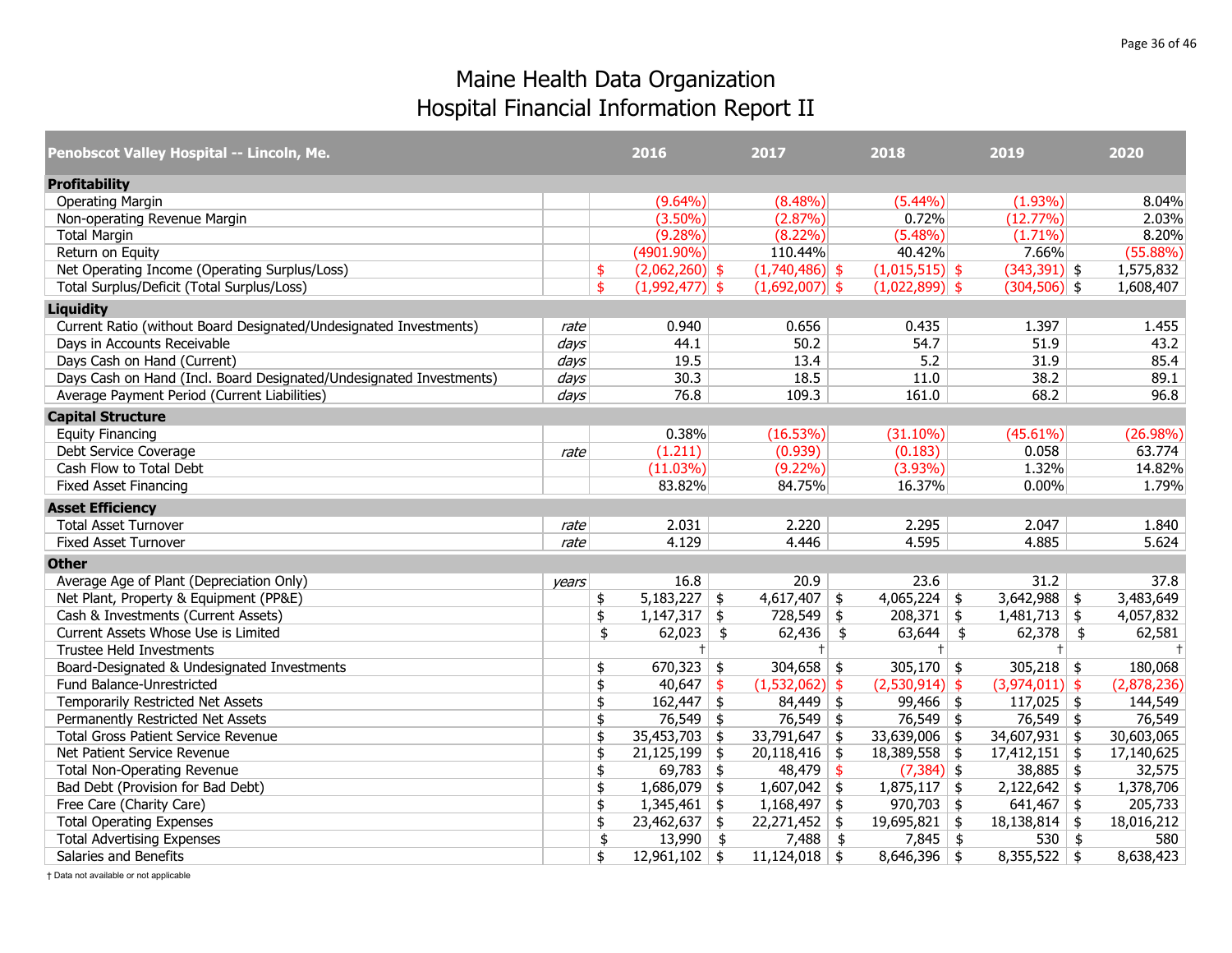| Redington-Fairview General Hospital -- Skowhegan, Me.               |       | 2016                   | 2017                     | 2018               | 2019               | 2020        |
|---------------------------------------------------------------------|-------|------------------------|--------------------------|--------------------|--------------------|-------------|
| <b>Profitability</b>                                                |       |                        |                          |                    |                    |             |
| <b>Operating Margin</b>                                             |       | 0.01%                  | 0.12%                    | 0.17%              | 2.65%              | 2.26%       |
| Non-operating Revenue Margin                                        |       | 99.63%                 | 92.34%                   | 92.42%             | 42.87%             | 57.47%      |
| <b>Total Margin</b>                                                 |       | 2.96%                  | 1.58%                    | 2.20%              | 4.54%              | 5.16%       |
| Return on Equity                                                    |       | 4.52%                  | 2.23%                    | 2.98%              | 5.82%              | 6.88%       |
| Net Operating Income (Operating Surplus/Loss)                       |       | \$<br>$9,525$ \$       | $109,102$ \$             | $157,557$ \$       | $2,624,416$ \$     | 2,323,705   |
| Total Surplus/Deficit (Total Surplus/Loss)                          |       | \$<br>$2,606,763$ \$   | $1,424,688$ \$           | $2,340,048$ \$     | $4,593,382$ \$     | 5,464,122   |
| <b>Liquidity</b>                                                    |       |                        |                          |                    |                    |             |
| Current Ratio (without Board Designated/Undesignated Investments)   | rate  | 2.643                  | 2.955                    | 3.127              | 3.978              | 4.181       |
| Days in Accounts Receivable                                         | days  | 63.8                   | 56.3                     | 55.9               | 57.2               | 34.5        |
| Days Cash on Hand (Current)                                         | days  | 165.4                  | 175.1                    | 186.6              | 183.4              | 273.4       |
| Days Cash on Hand (Incl. Board Designated/Undesignated Investments) | days  | 265.0                  | 277.9                    | 292.3              | 288.7              | 368.4       |
| Average Payment Period (Current Liabilities)                        | days  | 90.3                   | 81.5                     | 80.6               | 63.4               | 75.9        |
| <b>Capital Structure</b>                                            |       |                        |                          |                    |                    |             |
| <b>Equity Financing</b>                                             |       | 52.77%                 | 57.43%                   | 61.08%             | 67.43%             | 58.78%      |
| Debt Service Coverage                                               | rate  | 4.057                  | 2.696                    | 2.979              | 4.078              | 4.443       |
| Cash Flow to Total Debt                                             |       | 12.46%                 | 11.71%                   | 13.60%             | 21.91%             | 16.45%      |
| <b>Fixed Asset Financing</b>                                        |       | 87.21%                 | 84.51%                   | 85.50%             | 84.78%             | 80.23%      |
| <b>Asset Efficiency</b>                                             |       |                        |                          |                    |                    |             |
| <b>Total Asset Turnover</b>                                         | rate  | 0.805                  | 0.811                    | 0.827              | 0.865              | 0.784       |
| <b>Fixed Asset Turnover</b>                                         | rate  | 2.773                  | 2.950                    | 3.381              | 3.826              | 4.021       |
| <b>Other</b>                                                        |       |                        |                          |                    |                    |             |
| Average Age of Plant (Depreciation Only)                            | years | 13.6                   | 13.7                     | 15.2               | 17.0               | 18.3        |
| Net Plant, Property & Equipment (PP&E)                              |       | \$<br>$30,788,640$ \$  | $30,098,999$ \$          | $27,395,579$ \$    | $25,929,519$ \$    | 25,557,123  |
| Cash & Investments (Current Assets)                                 |       | \$<br>$36,957,338$ \$  | $40,563,193$ \$          | $45,247,212$ \$    | $46,653,781$ \$    | 72,487,550  |
| Current Assets Whose Use is Limited                                 |       | $+$                    | $+$                      | $+$                | $\pm$              | $\pm$       |
| Trustee Held Investments                                            |       | \$<br>$2,246,311$ \$   | 788,657                  | $\ddagger$         | $\pm$              |             |
| Board-Designated & Undesignated Investments                         |       | \$<br>$22,256,034$ \$  | $23,811,076$ \$          | $25,619,499$ \$    | $26,774,027$ \$    | 25,179,076  |
| Fund Balance-Unrestricted                                           |       | \$<br>$57,659,711$ \$  | 63,799,035 $\frac{1}{2}$ | 69,792,310 \$      | 78,869,247 \$      | 79,370,643  |
| Temporarily Restricted Net Assets                                   |       | \$<br>$862,928$ \$     | $1,144,892$ \$           | $928,452$ \$       | $1,143,519$ \$     | 1,183,299   |
| Permanently Restricted Net Assets                                   |       | $+$                    | $+$                      | $+$                | $+$                | $+$         |
| <b>Total Gross Patient Service Revenue</b>                          |       | \$<br>$131,710,753$ \$ | $140,654,411$ \$         | $147, 165, 284$ \$ | $156, 127, 255$ \$ | 153,831,644 |
| Net Patient Service Revenue                                         |       | \$<br>$81,485,749$ \$  | $85,127,872$ \$          | $88,066,266$ \$    | $94,193,505$ \$    | 93,053,816  |
| <b>Total Non-Operating Revenue</b>                                  |       | \$<br>$2,597,238$ \$   | $1,315,586$ \$           | $1,921,186$ \$     | $1,968,966$ \$     | 3,140,417   |
| Bad Debt (Provision for Bad Debt)                                   |       | \$<br>$9,526,662$ \$   | $9,089,395$ \$           | $11,687,358$ \$    | $12,731,281$ \$    | 11,575,030  |
| Free Care (Charity Care)                                            |       | \$<br>$3,364,712$ \$   | $3,690,747$ \$           | $3,311,366$ \$     | $2,113,626$ \$     | 1,437,745   |
| <b>Total Operating Expenses</b>                                     |       | \$<br>$85,369,744$ \$  | $88,674,167$ \$          | $92,465,558$ \$    | $96,579,394$ \$    | 100,449,572 |
| <b>Total Advertising Expenses</b>                                   |       | \$<br>$385,577$ \$     | $288,488$ \$             | $297,458$ \$       | $280,276$ \$       | 281,705     |
| Salaries and Benefits                                               |       | \$<br>$45,016,475$ \$  | $47,242,985$ \$          | $49,966,082$ \$    | $53,373,374$ \$    | 53,477,516  |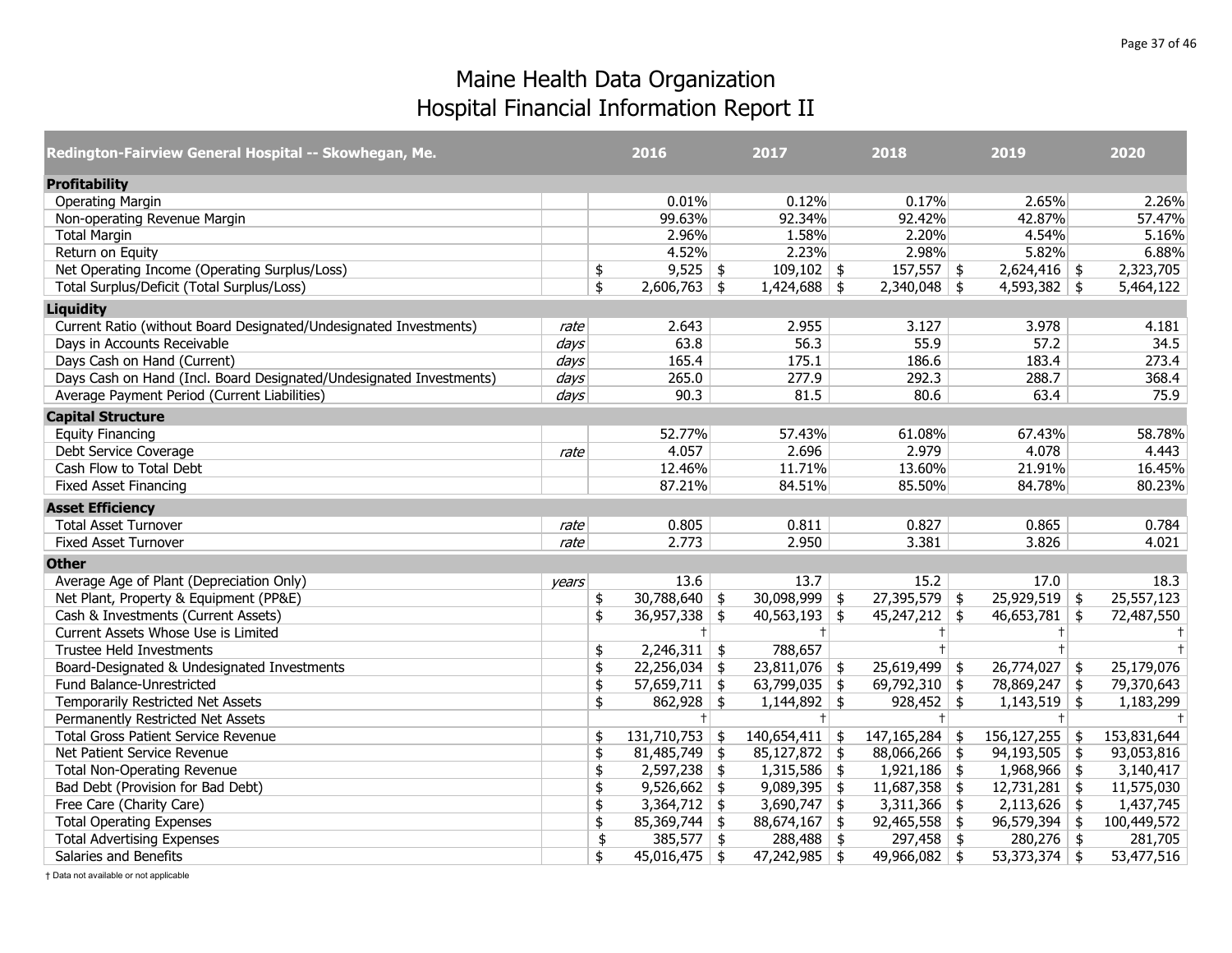| Rumford Community Hospital -- Rumford, Me.                          |       | 2016                  |               | 2017             | 2018                  | 2019                   |     | 2020       |
|---------------------------------------------------------------------|-------|-----------------------|---------------|------------------|-----------------------|------------------------|-----|------------|
| <b>Profitability</b>                                                |       |                       |               |                  |                       |                        |     |            |
| <b>Operating Margin</b>                                             |       | $(2.44\%)$            |               | $(0.29\%)$       | $(4.22\%)$            | $(2.30\%)$             |     | 6.33%      |
| Non-operating Revenue Margin                                        |       | 0.93%                 |               | 409.94%          | (25.25%)              | (17.78%)               |     | 24.50%     |
| <b>Total Margin</b>                                                 |       | $(2.46\%)$            |               | 0.09%            | $(3.34\%)$            | $(1.95\%)$             |     | 8.21%      |
| Return on Equity                                                    |       | $(5.59\%)$            |               | 0.22%            | $(8.01\%)$            | $(5.38\%)$             |     | 19.81%     |
| Net Operating Income (Operating Surplus/Loss)                       |       | \$<br>$(970, 931)$ \$ |               | $(117,323)$ \$   | $(1,644,524)$ \$      | $(992, 855)$ \$        |     | 2,790,417  |
| Total Surplus/Deficit (Total Surplus/Loss)                          |       | \$<br>$(980,060)$ \$  |               | $37,854$ \$      | $(1,313,004)$ \$      | $(862,564)$ \$         |     | 3,704,468  |
| <b>Liquidity</b>                                                    |       |                       |               |                  |                       |                        |     |            |
| Current Ratio (without Board Designated/Undesignated Investments)   | rate  | 1.985                 |               | 1.806            | 1.650                 | 1.408                  |     | 1.567      |
| Days in Accounts Receivable                                         | days  | 47.6                  |               | 39.1             | 38.0                  | 34.2                   |     | 37.2       |
| Days Cash on Hand (Current)                                         | days  | 34.9                  |               | 40.5             | 20.0                  | 22.3                   |     | 132.5      |
| Days Cash on Hand (Incl. Board Designated/Undesignated Investments) | days  | 58.0                  |               | 66.0             | 48.4                  | 50.2                   |     | 163.5      |
| Average Payment Period (Current Liabilities)                        | days  | 42.9                  |               | 56.9             | 50.3                  | 53.2                   |     | 113.2      |
| <b>Capital Structure</b>                                            |       |                       |               |                  |                       |                        |     |            |
| <b>Equity Financing</b>                                             |       | 67.80%                |               | 62.48%           | 66.24%                | 61.32%                 |     | 53.45%     |
| Debt Service Coverage                                               | rate  | 1.642                 |               | 4.950            | 2.156                 | 8.647                  |     | 35.193     |
| Cash Flow to Total Debt                                             |       | 4.58%                 |               | 14.57%           | 5.27%                 | 10.55%                 |     | 33.44%     |
| <b>Fixed Asset Financing</b>                                        |       | 8.17%                 |               | 6.16%            | 6.71%                 | 6.66%                  |     | 6.97%      |
| <b>Asset Efficiency</b>                                             |       |                       |               |                  |                       |                        |     |            |
| <b>Total Asset Turnover</b>                                         | rate  | 1.541                 |               | 1.501            | 1.588                 | 1.694                  |     | 1.289      |
| <b>Fixed Asset Turnover</b>                                         | rate  | 2.929                 |               | 3.276            | 3.190                 | 3.514                  |     | 4.046      |
| <b>Other</b>                                                        |       |                       |               |                  |                       |                        |     |            |
| Average Age of Plant (Depreciation Only)                            | years | 16.1                  |               | 15.9             | 13.9                  | 13.7                   |     | 15.7       |
| Net Plant, Property & Equipment (PP&E)                              |       | \$<br>$13,603,289$ \$ |               | $12,412,713$ \$  | $12,213,764$ \$       | $12,267,679$ \$        |     | 10,897,135 |
| Cash & Investments (Current Assets)                                 |       | \$<br>$3,719,539$ \$  |               | $4,314,334$ \$   | $2,079,290$ \$        | $2,533,716$ \$         |     | 14,324,803 |
| Current Assets Whose Use is Limited                                 |       | \$<br>48,531          | $\frac{1}{2}$ | $48,541$ \$      | $48,543$ \$           | $48,543$ \$            |     | 40,203     |
| <b>Trustee Held Investments</b>                                     |       | $^+$                  |               | $^{+}$           | $\ddagger$            |                        | $+$ | $+$        |
| Board-Designated & Undesignated Investments                         |       | \$<br>$2,501,604$ \$  |               | $2,753,966$ \$   | $3,027,824$ \$        | $3,224,741$ \$         |     | 3,357,730  |
| Fund Balance-Unrestricted                                           |       | \$<br>17,522,074      | \$            | 16,993,055<br>\$ | $16,388,636$ \$       | $15,660,934$ \$        |     | 18,658,428 |
| Temporarily Restricted Net Assets                                   |       | \$<br>251,434         | \$            | $321,715$ \$     | $331,071$ \$          | $402,110$ \$           |     | 255,024    |
| Permanently Restricted Net Assets                                   |       | \$<br>$252,875$ \$    |               | $254,028$ \$     | $255,122$ \$          | $189,448$ \$           |     | 189,448    |
| <b>Total Gross Patient Service Revenue</b>                          |       | \$<br>76,813,223 \$   |               | 84,079,222<br>\$ | $81,430,820$ \$       | $83,971,968$ \$        |     | 85,254,541 |
| Net Patient Service Revenue                                         |       | \$<br>$37,680,538$ \$ |               | $38,790,525$ \$  | $36,972,811$ \$       | $40,696,063$ \$        |     | 40,577,082 |
| <b>Total Non-Operating Revenue</b>                                  |       | \$<br>$(9,129)$ \$    |               | $155,177$ \$     | 331,520 $\frac{1}{2}$ | $149,895$ \$           |     | 905,464    |
| Bad Debt (Provision for Bad Debt)                                   |       | \$<br>$4,091,135$ \$  |               | $4,028,904$ \$   | $4,066,104$ \$        | $4,282,739$ \$         |     | 4,658,341  |
| Free Care (Charity Care)                                            |       | \$<br>1,158,279       | \$            | $1,321,027$ \$   | $847,895$ \$          | $562,028$ \$           |     | 164,269    |
| <b>Total Operating Expenses</b>                                     |       | \$<br>$40,809,406$ \$ |               | $40,778,685$ \$  | $40,604,263$ \$       | $44,095,746$ \$        |     | 41,302,806 |
| <b>Total Advertising Expenses</b>                                   |       | \$<br>$118,844$ \$    |               | 47,366<br>\$     | 2,907                 | $\vert$ \$<br>(1, 418) |     | $\ddagger$ |
| Salaries and Benefits                                               |       | \$<br>$27,300,710$ \$ |               | $26,901,346$ \$  | $25,646,501$ \$       | $24,810,321$ \$        |     | 24,046,674 |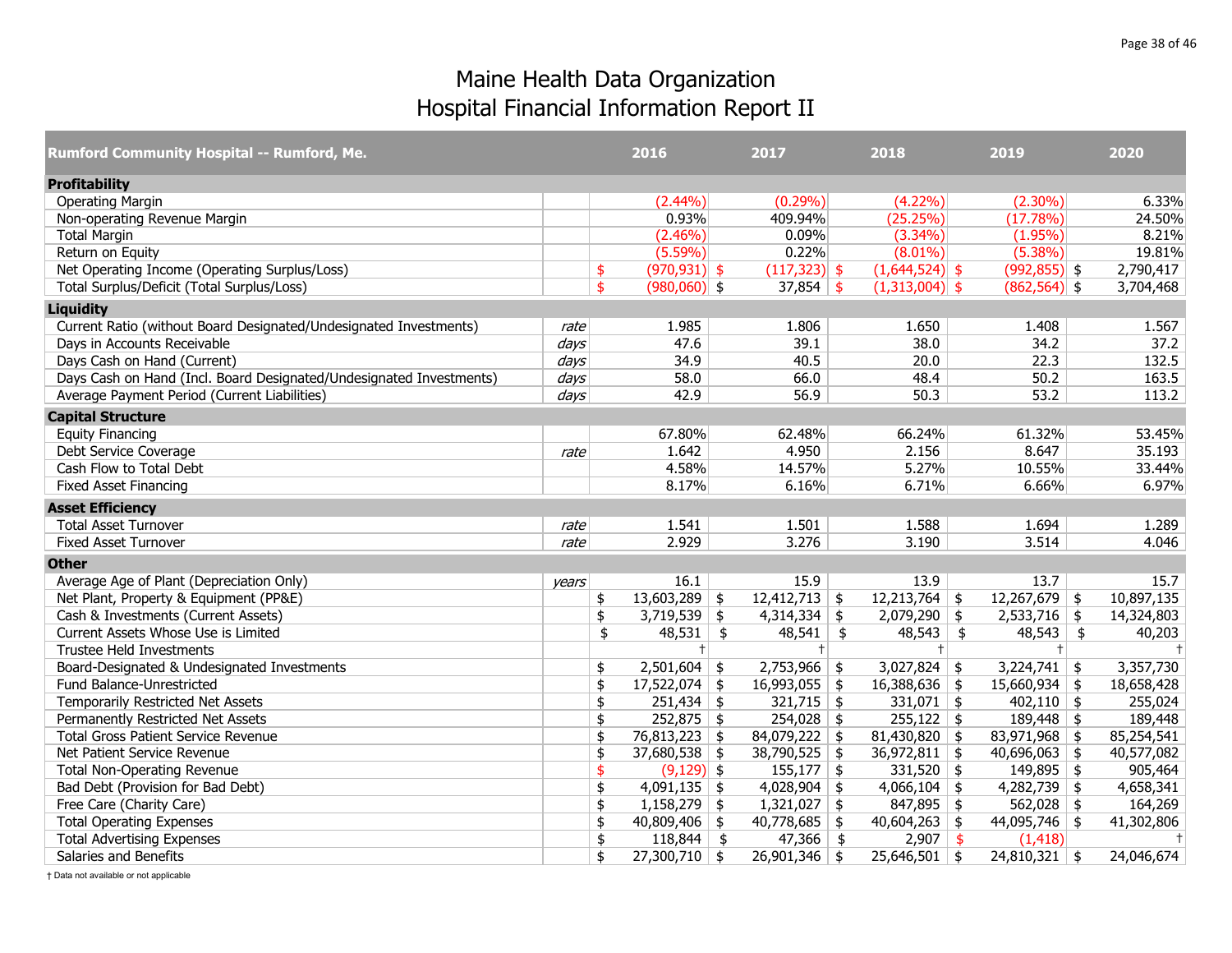| Sebasticook Valley Hospital -- Pittsfield, Me.                      |       | 2016                  | 2017            |            | 2018            | 2019            | 2020       |
|---------------------------------------------------------------------|-------|-----------------------|-----------------|------------|-----------------|-----------------|------------|
| <b>Profitability</b>                                                |       |                       |                 |            |                 |                 |            |
| <b>Operating Margin</b>                                             |       | 3.95%                 | 10.40%          |            | 13.83%          | 10.00%          | 6.77%      |
| Non-operating Revenue Margin                                        |       | 21.83%                | 25.21%          |            | 0.98%           | 0.02%           | 0.01%      |
| <b>Total Margin</b>                                                 |       | 5.00%                 | 13.43%          |            | 13.95%          | 10.00%          | 6.77%      |
| Return on Equity                                                    |       | 7.70%                 | 27.70%          |            | 23.23%          | 13.89%          | 8.77%      |
| Net Operating Income (Operating Surplus/Loss)                       |       | \$<br>$1,576,460$ \$  | $4,385,064$ \$  |            | $6,319,493$ \$  | $4,417,409$ \$  | 3,058,664  |
| Total Surplus/Deficit (Total Surplus/Loss)                          |       | \$<br>$2,016,597$ \$  | $5,863,249$ \$  |            | $6,382,177$ \$  | $4,418,179$ \$  | 3,059,057  |
| <b>Liquidity</b>                                                    |       |                       |                 |            |                 |                 |            |
| Current Ratio (without Board Designated/Undesignated Investments)   | rate  | 2.091                 | 2.246           |            | 3.445           | 4.327           | 2.989      |
| Days in Accounts Receivable                                         | days  | 30.6                  | 25.8            |            | 23.8            | 36.9            | 46.7       |
| Days Cash on Hand (Current)                                         | days  | 64.1                  | 96.2            |            | 147.5           | 155.4           | 283.6      |
| Days Cash on Hand (Incl. Board Designated/Undesignated Investments) | days  | 153.9                 | 101.4           |            | 155.2           | 162.6           | 291.1      |
| Average Payment Period (Current Liabilities)                        | days  | 59.6                  | 72.2            |            | 56.3            | 53.2            | 121.5      |
| <b>Capital Structure</b>                                            |       |                       |                 |            |                 |                 |            |
| <b>Equity Financing</b>                                             |       | 61.02%                | 57.99%          |            | 68.81%          | 73.64%          | 59.12%     |
| Debt Service Coverage                                               | rate  | 4.380                 | 7.573           |            | 7.983           | 5.721           | 4.482      |
| Cash Flow to Total Debt                                             |       | 23.57%                | 46.29%          |            | 60.90%          | 48.87%          | 17.57%     |
| <b>Fixed Asset Financing</b>                                        |       | 37.54%                | 35.88%          |            | 32.70%          | 29.73%          | 27.06%     |
| <b>Asset Efficiency</b>                                             |       |                       |                 |            |                 |                 |            |
| <b>Total Asset Turnover</b>                                         | rate  | 0.939                 | 1.196           |            | 1.146           | 1.023           | 0.766      |
| <b>Fixed Asset Turnover</b>                                         | rate  | 1.966                 | 2.194           |            | 2.433           | 2.448           | 2.627      |
| <b>Other</b>                                                        |       |                       |                 |            |                 |                 |            |
| Average Age of Plant (Depreciation Only)                            | vears | 12.1                  | 16.9            |            | 18.2            | 19.8            | 20.1       |
| Net Plant, Property & Equipment (PP&E)                              |       | \$<br>$20,281,225$ \$ | $19,221,521$ \$ |            | $18,781,506$ \$ | $18,044,319$ \$ | 17,208,363 |
| Cash & Investments (Current Assets)                                 |       | \$<br>$6,372,169$ \$  | $9,612,304$ \$  |            | $15,413,488$ \$ | $16,415,366$ \$ | 31,808,051 |
| Current Assets Whose Use is Limited                                 |       | \$<br>$18,774$ \$     | 19,477          | $\sqrt{2}$ | $17,568$ \$     | $20,738$ \$     | 19,276     |
| <b>Trustee Held Investments</b>                                     |       | \$<br>494,569         | $+$             |            | $+$             | $+$             | $\ddagger$ |
| Board-Designated & Undesignated Investments                         |       | \$<br>$8,939,111$ \$  | 529,594         | \$         | 797,776 \$      | 769,196 \$      | 851,129    |
| Fund Balance-Unrestricted                                           |       | \$<br>$26,196,160$ \$ | $21,163,453$ \$ |            | $27,472,111$ \$ | $31,809,954$ \$ | 34,870,472 |
| Temporarily Restricted Net Assets                                   |       | \$<br>$409,871$ \$    | $401,432$ \$    |            | $234,936$ \$    | $203,971$ \$    | 246,604    |
| Permanently Restricted Net Assets                                   |       | \$<br>$371,046$ \$    | $389,256$ \$    |            | 395,471   $$$   | $413,436$ \$    | 440,474    |
| <b>Total Gross Patient Service Revenue</b>                          |       | \$<br>65,361,672   \$ | 66,155,660      | \$         | $70,026,406$ \$ | 74,617,051 \$   | 77,490,111 |
| Net Patient Service Revenue                                         |       | \$<br>$37,665,046$ \$ | 40,277,049      | \$         | $44,100,086$ \$ | $41,557,246$ \$ | 40,874,009 |
| <b>Total Non-Operating Revenue</b>                                  |       | \$<br>$440,137$ \$    | $1,478,185$ \$  |            | $62,684$ \$     | $770$ \$        | 393        |
| Bad Debt (Provision for Bad Debt)                                   |       | \$<br>$2,941,270$ \$  | $3,075,607$ \$  |            | $2,972,921$ \$  | $3,438,158$ \$  | 3,069,382  |
| Free Care (Charity Care)                                            |       | \$<br>$1,551,711$ \$  | 1,721,551       | \$         | $2,073,551$ \$  | $1,149,131$ \$  | 382,513    |
| <b>Total Operating Expenses</b>                                     |       | \$<br>$38,296,244$ \$ | $37,795,486$ \$ |            | 39,372,562 \$   | 39,762,298 \$   | 42,145,953 |
| <b>Total Advertising Expenses</b>                                   |       | \$<br>$189,219$ \$    | 173,355         | $\vert$ \$ | $99,957$ \$     | $142,030$ \$    | 104,311    |
| Salaries and Benefits                                               |       | \$<br>$21,785,207$ \$ | $22,485,778$ \$ |            | $22,544,179$ \$ | $21,372,663$ \$ | 20,468,859 |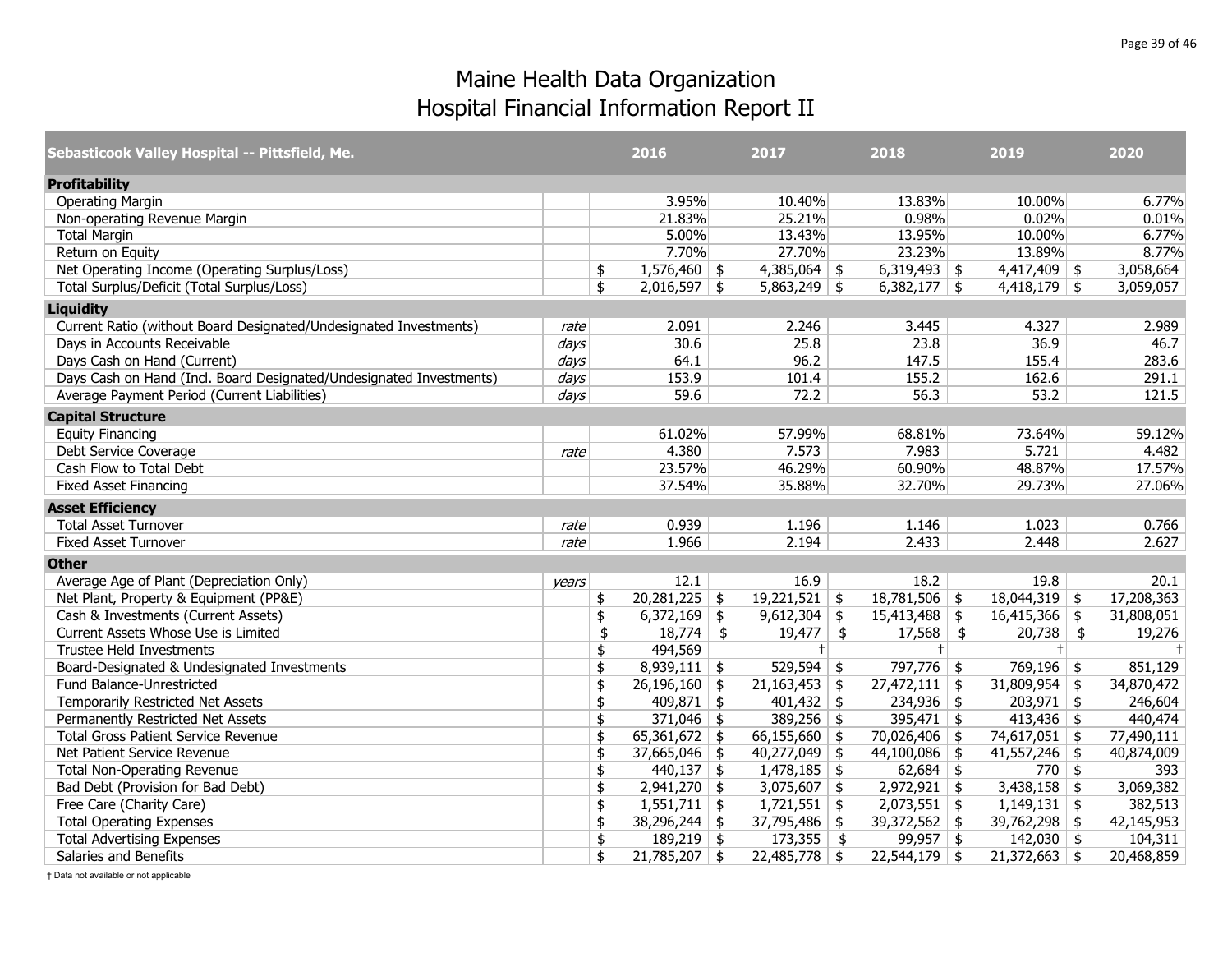| Stephens Memorial Hospital -- Norway, Me.                           |                  |               | 2016             |               | 2017            | 2018                   | 2019             | 2020        |
|---------------------------------------------------------------------|------------------|---------------|------------------|---------------|-----------------|------------------------|------------------|-------------|
| <b>Profitability</b>                                                |                  |               |                  |               |                 |                        |                  |             |
| <b>Operating Margin</b>                                             |                  |               | 4.87%            |               | 5.10%           | 2.83%                  | 4.20%            | 6.45%       |
| Non-operating Revenue Margin                                        |                  |               | 10.05%           |               | 9.36%           | 1.97%                  | (14.65%)         | (3.23%)     |
| <b>Total Margin</b>                                                 |                  |               | 5.38%            |               | 5.59%           | 2.88%                  | 3.68%            | 6.26%       |
| Return on Equity                                                    |                  |               | 8.31%            |               | 8.67%           | 4.59%                  | 18.64%           | 23.77%      |
| Net Operating Income (Operating Surplus/Loss)                       |                  | \$            | $3,099,933$ \$   |               | $3,446,739$ \$  | $2,059,410$ \$         | $3,345,050$ \$   | 5,329,797   |
| Total Surplus/Deficit (Total Surplus/Loss)                          |                  | \$            | $3,446,426$ \$   |               | $3,802,861$ \$  | $2,100,692$ \$         | $2,917,667$ \$   | 5,163,167   |
| <b>Liquidity</b>                                                    |                  |               |                  |               |                 |                        |                  |             |
| Current Ratio (without Board Designated/Undesignated Investments)   | rate             |               | 1.939            |               | 2.161           | 1.885                  | 0.581            | 0.522       |
| Days in Accounts Receivable                                         | $\frac{days}{ }$ |               | 37.6             |               | 32.4            | 27.9                   | 32.5             | 25.4        |
| Days Cash on Hand (Current)                                         | days             |               | 91.6             |               | 87.8            | 109.0                  | 1.7              | 0.2         |
| Days Cash on Hand (Incl. Board Designated/Undesignated Investments) | days             |               | 136.6            |               | 126.0           | 143.6                  | 3.8              | 3.4         |
| Average Payment Period (Current Liabilities)                        | days             |               | 73.9             |               | 61.9            | 78.7                   | 91.8             | 86.6        |
| <b>Capital Structure</b>                                            |                  |               |                  |               |                 |                        |                  |             |
| <b>Equity Financing</b>                                             |                  |               | 66.62%           |               | 69.56%          | 66.83%                 | 38.61%           | 48.31%      |
| Debt Service Coverage                                               | rate             |               | 10.752           |               | 11.653          | 9.205                  | 11.328           | 18.026      |
| Cash Flow to Total Debt                                             |                  |               | 28.34%           |               | 34.61%          | 23.05%                 | 26.09%           | 38.25%      |
| <b>Fixed Asset Financing</b>                                        |                  |               | 25.93%           |               | 22.99%          | 20.76%                 | 17.82%           | 12.56%      |
| <b>Asset Efficiency</b>                                             |                  |               |                  |               |                 |                        |                  |             |
| <b>Total Asset Turnover</b>                                         | rate             |               | 1.029            |               | 1.078           | 1.065                  | 1.955            | 1.834       |
| <b>Fixed Asset Turnover</b>                                         | rate             |               | 3.152            |               | 3.161           | 3.326                  | 3.394            | 2.732       |
| <b>Other</b>                                                        |                  |               |                  |               |                 |                        |                  |             |
| Average Age of Plant (Depreciation Only)                            | years            |               | 14.0             |               | 12.7            | 12.2                   | 11.3             | 11.3        |
| Net Plant, Property & Equipment (PP&E)                              |                  | \$            | $20,206,112$ \$  |               | $21,389,797$ \$ | $21,916,790$ \$        | $23,483,301$ \$  | 30,254,925  |
| Cash & Investments (Current Assets)                                 |                  | \$            | $13,579,927$ \$  |               | $13,699,915$ \$ | $19,157,937$ \$        | $344,098$ \$     | 42,349      |
| Current Assets Whose Use is Limited                                 |                  | \$            | 1,020,383        | $\frac{1}{2}$ | $1,049,345$ \$  | 1,062,996              | $+$              | $\ddagger$  |
| <b>Trustee Held Investments</b>                                     |                  | \$            | $15,411$ \$      |               | 94,280          | $^{+}$                 | $+$ \$           | 129,647     |
| Board-Designated & Undesignated Investments                         |                  | \$            | $7,171,507$ \$   |               | 6,422,306       | \$<br>$6,406,629$ \$   | $407,262$ \$     | 640,346     |
| Fund Balance-Unrestricted                                           |                  | \$            | $41,462,693$ \$  |               | $43,863,760$ \$ | $45,772,785$ \$        | $15,651,757$ \$  | 21,724,097  |
| Temporarily Restricted Net Assets                                   |                  | \$            | $774,156$ \$     |               | $955,533$ \$    | $743,484$ \$           | $1,757,836$ \$   | 2,617,024   |
| Permanently Restricted Net Assets                                   |                  | \$            | $558,411$ \$     |               | $558,411$ \$    | $558,411$ \$           | $578,207$ \$     | 608,292     |
| <b>Total Gross Patient Service Revenue</b>                          |                  | \$            | $105,653,334$ \$ |               | 113,502,664     | \$<br>$125,946,061$ \$ | $139,690,102$ \$ | 127,794,892 |
| Net Patient Service Revenue                                         |                  | \$            | 62,301,596 \$    |               | $65,658,121$ \$ | $70,417,814$ \$        | 76,274,531 \$    | 72,422,026  |
| <b>Total Non-Operating Revenue</b>                                  |                  | \$            | $346,493$ \$     |               | $356,122$ \$    | 41,282 \$              | $(427,383)$ \$   | (166, 630)  |
| Bad Debt (Provision for Bad Debt)                                   |                  | \$            | $5,114,879$ \$   |               | $5,936,087$ \$  | $6,520,250$ \$         | $7,720,123$ \$   | 5,504,556   |
| Free Care (Charity Care)                                            |                  | \$            | $2,258,915$ \$   |               | $2,369,820$ \$  | $2,332,859$ \$         | $1,516,274$ \$   | 1,591,746   |
| <b>Total Operating Expenses</b>                                     |                  | \$            | $60,599,381$ \$  |               | $64,167,435$ \$ | $70,832,100$ \$        | $76,351,134$ \$  | 77,325,346  |
| <b>Total Advertising Expenses</b>                                   |                  | $\frac{1}{2}$ | $61,985$ \$      |               | $62,618$ \$     | 57,761                 | $+$              | $\ddagger$  |
| Salaries and Benefits                                               |                  | \$            | $32,382,594$ \$  |               | $34,369,517$ \$ | $38,939,585$ \$        | $41,625,349$ \$  | 41,666,863  |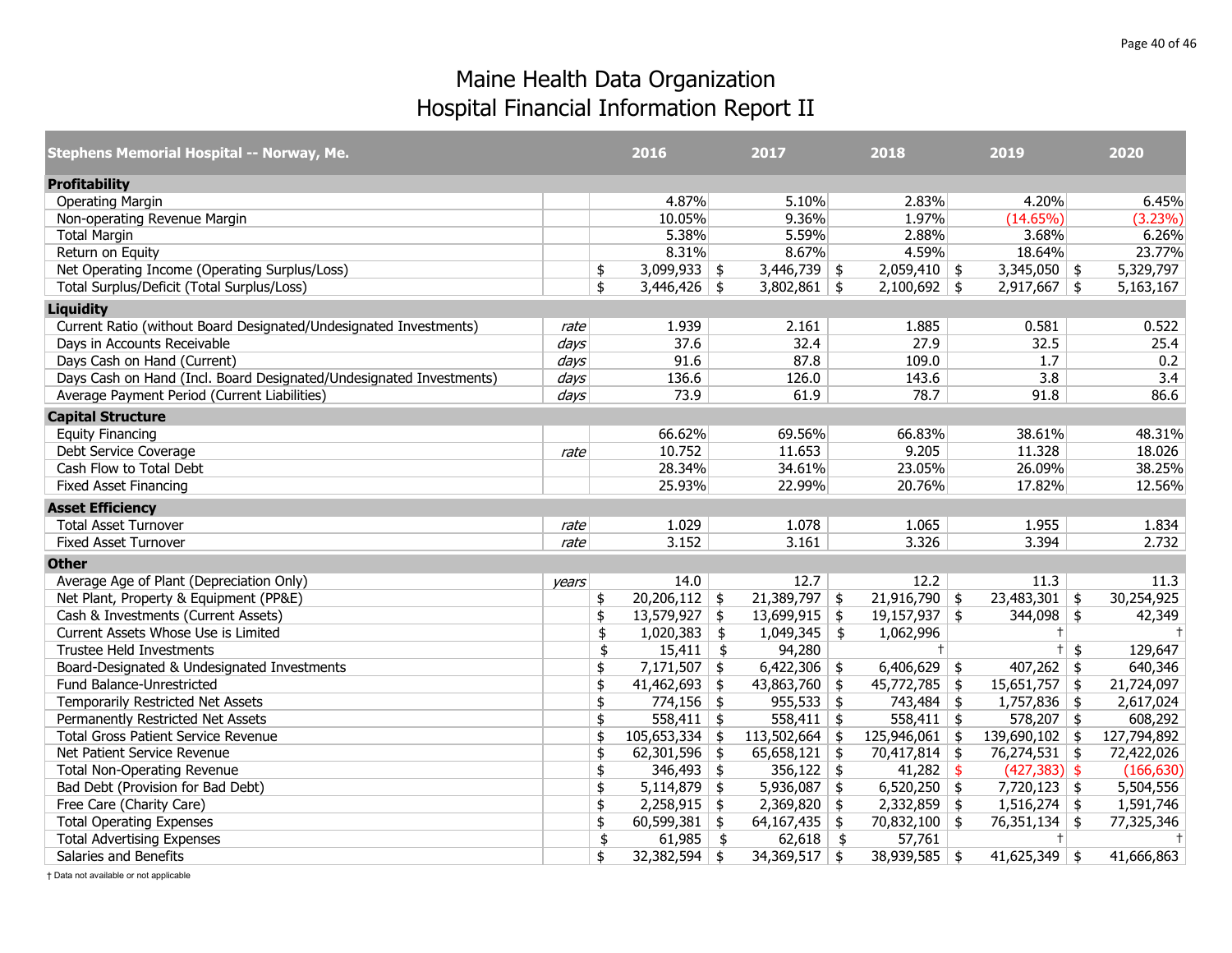| Waldo County General Hospital -- Belfast, Me.                       |                  | 2016                   | 2017             | 2018                  | 2019             | 2020          |
|---------------------------------------------------------------------|------------------|------------------------|------------------|-----------------------|------------------|---------------|
| <b>Profitability</b>                                                |                  |                        |                  |                       |                  |               |
| <b>Operating Margin</b>                                             |                  | 6.80%                  | 7.63%            | 4.53%                 | 5.38%            | 4.03%         |
| Non-operating Revenue Margin                                        |                  | 49.05%                 | 49.27%           | 62.51%                | 31.46%           | 34.65%        |
| <b>Total Margin</b>                                                 |                  | 12.52%                 | 14.00%           | 11.23%                | 7.66%            | 6.04%         |
| Return on Equity                                                    |                  | 13.36%                 | 14.25%           | 10.59%                | 10.10%           | 8.95%         |
| Net Operating Income (Operating Surplus/Loss)                       |                  | \$<br>$6,212,787$ \$   | 7,649,992 \$     | $4,665,569$ \$        | $5,925,959$ \$   | 4,438,913     |
| Total Surplus/Deficit (Total Surplus/Loss)                          |                  | \$<br>$12,194,364$ \$  | $15,080,788$ \$  | $12,444,915$ \$       | $8,645,619$ \$   | 6,792,362     |
| <b>Liquidity</b>                                                    |                  |                        |                  |                       |                  |               |
| Current Ratio (without Board Designated/Undesignated Investments)   | rate             | 1.085                  | 7.981            | 7.119                 | 3.085            | 1.928         |
| Days in Accounts Receivable                                         | $\frac{days}{ }$ | 37.4                   | 38.6             | 34.2                  | 33.1             | 28.8          |
| Days Cash on Hand (Current)                                         | $\frac{days}{ }$ | 32.5                   | 288.8            | 280.4                 | $\overline{1.2}$ | 3.5           |
| Days Cash on Hand (Incl. Board Designated/Undesignated Investments) | days             | 304.4                  | 310.1            | 301.3                 | 95.4             | 101.2         |
| Average Payment Period (Current Liabilities)                        | days             | 80.0                   | 41.1             | 50.0                  | 30.1             | 35.8          |
| <b>Capital Structure</b>                                            |                  |                        |                  |                       |                  |               |
| <b>Equity Financing</b>                                             |                  | 73.10%                 | 82.56%           | 83.10%                | 84.54%           | 82.47%        |
| Debt Service Coverage                                               | rate             | 28.987                 | 29.186           | 25.180                | 21.673           | 26.636        |
| Cash Flow to Total Debt                                             |                  | 48.99%                 | 89.04%           | 74.10%                | 91.29%           | 79.14%        |
| <b>Fixed Asset Financing</b>                                        |                  | 16.84%                 | 14.35%           | 11.98%                | 8.83%            | 8.20%         |
| <b>Asset Efficiency</b>                                             |                  |                        |                  |                       |                  |               |
| <b>Total Asset Turnover</b>                                         | rate             | 0.780                  | 0.840            | 0.784                 | 1.115            | 1.223         |
| <b>Fixed Asset Turnover</b>                                         | rate             | 3.055                  | 3.135            | 2.977                 | 2.625            | 2.785         |
| <b>Other</b>                                                        |                  |                        |                  |                       |                  |               |
| Average Age of Plant (Depreciation Only)                            | years            | 11.2                   | 10.1             | 10.0                  | 10.2             | 10.5          |
| Net Plant, Property & Equipment (PP&E)                              |                  | \$<br>$29,921,709$ \$  | $31,984,134$ \$  | $34,618,188$ \$       | $41,980,719$ \$  | 39,534,610    |
| Cash & Investments (Current Assets)                                 |                  | \$<br>$7,053,727$ \$   | 69,306,700 \$    | $71,409,115$ \$       | $319,531$ \$     | 805,096       |
| Current Assets Whose Use is Limited                                 |                  | \$<br>$146,791$ \$     | $150,117$ \$     | 148,118               | $+$              | \$<br>147,491 |
| Trustee Held Investments                                            |                  | $+$                    | $+$              | $\pm$                 | $+$              | $\ddagger$    |
| Board-Designated & Undesignated Investments                         |                  | \$<br>$60,292,845$ \$  | $5,144,665$ \$   | $5,333,549$ \$        | $25,447,850$ \$  | 26,687,799    |
| Fund Balance-Unrestricted                                           |                  | \$<br>$91,279,634$ \$  | $105,798,415$ \$ | $117,541,376$ \$      | $85,576,101$ \$  | 75,854,558    |
| Temporarily Restricted Net Assets                                   |                  | \$<br>$1,829,229$ \$   | $2,036,036$ \$   | $\sqrt{2,177,538}$ \$ | $2,224,462$ \$   | 2,262,781     |
| Permanently Restricted Net Assets                                   |                  | \$<br>$18,457,040$ \$  | $20,638,882$ \$  | $22,610,452$ \$       | $21,668,755$ \$  | 21,879,316    |
| <b>Total Gross Patient Service Revenue</b>                          |                  | \$<br>$145,865,101$ \$ | $155,961,875$ \$ | $160,021,056$ \$      | $172,162,878$ \$ | 157,335,027   |
| Net Patient Service Revenue                                         |                  | \$<br>$87,155,092$ \$  | $94,723,946$ \$  | $95,994,906$ \$       | $103,430,367$ \$ | 95,800,380    |
| <b>Total Non-Operating Revenue</b>                                  |                  | \$<br>$5,981,577$ \$   | 7,430,796 \$     | 7,779,346 \$          | $2,719,660$ \$   | 2,353,449     |
| Bad Debt (Provision for Bad Debt)                                   |                  | \$<br>$5,235,162$ \$   | $3,438,983$ \$   | $5,778,788$ \$        | $5,858,679$ \$   | 4,387,144     |
| Free Care (Charity Care)                                            |                  | \$<br>$5,201,743$ \$   | $5,587,668$ \$   | $5,619,998$ \$        | $2,189,285$ \$   | 2,702,107     |
| <b>Total Operating Expenses</b>                                     |                  | \$<br>$85,192,030$ \$  | $92,617,562$ \$  | $98,403,356$ \$       | $104,262,398$ \$ | 105,661,803   |
| <b>Total Advertising Expenses</b>                                   |                  | \$<br>$13,743$ \$      | $31,074$ \$      | $20,242$ \$           | $3,685$ \$       | (1, 514)      |
| Salaries and Benefits                                               |                  | \$<br>$50,561,744$ \$  | $53,133,188$ \$  | $54,916,121$ \$       | 59,810,447 \\$   | 61,984,923    |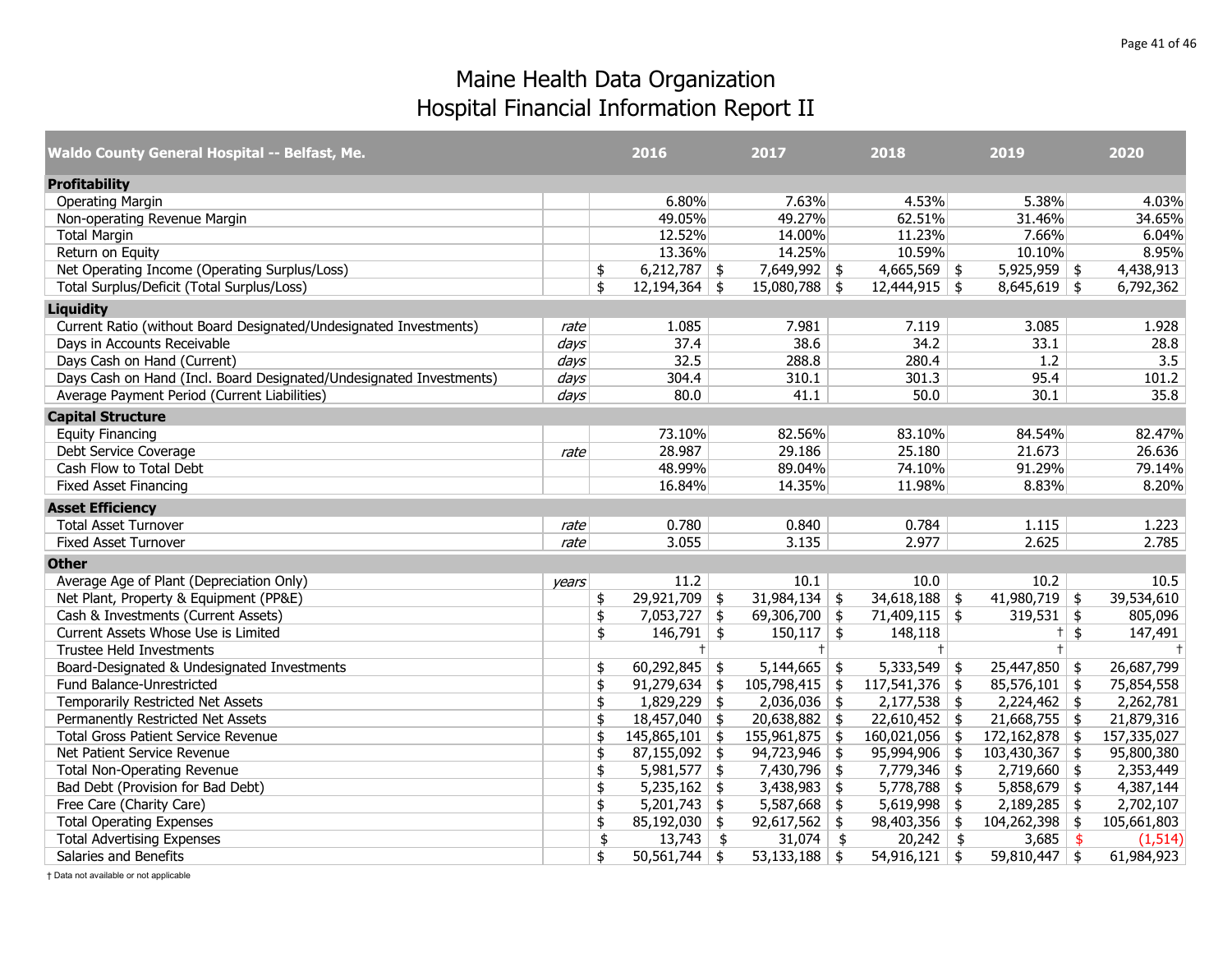# **Hospital Peer Group E**

The following hospitals are included in this peer group:

Acadia Hospital Maine Behavioral Healthcare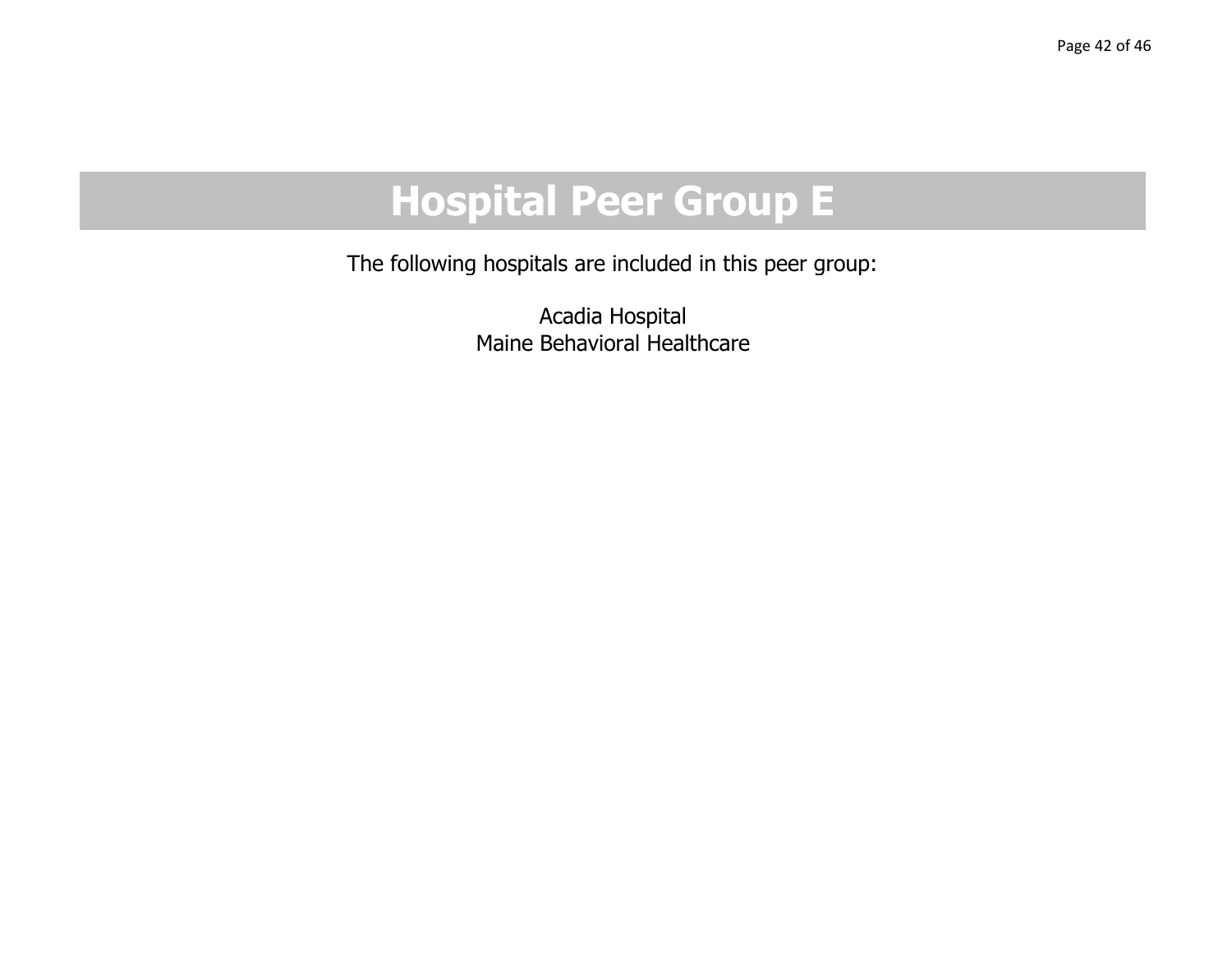| Acadia Hospital Corporation -- Bangor, Me.                          |       | 2016                   |               | 2017            | 2018                   | 2019             | 2020        |
|---------------------------------------------------------------------|-------|------------------------|---------------|-----------------|------------------------|------------------|-------------|
| <b>Profitability</b>                                                |       |                        |               |                 |                        |                  |             |
| <b>Operating Margin</b>                                             |       | 6.33%                  |               | 19.82%          | 5.90%                  | 15.56%           | 10.50%      |
| Non-operating Revenue Margin                                        |       | 12.14%                 |               | $(0.79\%)$      | 0.32%                  | $(0.35\%)$       | $(0.95\%)$  |
| <b>Total Margin</b>                                                 |       | 7.14%                  |               | 19.70%          | 5.92%                  | 15.52%           | 10.41%      |
| Return on Equity                                                    |       | 22.17%                 |               | 239.68%         | 39.70%                 | 62.42%           | 32.03%      |
| Net Operating Income (Operating Surplus/Loss)                       |       | \$<br>$3,554,438$ \$   |               | $13,559,872$ \$ | $3,402,435$ \$         | $9,936,078$ \$   | 6,592,016   |
| Total Surplus/Deficit (Total Surplus/Loss)                          |       | \$<br>$4,045,747$ \$   |               | $13,453,942$ \$ | $3,413,337$ \$         | $9,901,461$ \$   | 6,529,749   |
| <b>Liquidity</b>                                                    |       |                        |               |                 |                        |                  |             |
| Current Ratio (without Board Designated/Undesignated Investments)   | rate  | 2.113                  |               | 1.887           | 2.012                  | 3.520            | 4.189       |
| Days in Accounts Receivable                                         | days  | 20.2                   |               | 18.1            | 24.6                   | 22.8             | 18.8        |
| Days Cash on Hand (Current)                                         | days  | 151.7                  |               | 59.1            | 109.5                  | 148.3            | 161.9       |
| Days Cash on Hand (Incl. Board Designated/Undesignated Investments) | days  | 233.6                  |               | 60.0            | 110.2                  | 149.0            | 162.9       |
| Average Payment Period (Current Liabilities)                        | days  | 83.5                   |               | 66.9            | 74.6                   | 52.8             | 56.2        |
| <b>Capital Structure</b>                                            |       |                        |               |                 |                        |                  |             |
| <b>Equity Financing</b>                                             |       | 37.08%                 |               | 19.75%          | 27.78%                 | 44.44%           | 46.04%      |
| Debt Service Coverage                                               | rate  | 4.052                  |               | 9.856           | 3.022                  | 7.342            | 5.432       |
| Cash Flow to Total Debt                                             |       | 16.86%                 |               | 63.15%          | 19.36%                 | 54.38%           | 30.76%      |
| <b>Fixed Asset Financing</b>                                        |       | 41.21%                 |               | 30.37%          | 16.68%                 | 1.23%            | 0.57%       |
| <b>Asset Efficiency</b>                                             |       |                        |               |                 |                        |                  |             |
| <b>Total Asset Turnover</b>                                         | rate  | 1.150                  |               | 2.404           | 1.864                  | 1.788            | 1.416       |
| <b>Fixed Asset Turnover</b>                                         | rate  | 5.428                  |               | 7.186           | 6.552                  | 7.508            | 7.503       |
| <b>Other</b>                                                        |       |                        |               |                 |                        |                  |             |
| Average Age of Plant (Depreciation Only)                            | vears | 21.2                   |               | 24.3            | 26.2                   | 28.1             | 30.8        |
| Net Plant, Property & Equipment (PP&E)                              |       | \$<br>$10,343,394$ \$  |               | $9,520,858$ \$  | $8,805,639$ \$         | $8,502,675$ \$   | 8,365,808   |
| Cash & Investments (Current Assets)                                 |       | \$<br>$20,937,756$ \$  |               | $8,310,290$ \$  | $15,587,645$ \$        | $21,097,376$ \$  | 24,477,833  |
| Current Assets Whose Use is Limited                                 |       | \$<br>424,244          | \$            | $416,646$ \$    | $426,257$ \$           | $442,803$ \$     | 78,939      |
| <b>Trustee Held Investments</b>                                     |       | \$<br>19,248           |               | $+$             | $+$                    | $+$              | $\pm$       |
| Board-Designated & Undesignated Investments                         |       | \$<br>11,543,285       | \$            | $140,773$ \$    | $101,126$ \$           | $109,372$ \$     | 154,556     |
| Fund Balance-Unrestricted                                           |       | \$<br>$18,252,507$ \$  |               | $5,613,299$ \$  | $8,598,662$ \$         | 15,862,886 \$    | 20,386,298  |
| Temporarily Restricted Net Assets                                   |       | \$<br>$173,201$ \$     |               | 190,404         | \$<br>$163,963$ \$     | $283,065$ \$     | 271,867     |
| Permanently Restricted Net Assets                                   |       | \$<br>$262,002$ \$     |               | $266,102$ \$    | $268,502$ \$           | $271,102$ \$     | 272,802     |
| <b>Total Gross Patient Service Revenue</b>                          |       | \$<br>$101,468,427$ \$ |               | 109,546,583     | \$<br>$112,803,285$ \$ | $115,522,283$ \$ | 120,813,682 |
| Net Patient Service Revenue                                         |       | \$<br>53,093,567 \$    |               | $65,056,806$ \$ | $55,628,169$ \$        | $61,999,409$ \$  | 60,075,347  |
| <b>Total Non-Operating Revenue</b>                                  |       | \$<br>491,309          | $\frac{1}{2}$ | $(105,930)$ \$  | $10,902$ \$            | $(34,617)$ \$    | (62, 267)   |
| Bad Debt (Provision for Bad Debt)                                   |       | \$<br>$3,426,608$ \$   |               | $1,383,150$ \$  | $4,108,382$ \$         | $4,247,417$ \$   | 4,582,410   |
| Free Care (Charity Care)                                            |       | \$<br>$17,909,612$ \$  |               | $19,939,408$ \$ | $18,128,249$ \$        | $18,461,574$ \$  | 19,021,482  |
| <b>Total Operating Expenses</b>                                     |       | \$<br>$52,585,560$ \$  |               | $54,853,017$ \$ | $54,291,304$ \$        | 53,902,382 \$    | 56,174,255  |
| <b>Total Advertising Expenses</b>                                   |       | \$<br>$22,563$ \$      |               | 6,474           | \$<br>$74,635$ \$      | $51,288$ \$      | 44,638      |
| Salaries and Benefits                                               |       | \$<br>$37,062,975$ \$  |               | $40,374,013$ \$ | $40,677,185$ \$        | $40,350,207$ \$  | 41,235,174  |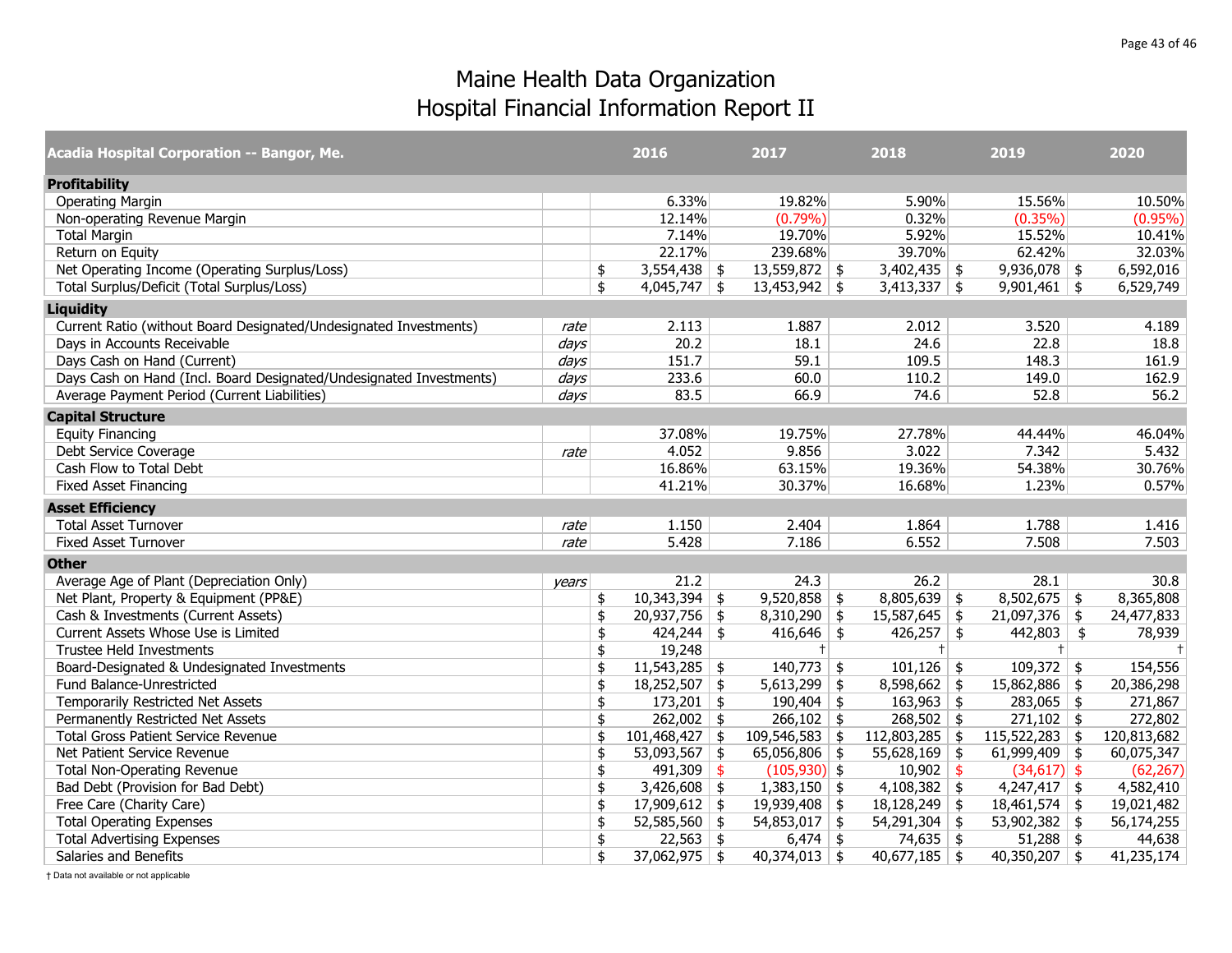| Maine Behavioral Healthcare -- South Portland, Me.                  |                  | 2016                       | 2017            | 2018                   | 2019             | 2020        |
|---------------------------------------------------------------------|------------------|----------------------------|-----------------|------------------------|------------------|-------------|
| <b>Profitability</b>                                                |                  |                            |                 |                        |                  |             |
| <b>Operating Margin</b>                                             |                  | $(1.63\%)$                 | 2.26%           | 1.48%                  | 1.43%            | $(2.08\%)$  |
| Non-operating Revenue Margin                                        |                  | (59.73%)                   | 15.09%          | 15.95%                 | 5.90%            | 25.51%      |
| <b>Total Margin</b>                                                 |                  | $(1.01\%)$                 | 2.66%           | 1.76%                  | 1.52%            | $(2.81\%)$  |
| Return on Equity                                                    |                  | $(6.08\%)$                 | 14.63%          | 9.10%                  | 45.25%           | $(17.04\%)$ |
| Net Operating Income (Operating Surplus/Loss)                       |                  | $(1,355,078)$ \$<br>\$     | $2,023,558$ \$  | $1,366,381$ \$         | $1,355,000$ \$   | (2,003,000) |
| Total Surplus/Deficit (Total Surplus/Loss)                          |                  | $(848, 352)$ \$<br>\$      | $2,383,274$ \$  | $1,625,770$ \$         | $1,440,000$ \$   | (2,689,000) |
| <b>Liquidity</b>                                                    |                  |                            |                 |                        |                  |             |
| Current Ratio (without Board Designated/Undesignated Investments)   | rate             | 2.989                      | 3.138           | 2.923                  | 0.889            | 0.589       |
| Days in Accounts Receivable                                         | $\frac{days}{ }$ | 32.8                       | 38.4            | 24.6                   | 25.1             | 26.5        |
| Days Cash on Hand (Current)                                         | days             | 69.5                       | 66.4            | 67.2                   | 1.8              | 0.1         |
| Days Cash on Hand (Incl. Board Designated/Undesignated Investments) | days             | 70.5                       | 67.3            | 68.1                   | 1.8              | 0.1         |
| Average Payment Period (Current Liabilities)                        | days             | 35.3                       | 32.8            | 31.6                   | 31.0             | 45.3        |
| <b>Capital Structure</b>                                            |                  |                            |                 |                        |                  |             |
| <b>Equity Financing</b>                                             |                  | 26.77%                     | 31.78%          | 35.06%                 | 9.41%            | 45.68%      |
| Debt Service Coverage                                               | rate             | 0.959                      | 2.427           | 2.344                  | 2.616            | 0.301       |
| Cash Flow to Total Debt                                             |                  | 3.33%                      | 13.17%          | 11.68%                 | 13.24%           | $(0.64\%)$  |
| <b>Fixed Asset Financing</b>                                        |                  | 73.65%                     | 71.46%          | 65.42%                 | 62.52%           | 6.38%       |
| <b>Asset Efficiency</b>                                             |                  |                            |                 |                        |                  |             |
| <b>Total Asset Turnover</b>                                         | rate             | 1.609                      | 1.750           | 1.812                  | 2.810            | 2.770       |
| <b>Fixed Asset Turnover</b>                                         | rate             | 3.192                      | 3.536           | 3.565                  | 3.772            | 3.589       |
| <b>Other</b>                                                        |                  |                            |                 |                        |                  |             |
| Average Age of Plant (Depreciation Only)                            | years            | 10.0                       | 9.0             | 9.6                    | 9.1              | 10.0        |
| Net Plant, Property & Equipment (PP&E)                              |                  | $26,119,737$ \$<br>\$      | 25,264,006      | $25,841,484$ \$<br>\$  | $25,170,000$ \$  | 26,850,000  |
| Cash & Investments (Current Assets)                                 |                  | \$<br>$15,321,421$ \$      | 15,067,187      | $15,880,050$ \$<br>\$  | $27,000$ \$      | 27,000      |
| Current Assets Whose Use is Limited                                 |                  | $406,840$ \$<br>\$         | $407,634$ \$    | $412,384$ \$           | 415,000          | $\ddagger$  |
| Trustee Held Investments                                            |                  | $113,823$ \$<br>\$         | $121,773$ \$    | $130,316$ \$           | $139,000$ \$     | 147,000     |
| Board-Designated & Undesignated Investments                         |                  | $225,927$ \$<br>\$         | $206,890$ \$    | 213,873                | $+$              | $^{+}$      |
| Fund Balance-Unrestricted                                           |                  | $13,960,759$ \$<br>\$      | $16,292,033$ \$ | $17,870,621$ \$        | $3,182,000$ \$   | 15,778,000  |
| Temporarily Restricted Net Assets                                   |                  | $1,255,140$ \$<br>\$       | 1,491,572       | $2,613,132$ \$<br>\$   | $3,631,000$ \$   | 6,869,000   |
| Permanently Restricted Net Assets                                   |                  | $665,379$ \$<br>\$         | $671,154$ \$    | $677,515$ \$           | $673,000$ \$     | 678,000     |
| <b>Total Gross Patient Service Revenue</b>                          |                  | $100,244,282$ \$<br>\$     | 112,906,596     | $112,552,211$ \$<br>\$ | $124,453,000$ \$ | 133,747,000 |
| Net Patient Service Revenue                                         |                  | 69,690,249 \$<br>\$        | $75,185,162$ \$ | 75,786,027 \$          | $80,089,000$ \$  | 81,022,000  |
| <b>Total Non-Operating Revenue</b>                                  |                  | $506,726$ \$<br>\$         | $359,716$ \$    | $259,389$ \$           | $85,000$ \$      | (686,000)   |
| Bad Debt (Provision for Bad Debt)                                   |                  | $1,807,168$ \$<br>\$       | $2,212,183$ \$  | $3,012,694$ \$         | $2,982,000$ \$   | 1,470,000   |
| Free Care (Charity Care)                                            |                  | \$<br>$9,387,758$ \$       | $12,004,159$ \$ | $10,853,014$ \$        | $10,795,000$ \$  | 11,371,000  |
| <b>Total Operating Expenses</b>                                     |                  | $84,726,919$ \$<br>\$      | $87,319,983$ \$ | $90,748,038$ \$        | $93,584,000$ \$  | 98,379,000  |
| <b>Total Advertising Expenses</b>                                   |                  | \$<br>30,182 $\frac{1}{2}$ | $54,947$ \$     | 14,064                 | $+$              | $\ddagger$  |
| Salaries and Benefits                                               |                  | \$<br>$64,928,464$ \$      | $67,191,251$ \$ | $68,689,518$ \$        | $71,732,000$ \$  | 73,985,000  |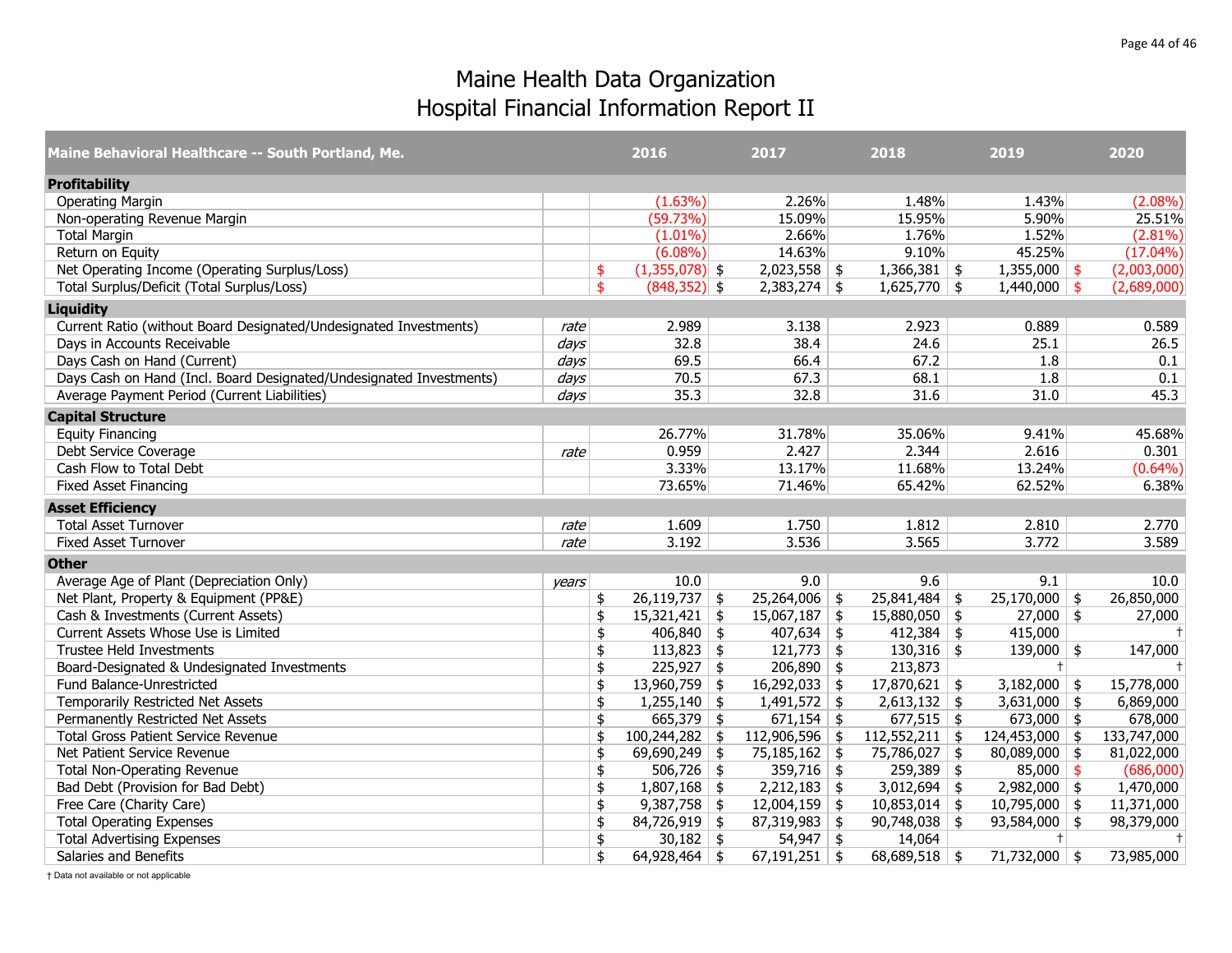# **Hospital Peer Group F**

The following hospitals are included in this peer group:

New England Rehabilitation Hospital